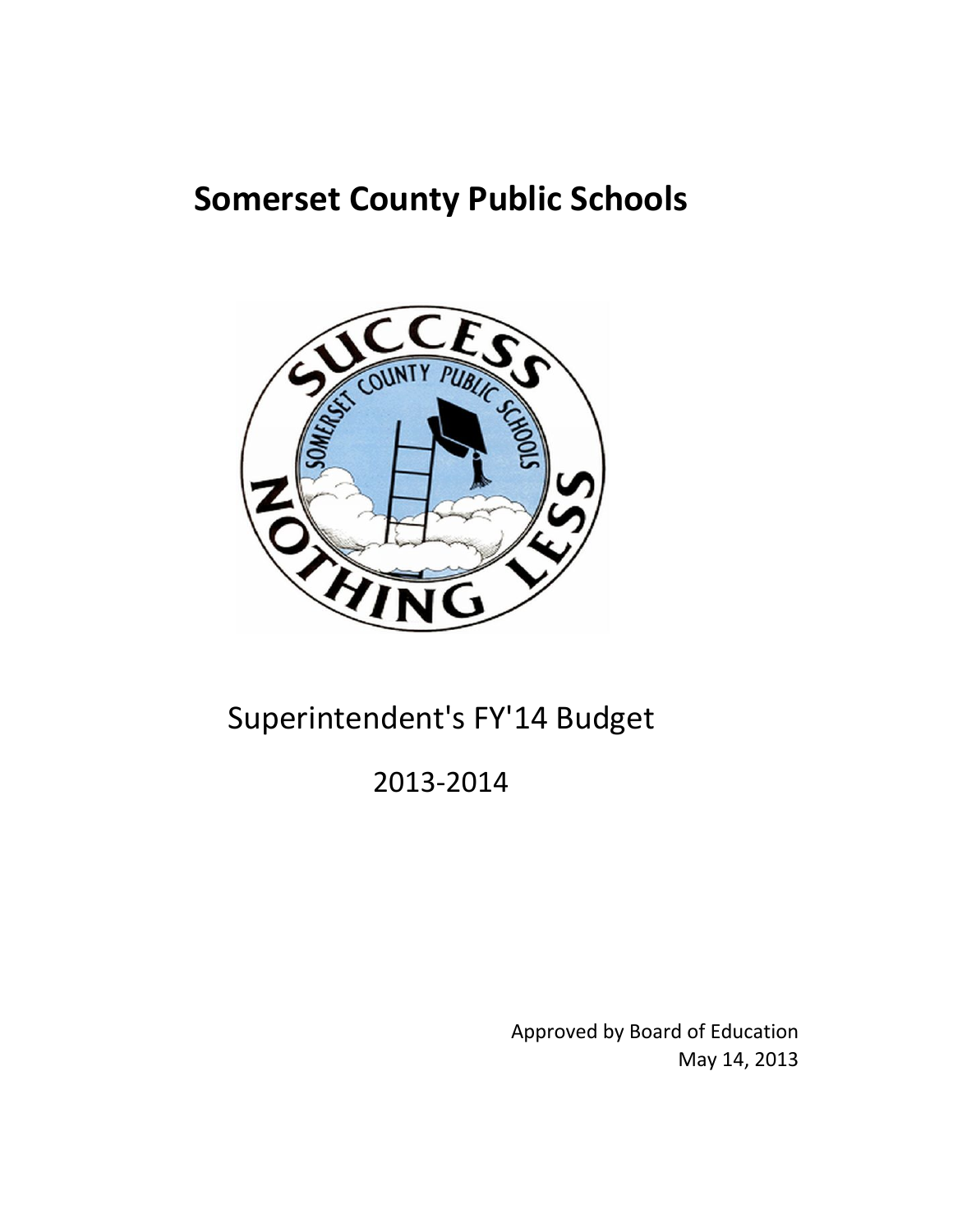# R E V E N U E

This section provides a brief review of the following major revenue sources supporting the general fund budget and related issues impacting funding: Sources of Revenue: State of Maryland Somerset County Other Revenue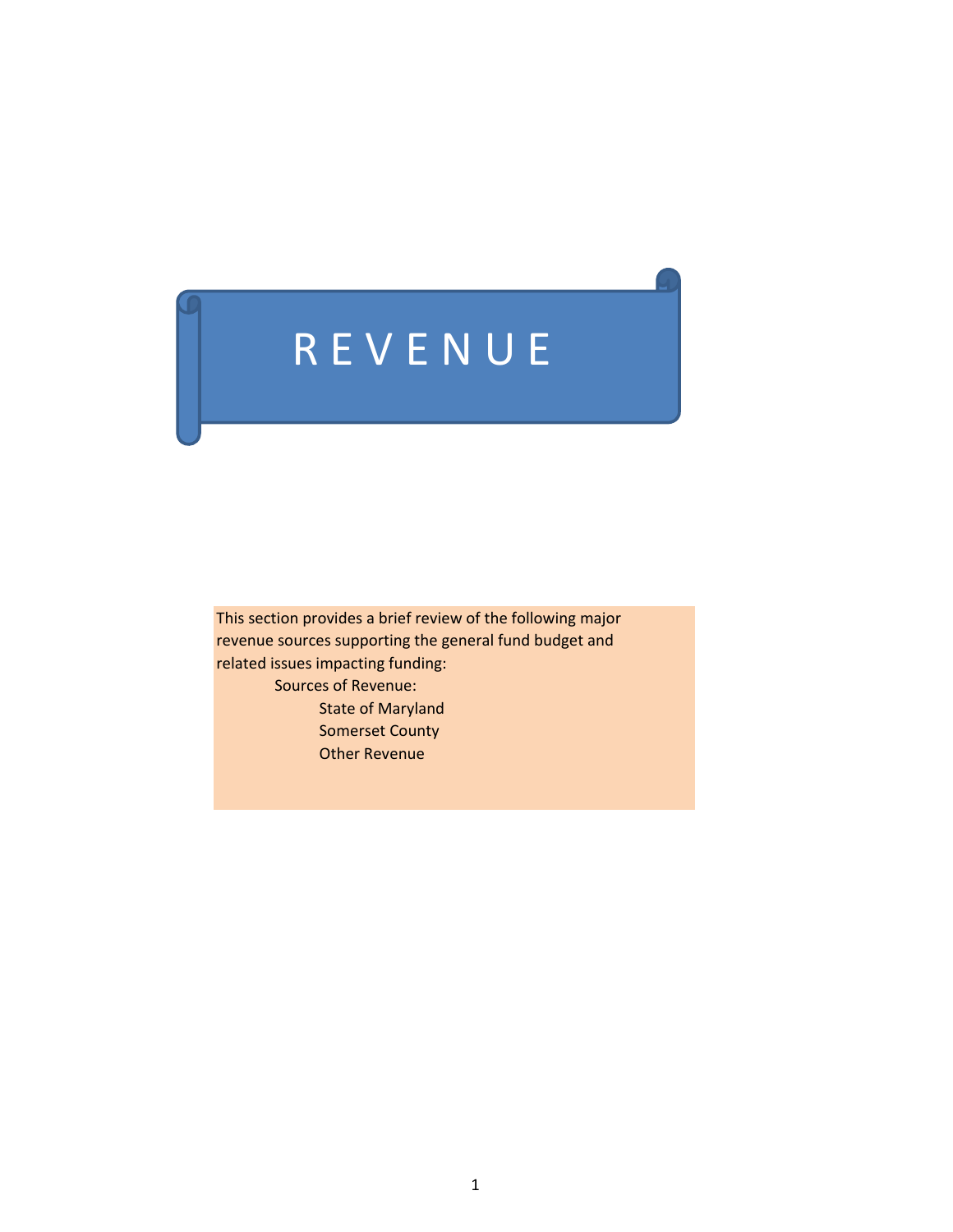### FY'14 UNRESTRICTED CURRENT EXPENSE FUND UNRESTRICTED CURRENT EXPENSE BUDGET **FISCAL YEAR 2013 ‐ 2014**

|                                           | <b>Actual</b>      | Approved            | Approved        | Proposed           |            |
|-------------------------------------------|--------------------|---------------------|-----------------|--------------------|------------|
|                                           | <b>Revenue</b>     | <b>Budget</b>       | <b>Budget</b>   | <b>Budget</b>      | Increase   |
| <b>SOURCE OF REVENUE - UNRESTRICTED</b>   | 2010-11            | 2011-12             | 2012-13         | 2013-14            | (Decrease) |
| <b>SOURCE OF REVENUE:</b>                 |                    |                     |                 |                    |            |
| LOCAL:                                    |                    |                     |                 |                    |            |
| <b>County Appropriation</b>               | 8,624,324          | 8,624,324           | 8,624,324       | 8,778,969          | 154,645    |
| County Appropriation - Non Recurring Cos  | 126,776            | 110,000             | 0               | 93,000             | 93,000     |
| <b>County Appropriation-Pension Shift</b> |                    |                     | 480,000         | 608,570            | 128,570    |
| Rotc Reimbursement                        | 100,000            | 100,000             | 57,000          | 57,000             | 0          |
| Other (Rent, Interest, etc.)              | 85,000             | 201,450             | 85,000          | 85,000             |            |
| <b>Total Local Revenue:</b>               | 8,936,100.00<br>\$ | \$<br>9,035,774.00  | \$9,246,324.00  | \$<br>9,622,539.00 | 376,215    |
| STATE:                                    |                    |                     |                 |                    |            |
| <b>State Share</b>                        | 12,170,872         | 12,042,488          | 11,993,733      | 12,912,979         | 919,246    |
| <b>Compensatory Education</b>             | 7,093,368          | 7,236,226           | 7,042,868       | 8,683,253          | 1,640,385  |
| <b>Special Education</b>                  | 1,349,595          | 1,380,954           | 1,453,726       | 1,620,626          | 166,900    |
| Limited English Proficiency (ELL)         | 417,487            | 413,013             | 352,269         | 500,286            | 148,017    |
| Transportation                            | 1,743,215          | 1,759,017           | 1,765,987       | 1,792,281          | 26,294     |
| <b>Other Transportation</b>               | 35,000             | 35,000              | 35,000          | 35,000             |            |
| <b>Guaranteed Tax Base</b>                | 629,138            | 538,480             | 488,365         | 1,045,719          | 557,354    |
| NTI Adjustment                            |                    |                     |                 | 101,023            |            |
| Aging Schools                             |                    |                     |                 |                    |            |
| Non-Public Placement                      |                    |                     |                 |                    |            |
| Miscellaneous - Out of County Living      |                    |                     |                 |                    |            |
| <b>Total State Revenue:</b>               | \$23,438,675.00    | \$23,405,178.00     | \$23,131,948.00 | \$26,691,167.00    | 3,458,196  |
| OTHER:                                    |                    |                     |                 |                    |            |
| <b>Interfund Transfers</b>                |                    |                     |                 |                    |            |
| Transfers from other LEA's                |                    |                     |                 |                    |            |
|                                           |                    |                     |                 |                    |            |
| <b>Total Unrestricted Revenue:</b>        | \$32,374,775.00    | \$32,440,952.00     | \$32,378,272.00 | \$36,313,706.00    | 3,935,434  |
|                                           |                    |                     |                 |                    |            |
|                                           |                    |                     |                 |                    |            |
| ** PRIOR YEAR'S FUND BALANCE:             | 536,560            | 227,269             | 449,197         | 7,851              | (441, 346) |
|                                           |                    |                     |                 |                    |            |
|                                           |                    |                     |                 |                    |            |
| <b>TOTAL REVENUE:</b>                     | \$32,911,335.00    | 32,668,221.00<br>\$ | \$32,827,469.00 | \$36,321,557.00    | 3,494,088  |
|                                           |                    |                     |                 |                    |            |
|                                           |                    |                     |                 |                    |            |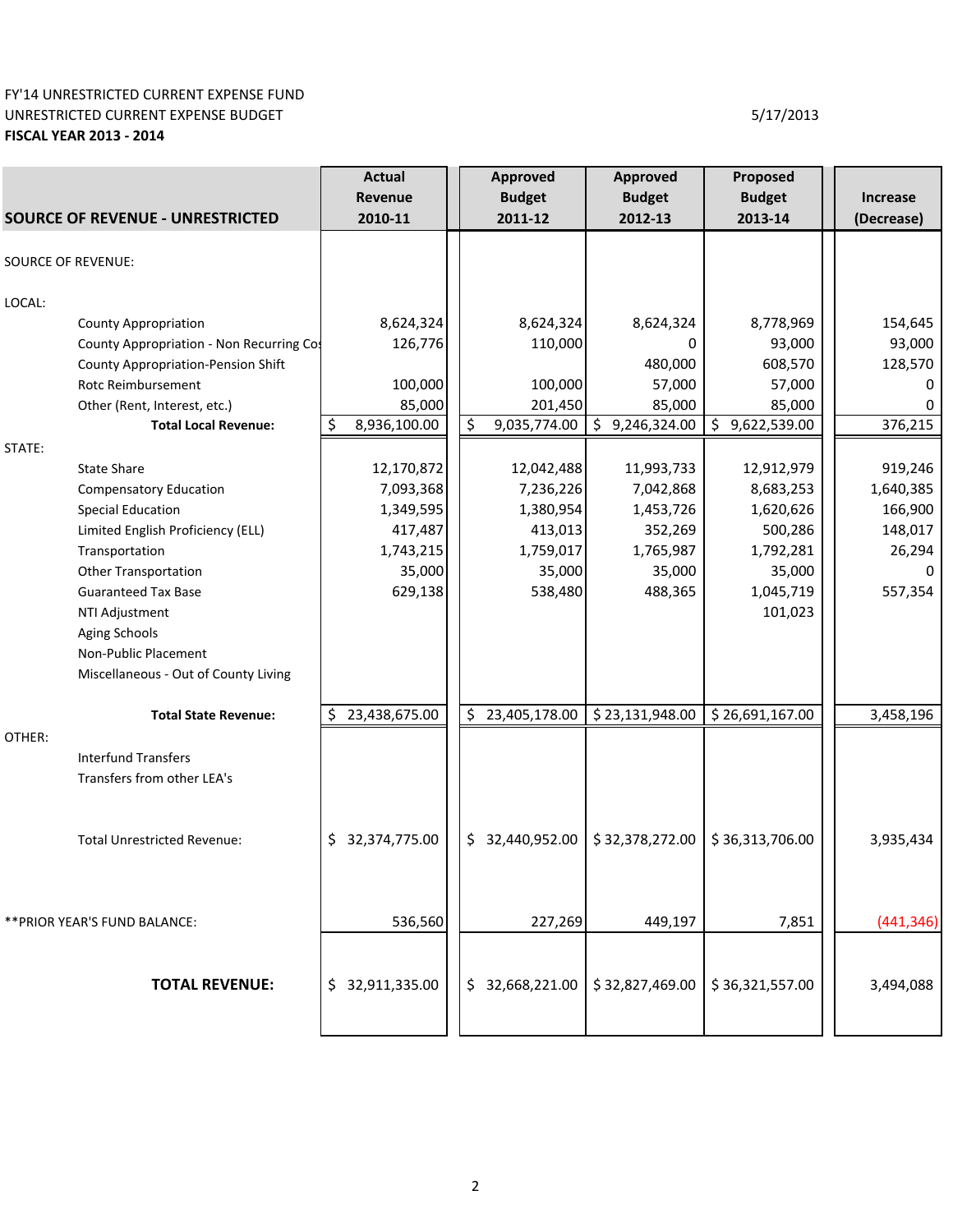### SOMERSET COUNTY PUBLIC SCHOOLS FY 2013 ‐2014 BUDGET

### **REVENUE ALL SOURCES (ESTIMATED)**

**UNRESTRICTED SOURCES:**

|                                            | FY 2003    | FY 2004               | FY 2005    | FY 2006    | FY 2007    | <b>FY 2008</b>        | FY 2009    | FY 2010    | FY 2011    | FY 2012    | FY2013      | FY2014     | change<br>from 2013 |
|--------------------------------------------|------------|-----------------------|------------|------------|------------|-----------------------|------------|------------|------------|------------|-------------|------------|---------------------|
| <b>Local Revenue:</b>                      |            |                       |            |            |            |                       |            |            |            |            |             |            |                     |
| <b>County Appropriation</b>                | 8,679,324  | 8,562,017             | 8,499,357  | 8,547,712  | 8,547,712  | 8,624,324             | 8,624,324  | 8,624,324  | 8,624,324  | 8,624,324  | 8,624,324   | 8,778,969  | 154,645             |
| County Appropriation - Non Recurring Costs |            |                       |            |            | 378,000    | 235,000               | 185,000    | 119,450    | 126,776    | 110,000    | $\mathbf 0$ | 93,000     | 93,000              |
| County Supplemental Appro                  | 164,435    |                       |            |            |            |                       | 185,000    |            |            |            |             |            |                     |
| <b>County Appropriation-Pension</b>        |            |                       |            |            |            |                       |            |            |            |            | 480000      | 608,570    | 128,570             |
| Other Local (interest, rent of             | 66,000     | 65,000                | 205,000    | 60,000     | 60,000     | 100,000               | 165,000    | 165,000    | 85,000     | 201,450    | 85,000      | 85,000     |                     |
| ROTC reimbursement                         |            |                       |            |            | 100,000    | 100,000               | 100,000    | 100,000    | 100,000    | 100,000    | 57,000      | 57,000     |                     |
| LMB reimbursement                          |            |                       |            |            |            |                       | 49,218     |            |            |            |             |            |                     |
| <b>Total Local Revenue</b>                 | 8,939,759  | 8,627,017             | 8,704,357  | 8,607,712  | 9,085,712  | 9,059,324             | 9,308,542  | 9,008,774  | 8,936,100  | 9,035,774  | 9,246,324   | 9,622,539  | 376,215             |
| State Revenue:                             |            |                       |            |            |            |                       |            |            |            |            |             |            |                     |
| <b>State Share</b>                         | 8,516,938  | 9,181,549             | 9,495,838  | 10,534,156 |            | 11,462,176 12,769,727 | 12,547,963 | 12,315,195 | 12,170,872 | 12,042,488 | 11,993,733  | 12,912,979 | 919,246             |
| <b>Special Education</b>                   | 337,649    | 507,149               | 674,205    | 860,468    | 1,077,213  | 1,257,150             | 1,308,945  | 1,298,961  | 1,349,595  | 1,380,954  | 1,453,726   | 1,620,626  | 166,900             |
| Transportation                             | 1,143,839  | 1,218,200             | 1,254,022  | 1,327,544  | 1,431,092  | 1,560,486             | 1,617,351  | 1,740,579  | 1,743,215  | 1,759,017  | 1,765,987   | 1,792,281  | 26,294              |
| <b>Other Transportation</b>                | 35,000     | 35,000                | 35,000     | 35,000     | 35,000     | 35,000                | 35,000     | 35,000     | 35,000     | 35,000     | 35,000      | 35,000     |                     |
| <b>Compensatory Education</b>              | 1,403,764  | 3,007,931             | 3,671,757  | 4,679,407  | 5,530,241  | 6,592,779             | 5,899,354  | 6,602,538  | 7,093,368  | 7,236,226  | 7,042,868   | 8,683,253  | 1,640,385           |
| Adult Ed                                   | 1,200      |                       |            |            |            |                       |            |            |            |            |             |            |                     |
| <b>Vocational Centers</b>                  | 26,470     |                       |            |            |            |                       |            |            |            |            |             |            |                     |
| <b>Enhancement Funding</b>                 | 449,507    | 107,130               |            |            |            |                       |            |            |            |            |             |            |                     |
| <b>Early Education</b>                     | 100,043    |                       |            |            |            |                       |            |            |            |            |             |            |                     |
| Bridge to Thornton                         | 556,384    |                       |            |            |            |                       |            |            |            |            |             |            |                     |
| Infant/Toddler; Adult Ed                   | 15,750     |                       |            |            |            |                       |            |            |            |            |             |            |                     |
| EEEP                                       |            | 309,652               | 270,947    | 270,945    | 309,652    |                       |            |            |            |            |             |            |                     |
| <b>ELL</b>                                 |            | 82,815                | 118,841    | 217,236    | 265,264    | 411,820               | 454,258    | 639,735    | 417,487    | 413,013    | 352,269     | 500,286    | 148,017             |
| 1% hold harmless                           |            |                       |            |            |            |                       | 525,113    |            |            |            |             |            |                     |
| <b>Guaranteed Tax Base</b>                 |            |                       | 306,419    | 617,740    | 968,561    | 961,384               | 891,647    | 759,513    | 629,138    | 538,480    | 488,365     | 1,045,719  | 557,354             |
| NTI Adjustment                             |            |                       |            |            |            |                       |            |            |            |            |             | 101,023    |                     |
| <b>Restricted State Grants</b>             | 957,886    |                       |            |            |            |                       |            |            |            |            |             |            |                     |
| <b>Total State Revenue</b>                 | 12,586,544 | 14,449,426 15,827,029 |            | 18,542,496 | 21,079,199 | 23,588,346            | 23,279,631 | 23,391,521 | 23,438,675 | 23,405,178 | 23,131,948  | 26,691,167 | 3,559,219           |
| <b>Total Unrestricted Revenue:</b>         | 21,526,303 | 23,076,443            | 24,531,386 | 27,150,208 | 30,164,911 | 32,647,670            | 32,588,173 | 32,400,295 | 32,374,775 | 32,440,952 | 32,378,272  | 36,313,706 | 3,935,434           |
| Prior Year Balance                         | 93,476     | 267,515               | 282,422    | 270,520    | 176,909    | 965,519               | 1,223,633  | 261,905    | 536,560    | 227,269    | 449,197     | 7,851      | (441, 346)          |
| <b>Total Operating Budget</b>              | 22,577,665 | 23,343,958            | 24,813,808 | 27,420,728 | 30,341,820 | 33,613,189            | 33,811,806 | 32,662,200 | 32,911,335 | 32,668,221 | 32,827,469  | 36,321,557 | 3,494,088           |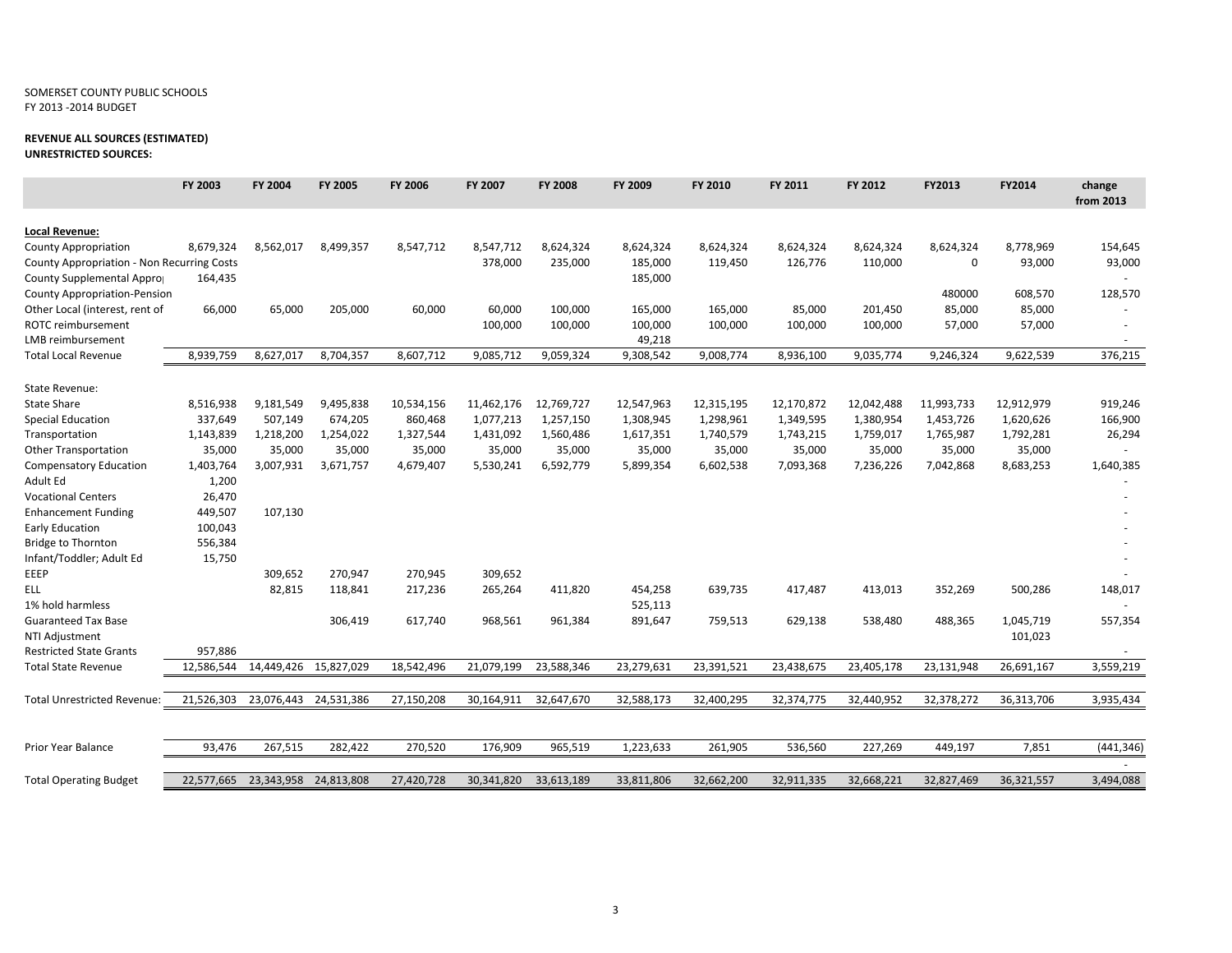## APPROPRIATIONS SUMMARY

BY CATEGORY:

 ADMINISTRATION SCHOOL MANAGEMENT & SUPPORT INSTRUCTIONAL SALARIES & WAGES TEXTBOOKS & INSTRUCTIONAL SUPPL. OTHER INSTRUCTIONAL COSTS SPECIAL EDUCATION STUDENT PERSONNEL STUDENT HEALTH SERVICES STUDENT TRANSPORTATION OPERATION OF PLANT MAINTENANCE OF PLANT FIXED CHARGES FOOD SERVICES COMMUNITY SERVICES CAPITAL OUTLAY

BY OBJECT:

SALARIES CONTRACTED SERVICES SUPPLIES & MATERIALS OTHER CHARGES LAND, BLDG & EQUIPMENT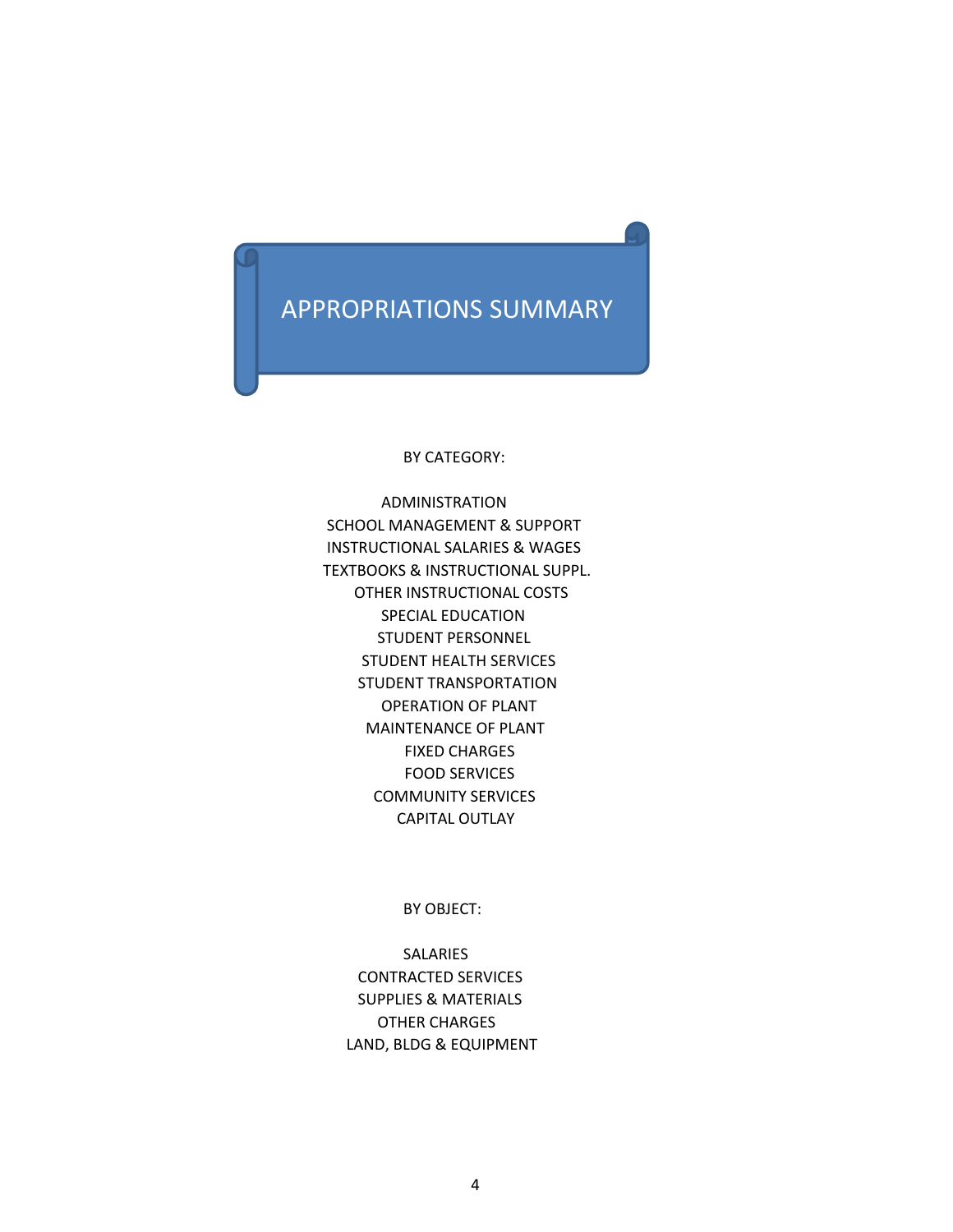### SOMERSET COUNTY BOARD OF EDUCATION UNRESTRICTED CURRENT EXPENSE BUDGET **APPROPRIATIONS BY CATEGORY**

|                                             | Actual          | Actual          | Approved      | Approved      | Proposed      | \$\$            | $\%$            |
|---------------------------------------------|-----------------|-----------------|---------------|---------------|---------------|-----------------|-----------------|
|                                             | <b>Expenses</b> | <b>Expenses</b> | <b>Budget</b> | <b>Budget</b> | <b>Budget</b> | <b>Increase</b> | <b>Increase</b> |
|                                             | 2010-11         | 2011-12         | 2011-12       | 2012-13       | 2013-14       | (Decrease)      | (Decrease)      |
|                                             |                 |                 |               |               |               |                 |                 |
| ADMINISTRATION                              | 673,370         | 1,095,213       | 917,410       | 1,130,460     | 1,214,530     | 84,070          | 0.02            |
| MID-LEVEL ADMINISTRATION                    | 2,501,050       | 2,430,772       | 2,518,046     | 2,873,291     | 3,786,670     | 913,379         | 0.26            |
| <b>INSTRUCTIONAL SALARIES &amp; WAGES</b>   | 12,924,014      | 12,549,892      | 13,093,536    | 12,628,651    | 12,300,627    | (328, 024)      | (0.09)          |
| <b>TEXTBOOKS &amp; INSTRUCTIONAL SUPPL.</b> | 370,547         | 359,838         | 465,648       | 361,522       | 590,461       | 228,939         | 0.07            |
| OTHER INSTRUCTIONAL COSTS                   | 428,792         | 248,617         | 565,881       | 297,473       | 154,833       | (142, 640)      | (0.04)          |
| SPECIAL EDUCATION                           | 2,329,156       | 2,327,620       | 2,380,706     | 2,581,430     | 2,987,898     | 406,468         | 0.12            |
| STUDENT PERSONNEL                           | 565,250         | 508352          | 520,418       | 630,054       | 1,173,288     | 543,234         | 0.16            |
| STUDENT HEALTH SERVICES                     | 309,113         | 302682          | 313,404       | 301,958       | 309,470       | 7,512           | 0.00            |
| STUDENT TRANSPORTATION                      | 2,652,777       | 2,752,873       | 2,867,966     | 2,865,459     | 2,899,855     | 34,396          | 0.01            |
| <b>OPERATION OF PLANT</b>                   | 1,699,849       | 2,250,015       | 2,351,110     | 2,374,847     | 2,198,586     | (176, 261)      | (0.05)          |
| <b>MAINTENANCE OF PLANT</b>                 | 968,387         | 931,785         | 956,567       | 714,078       | 711,172       | (2,906)         | (0.00)          |
| <b>FIXED CHARGES</b>                        | 5,687,608       | 5,895,777       | 5,490,261     | 6,015,081     | 7,964,767     | 1,949,686       | 0.56            |
| <b>FOOD SERVICES</b>                        |                 |                 |               |               |               |                 | 0.00            |
| <b>COMMUNITY SERVICES</b>                   |                 |                 |               |               |               |                 | 0.00            |
| <b>CAPITAL OUTLAY</b>                       | 117,194         | 118144          | 227,269       | 53,165        | 29,400        | (23, 765)       | (0.01)          |
| <b>TOTAL BY CATEGORY</b>                    | 31,227,107      | 31,771,581      | 32,668,222    | 32,827,469    | 36,321,557    | 3,494,088       | 1.00            |
|                                             | %               | $\%$            | $\%$          | $\%$          | $\%$          |                 |                 |
|                                             | of Actual       | of Actual       | of Actual     | of Budget     | of Budget     |                 |                 |
|                                             | 2010-11         | 2011-12         | 2011-12       | 2012-13       | 2013-14       |                 |                 |
| <b>ADMINISTRATION</b>                       | 2%              | 3%              | 3%            | 3%            | 3%            |                 |                 |
| MID-LEVEL ADMINISTRATION                    | 8%              | 8%              | 8%            | 9%            | 10%           |                 |                 |
| <b>INSTRUCTIONAL SALARIES &amp; WAGES</b>   | 41%             | 40%             | 40%           | 38%           | 34%           |                 |                 |
| <b>TEXTBOOKS &amp; INSTRUCTIONAL SUPPL.</b> | 1%              | 1%              | 1%            | 1%            | 2%            |                 |                 |
| OTHER INSTRUCTIONAL COSTS                   | 1%              | 1%              | 2%            | 1%            | 0%            |                 |                 |
| SPECIAL EDUCATION                           | 7%              | 7%              | 7%            | 8%            | 8%            |                 |                 |
| STUDENT PERSONNEL                           | 2%              | 2%              | 2%            | 2%            | 3%            |                 |                 |
| STUDENT HEALTH SERVICES                     | 1%              | 1%              | 1%            | 1%            | 1%            |                 |                 |
| STUDENT TRANSPORTATION                      | 8%              | 9%              | 9%            | 9%            | 8%            |                 |                 |
| <b>OPERATION OF PLANT</b>                   | 5%              | 7%              | 7%            | 7%            | 6%            |                 |                 |
| <b>MAINTENANCE OF PLANT</b>                 | 3%              | 3%              | 3%            | 2%            | 2%            |                 |                 |
| <b>FIXED CHARGES</b>                        | 18%             | 19%             | 17%           | 18%           | 22%           |                 |                 |
| <b>COMMUNITY SERVICES</b>                   | 0%              | 0%              | 0%            | 0%            | 0%            |                 |                 |
| <b>CAPITAL OUTLAY</b>                       | 0%              | 0%              | 1%            | 0%            | 0%            |                 |                 |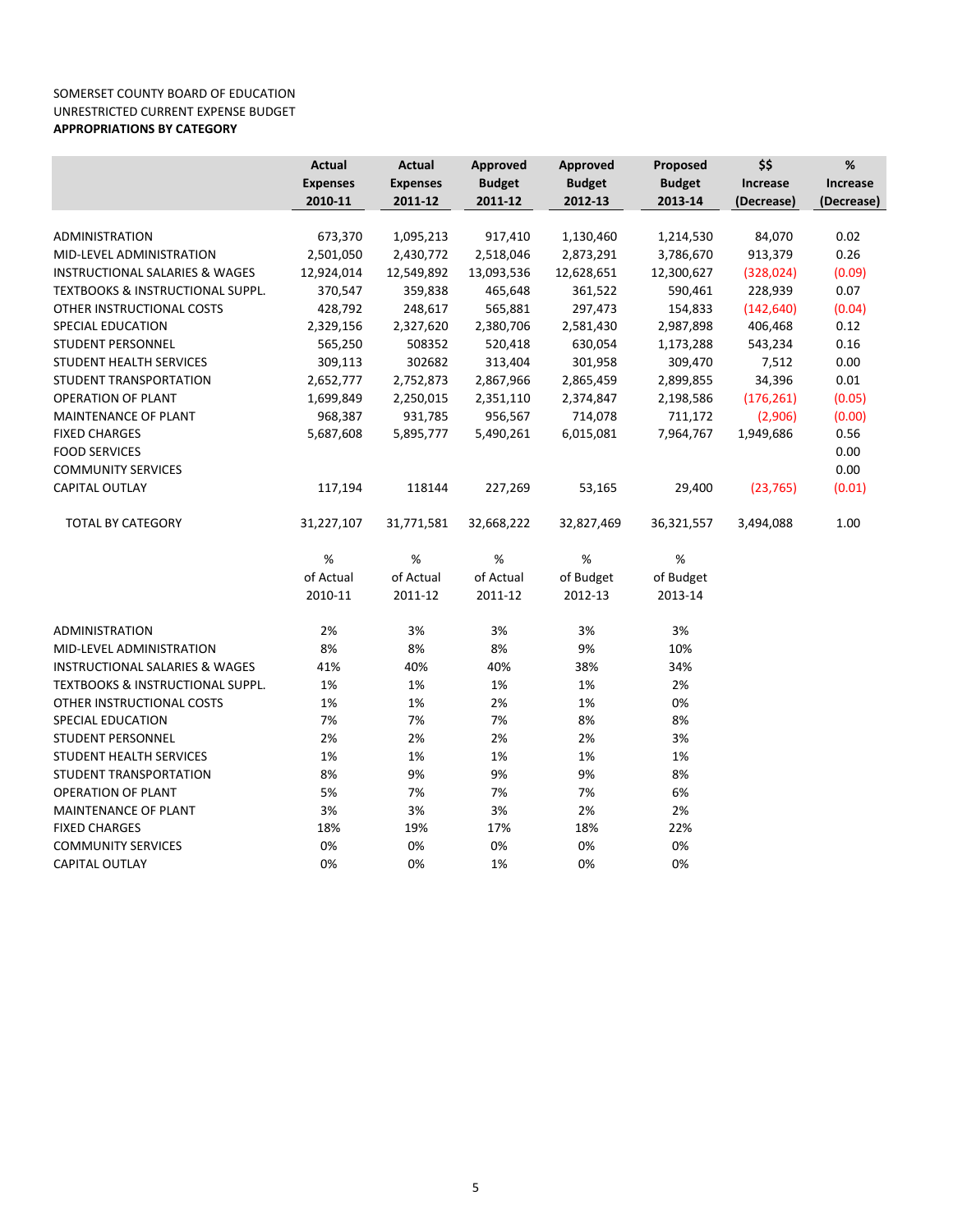### SOMERSET COUNTY BOARD OF EDUCATION UNRESTRICTED CURRENT EXPENSE BUDGET **APPROPRIATIONS BY OBJECT**

|                            | <b>Actual</b><br><b>Expenses</b><br>2010-11 | Approved<br><b>Budget</b><br>2011-12 | Approved<br><b>Budget</b><br>2012-13 | Proposed<br><b>Budget</b><br>2013-14 | \$\$<br><b>Increase</b><br>(Decrease) |
|----------------------------|---------------------------------------------|--------------------------------------|--------------------------------------|--------------------------------------|---------------------------------------|
| Salaries & Wages           | 19,912,463                                  | 20,539,407                           | 20,557,697                           | 21,459,642                           | 901,945                               |
| <b>Contracted Services</b> | 2,978,032                                   | 3,490,558                            | 3,518,449                            | 3,555,040                            | 36,591                                |
| Supplies & Materials       | 754,709                                     | 893,298                              | 789,302                              | 1,131,736                            | 342,434                               |
| <b>Other Charges</b>       | 7,095,336                                   | 7,045,868                            | 7,598,611                            | 9,511,884                            | 1,913,273                             |
| Land & Equipment           | 486,568                                     | 669,090                              | 333,410                              | 563,255                              | 229,845                               |
| <b>Transfers</b>           | $\mathbf 0$                                 | 30,000                               | 30,000                               | 100,000                              | 70,000                                |
| <b>TOTAL BY OBJECT</b>     | 31,227,107                                  | 32,668,221                           | 32,827,469                           | 36,321,557                           | 0<br>3,494,088                        |
|                            | %<br>of Actual<br>2011-12                   | %<br>of Budget<br>2011-12            | %<br>of Budget<br>2012-13            | %<br>of Budget<br>2013-14            | \$\$<br><b>Increase</b><br>(Decrease) |
| Salaries & Wages           | 64%                                         | 63%                                  | 63%                                  | 59%                                  | $-4%$                                 |
| <b>Contracted Services</b> | 10%                                         | 11%                                  | 11%                                  | 10%                                  | $-1%$                                 |
| Supplies & Materials       | 2%                                          | 3%                                   | 2%                                   | 3%                                   | 1%                                    |
| <b>Other Charges</b>       | 23%                                         | 22%                                  | 23%                                  | 26%                                  | 3%                                    |
| Land & Equipment           | 2%                                          | 2%                                   | 1%                                   | 2%                                   | 1%                                    |

Transfers 0% 0% 0% 0% 0%

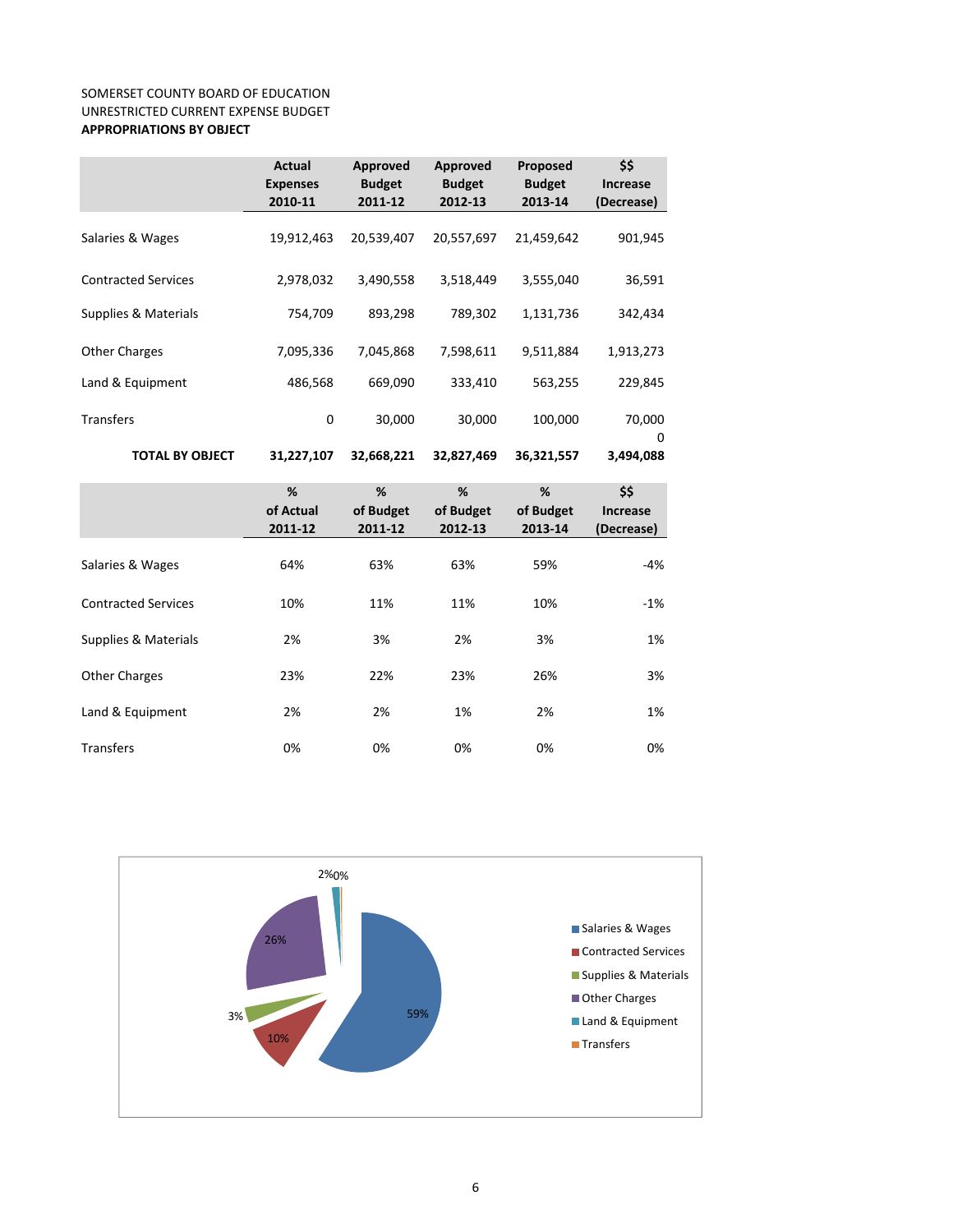# **Administration**

**Administration** includes the activities associated with the general regulations, direction, and control of the LEA. Such activities as establishing and administering LEA operating policy, providing fiscal and internal services necessary for operating the LEA, supporting each of the other instructional and supporting services programs, and assisting the instructional staff with the content and process of providing learning experiences for students are included in Administration. These include:

‐ General Support Services Board of Education Executive Administration ‐ Business Support Services Fiscal Services Purchasing Services Printing, Publishing and Duplicating Services ‐ Centralized Support Services Human Resources Information Services

### **SUMMARY OF ADMINISTRATION**

|                                 | Approved      | Approved      | Proposed      | \$\$            |
|---------------------------------|---------------|---------------|---------------|-----------------|
|                                 | <b>Budget</b> | <b>Budget</b> | <b>Budget</b> | <b>Increase</b> |
|                                 | 2011-12       | 2012-13       | 2013-14       | (Decrease)      |
|                                 |               |               |               |                 |
| <b>BOARD OF EDUCATION</b>       | 105,279       | 125,258       | 159,258       | 34,000          |
|                                 |               |               |               |                 |
|                                 |               |               |               |                 |
| <b>EXECUTIVE ADMINISTRATION</b> | 273,368       | 300,140       | 412,521       | 112,381         |
|                                 |               |               |               |                 |
|                                 |               |               |               |                 |
| <b>BUSINESS SUPPORT</b>         | 487,813       | 447,920       | 362,081       | (85, 839)       |
|                                 |               |               |               |                 |
|                                 |               |               |               |                 |
| <b>HUMAN RESOURCES</b>          | 221,118       | 222,142       | 280,670       | 55,528          |
|                                 |               |               |               |                 |
|                                 |               |               |               |                 |
| <b>TOTAL ADMINISTRATION</b>     | 1,087,578     | 1,095,460     | 1,214,530     | 116,070         |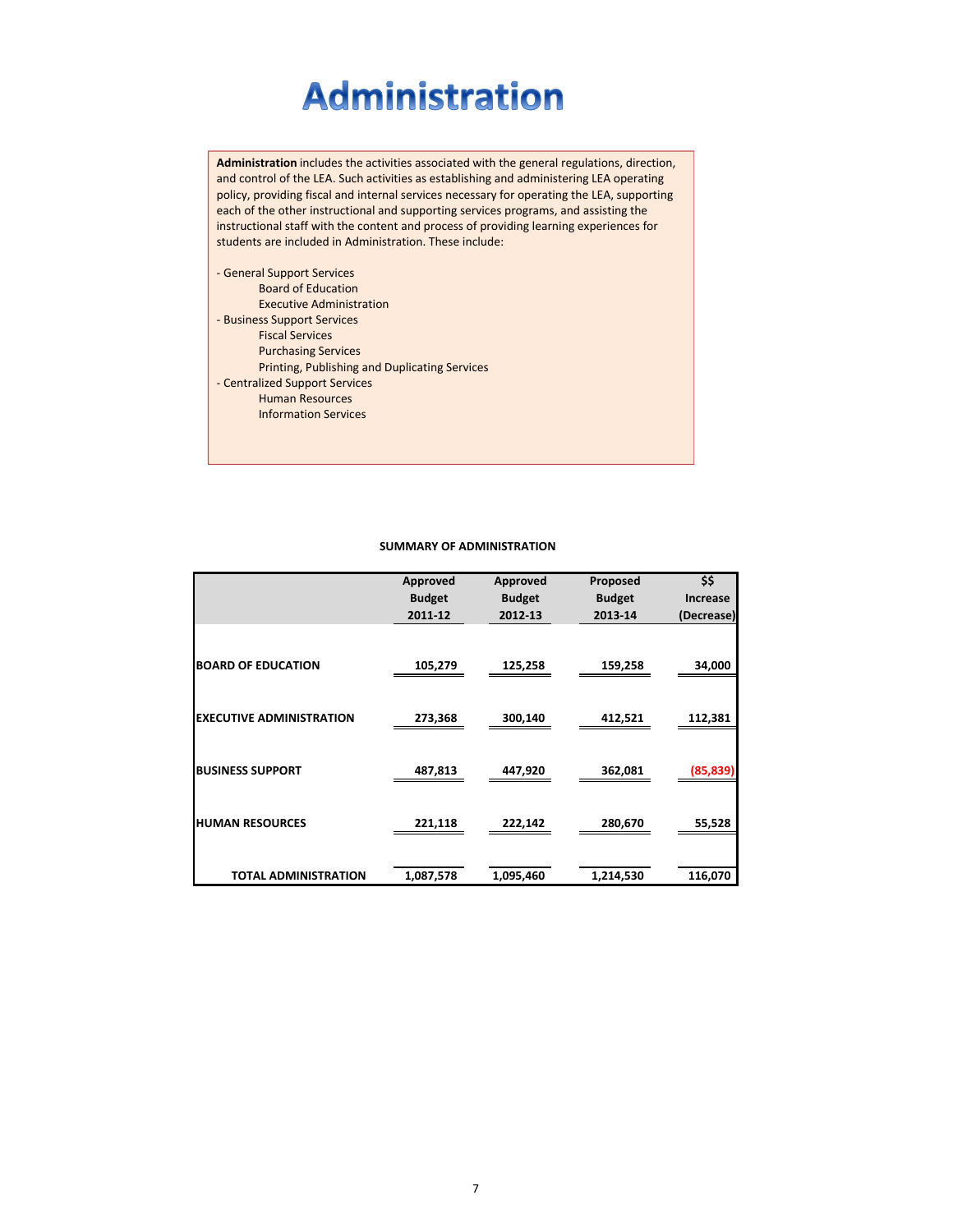### FY'14 UNRESTRICTED CURRENT EXPENSE FUND 5/17/2013 0:00 ADMINISTRATION **BOARD MEMBERS**

|                                      | <b>Actual</b><br><b>Expenses</b><br>2011-12 | Approved<br><b>Budget</b><br>2011-12 | <b>Approved</b><br><b>Budget</b><br>2012-13 | Proposed<br><b>Budget</b><br>2013-14 | \$\$<br><b>Increase</b><br>(Decrease) |
|--------------------------------------|---------------------------------------------|--------------------------------------|---------------------------------------------|--------------------------------------|---------------------------------------|
| <b>Positions:</b>                    |                                             |                                      |                                             |                                      |                                       |
| <b>Administrative Secretary</b>      |                                             | 0.50                                 | 1.00                                        | 1.00                                 | 0.00                                  |
|                                      |                                             | 0.50                                 | 1.00                                        | 1.00                                 | 0.00                                  |
| <b>Salaries &amp; Wages:</b>         |                                             |                                      |                                             |                                      |                                       |
| <b>Board Member Stipends</b>         | 13,800                                      | 13,800                               | 13,800                                      | 13,800                               | 0                                     |
| Classified                           | 0                                           | 19,979                               | 39,958                                      | 39,958                               | 0                                     |
|                                      | 13,800                                      | 33,779                               | 53,758                                      | 53,758                               | 0                                     |
| <b>Contracted Services:</b>          |                                             |                                      |                                             |                                      |                                       |
| Other Contract Services (Legal Fees) | 33,900                                      | 15,000                               | 15,000                                      | 25,000                               | 10,000                                |
| Auditing                             | 12,000                                      | 52,500                               | 52,500                                      | 52,500                               | 0                                     |
| Superintendent Search                |                                             | 0                                    | 0                                           | 25,000                               | 25,000                                |
|                                      | 45,900                                      | 67,500                               | 67,500                                      | 102,500                              | 35,000                                |
| <b>Supplies &amp; Materials:</b>     |                                             |                                      |                                             |                                      |                                       |
| <b>Office Supplies</b>               | 0                                           | 0                                    | 0                                           | $\pmb{0}$                            | $\pmb{0}$                             |
| Postage                              | 0                                           | 0                                    | $\mathbf 0$                                 | 0                                    | 0                                     |
| Books, Magazines & Periodicals       | 0                                           | 0                                    | 0                                           | 0                                    | 0                                     |
|                                      | $\mathbf 0$                                 | $\mathbf{0}$                         | $\mathbf{0}$                                | $\mathbf 0$                          | $\mathbf{0}$                          |
| <b>Other Charges:</b>                |                                             |                                      |                                             |                                      |                                       |
| <b>Board Member Expenses</b>         | 3,315                                       | 3,000                                | 3,000                                       | 2,500                                | (500)                                 |
| Legal Expenses                       |                                             | 1,000                                | 1,000                                       | $\mathbf 0$                          | (1,000)                               |
| Professional Meetings & Conferences  | 53                                          | 0                                    | $\mathbf 0$                                 | 0                                    | 0                                     |
| <b>Subscriptions and Dues</b>        |                                             | 0                                    | $\mathbf 0$                                 | 0                                    | 0                                     |
| Travel                               |                                             | 0                                    | 0                                           | 500                                  | 500                                   |
| Other                                | 4,133                                       | 0                                    | 0                                           | $\mathbf 0$                          | 0                                     |
|                                      | 7,501                                       | 4,000                                | 4,000                                       | 3,000                                | (1,000)                               |
| Equipment:                           |                                             |                                      |                                             |                                      |                                       |
| <b>Computers and Peripherals</b>     | 0                                           | 0                                    | 0                                           | $\pmb{0}$                            | $\mathbf 0$                           |
| Other Equipment                      | 0                                           | 0                                    | 0                                           | 0                                    | 0                                     |
|                                      | 0                                           | 0                                    | 0                                           | 0                                    | 0                                     |
| <b>Transfers:</b>                    |                                             |                                      |                                             |                                      |                                       |
| <b>Interfund Transfers</b>           | 0                                           | $\pmb{0}$                            | $\pmb{0}$                                   | $\pmb{0}$                            | $\pmb{0}$                             |
| <b>TOTAL PROGRAM</b>                 | 67,200                                      | 105,279                              | 125,258                                     | 159,258                              | 34,000                                |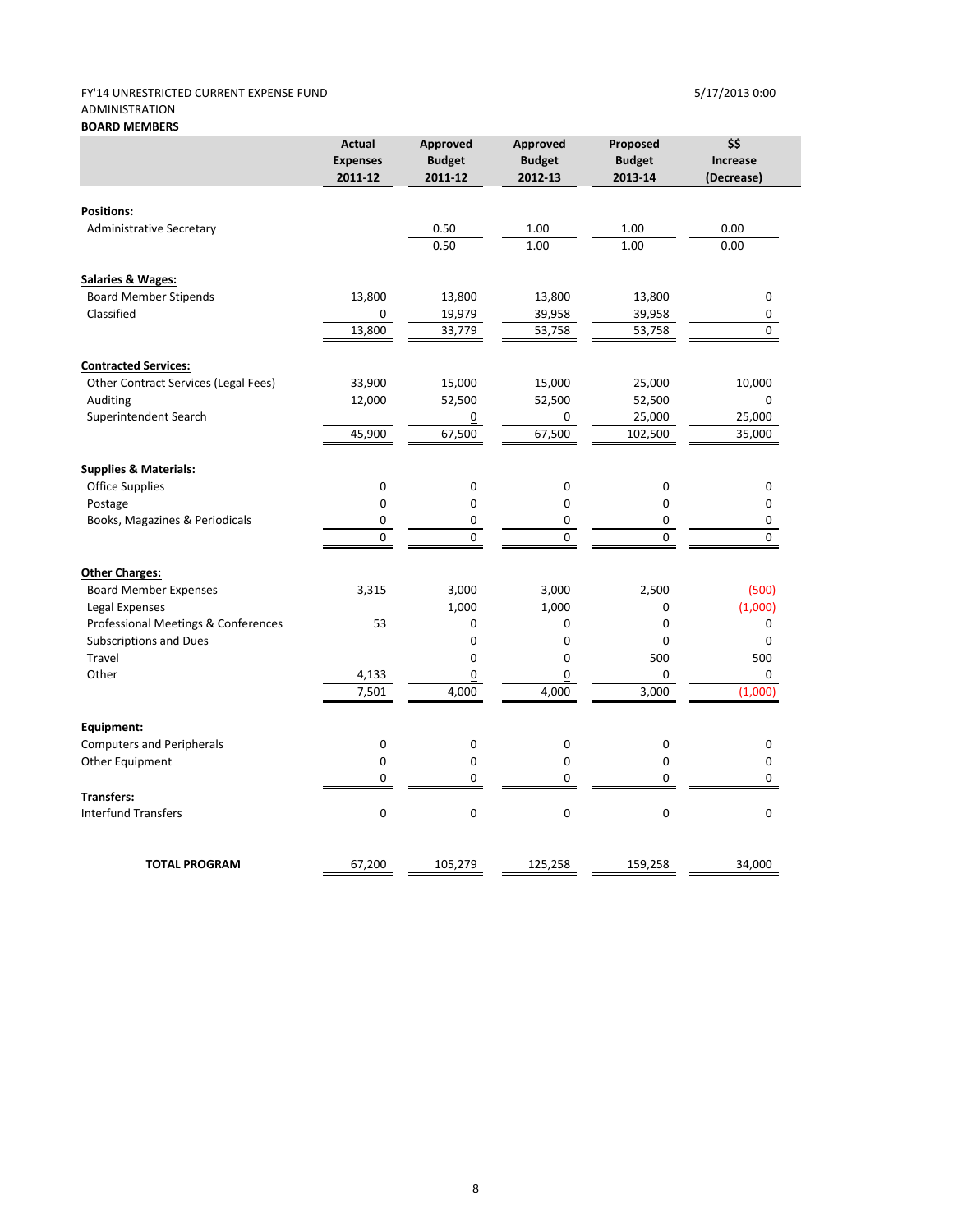### FY'14 UNRESTRICTED CURRENT EXPENSE FUND 5/17/2013 ADMINISTRATION **EXECUTIVE ADMINISTRATION**

|                                           | <b>Actual</b>   | Actual          | Approved      | Approved      | Proposed      | \$\$       |
|-------------------------------------------|-----------------|-----------------|---------------|---------------|---------------|------------|
|                                           | <b>Expenses</b> | <b>Expenses</b> | <b>Budget</b> | <b>Budget</b> | <b>Budget</b> | Increase   |
|                                           | 2010-11         | 2011-12         | 2011-12       | 2012-13       | 2013-14       | (Decrease) |
|                                           |                 |                 |               |               |               |            |
| <b>Positions:</b>                         |                 |                 |               |               |               |            |
| Superintendent                            |                 |                 | 1.00          | 1.00          | 1.00          | 0.00       |
| Interim Assistant Superintendent          |                 |                 | 0.00          | 0.00          | 1.00          | 1.00       |
| <b>Executive Secretary</b>                |                 |                 | 1.00          | 1.00          | 1.00          | 0.00       |
| Receptionist                              |                 |                 | 0.00          | 1.00          | 1.00          | 0.00       |
|                                           |                 |                 | 2.00          | 3.00          | 4.00          | 1.00       |
| <b>Salaries &amp; Wages:</b>              |                 |                 |               |               |               |            |
| Professional                              | 144,692         | 138,000         | 132,000       | 138,000       | 246,252       | 108,252    |
| Classified                                | 47,447          | 47,918          | 47,568        | 81,040        | 80,569        | (471)      |
| Vehicle/Business Expense                  | 3,500           | 6,900           | 7,200         | 7,200         | 7,200         | 0          |
|                                           | 195,639         | 192,818         | 186,768       | 226,240       | 334,021       | 107,781    |
|                                           |                 |                 |               |               |               |            |
| <b>Contracted Services:</b>               |                 |                 |               |               |               |            |
| Advertising                               |                 |                 | 0             | $\mathbf 0$   | 0             | 0          |
| <b>Consultant/Other Contract Services</b> | 320             |                 | 0             | 0             | 20,000        | 20,000     |
| <b>Annual Reports</b>                     | 0               | 1,643           | 2,500         | 2,500         | 2,500         | 0          |
| Legal                                     | 4,983           |                 | 0             | 0             | 0             | 0          |
|                                           | 5,303           | 1,643           | 2,500         | 2,500         | 22,500        | 20,000     |
| <b>Supplies &amp; Materials:</b>          |                 |                 |               |               |               |            |
| <b>Office Supplies</b>                    | 0               | 0               | 0             | 0             | 0             | 0          |
|                                           | 0               | 0               | $\Omega$      | 0             | 0             | 0          |
| Postage                                   |                 |                 |               |               |               |            |
| Printing & Publishing                     | 4,659           | 0               | 8,000         | 8,000         | 5,000         | (3,000)    |
| Small Equipment                           | 0               | 0               | 0             | 0             | 0             | 0          |
| Books, Magazines & Periodicals            | 0               | 0               | 0             | 0             | 0             | 0          |
|                                           | 4,659           | 0               | 8,000         | 8,000         | 5,000         | (3,000)    |
| <b>Other Charges:</b>                     |                 |                 |               |               |               |            |
| Professional Meetings & Conferences       | 2,066           | 5,467           | 2,500         | 2,500         | 4,000         | 1,500      |
| <b>Consortium Dues</b>                    | 32,024          | 41,874          | 32,000        | 32,000        | 32,000        | 0          |
| <b>Superintendent Expenses</b>            |                 | 4,583           |               | 2,500         | 2,500         | 0          |
| <b>Subscriptions and Dues</b>             | 11,008          | 15,028          | 20,000        | 11,000        | 2,500         | (8,500)    |
| Travel                                    | 7,615           | 7,935           | 8,500         | 8,500         | 5,000         | (3,500)    |
| Other                                     | 11.303          | 4.055           | 13.100        | 6.900         | 5.000         | (1.900)    |
|                                           | 64,017          | 78,942          | 76,100        | 63,400        | 51,000        | (12,400)   |
|                                           |                 |                 |               |               |               |            |
| Equipment:                                |                 |                 |               |               |               |            |
| <b>Computers and Peripherals</b>          | 0               | 0               | 0             | 0             | 0             | 0          |
|                                           | 0               | 0               | 0             | 0             | 0             | 0          |
| Transfers:                                |                 |                 |               |               |               |            |
| <b>Interfund Transfers</b>                | 0               | 0               | 0             | 0             | 0             | 0          |
| <b>TOTAL PROGRAM</b>                      | 269,618         | 273,403         | 273,368       | 300,140       | 412,521       | 112,381    |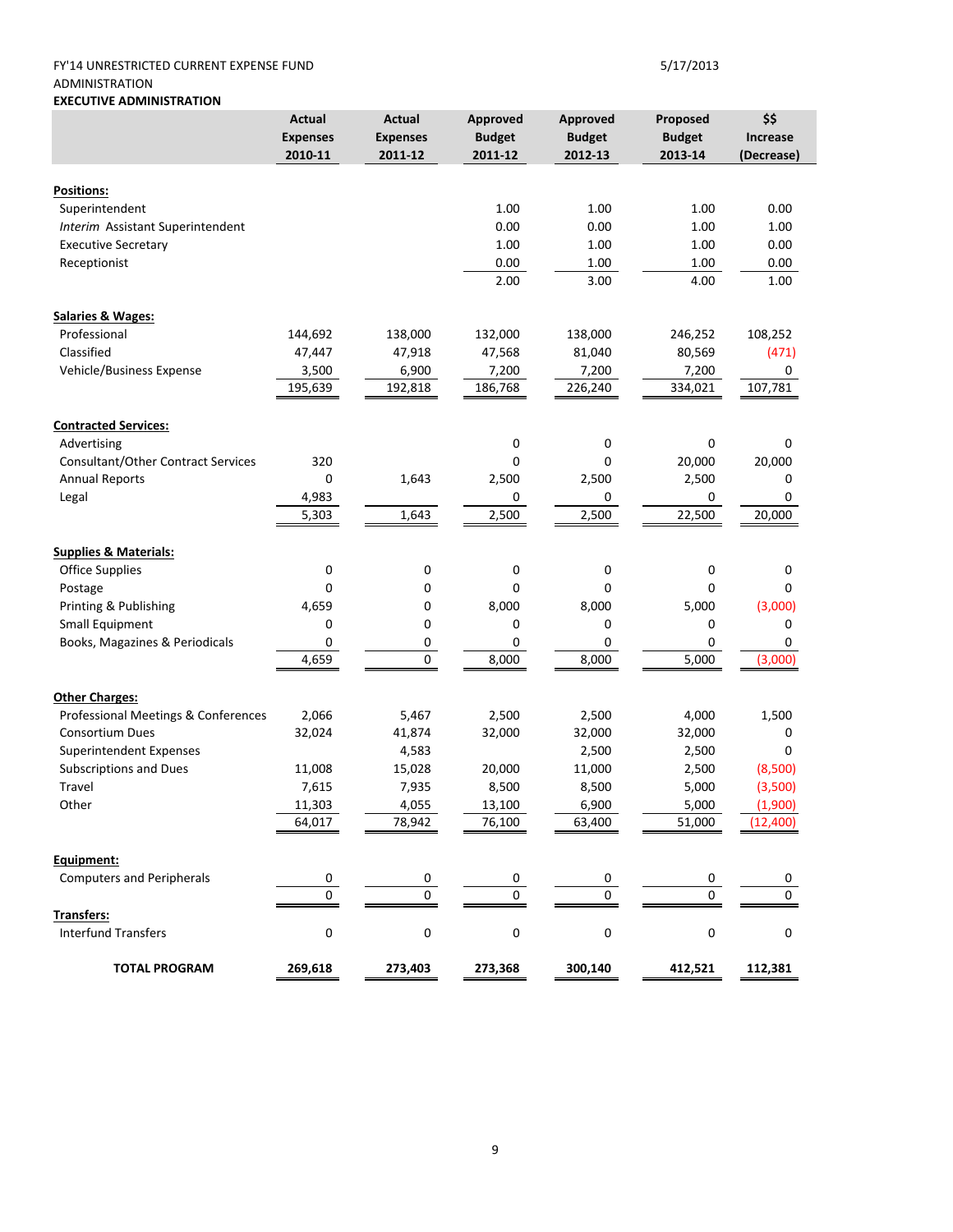### FY'14 UNRESTRICTED CURRENT EXPENSE FUND 5/17/2013 ADMINISTRATION

### **FINANCE/BUSINESS SUPPORT SERVICES**

|                                        | <b>Actual</b>   | <b>Actual</b>   | <b>Approved</b> | <b>Approved</b> | Proposed      | \$\$       |
|----------------------------------------|-----------------|-----------------|-----------------|-----------------|---------------|------------|
|                                        | <b>Expenses</b> | <b>Expenses</b> | <b>Budget</b>   | <b>Budget</b>   | <b>Budget</b> | Increase   |
|                                        | 2010-11         | 2011-12         | 2011-12         | 2012-13         | 2013-14       | (Decrease) |
|                                        |                 |                 |                 |                 |               |            |
| Positions:                             |                 |                 |                 |                 |               |            |
| Director                               |                 |                 | 1.00            | 0.00            | 0.00          | 0.00       |
| Supervisor                             |                 |                 | 0.00            | 1.00            | 1.00          | 0.00       |
| Manager                                |                 |                 | 1.00            | 1.00            | 1.00          | 0.00       |
| Payroll Accountant                     |                 |                 | 0.00            | 1.00            | 0.00          | (1.00)     |
| <b>Accounting Associates</b>           |                 |                 | 2.00            | 3.00            | 3.00          | 0.00       |
| Secretary/Clerks                       |                 |                 | 0.50            | 0.00            | 0.00          | 0.00       |
|                                        |                 |                 | 4.50            | 6.00            | 5.00          | (1.00)     |
| <b>Salaries &amp; Wages:</b>           |                 |                 |                 |                 |               |            |
| Professional                           | 94,079          | 109,658         | 95,020          | 78,626          | 85,702        | 7,076      |
| Classified                             |                 | 22,613          |                 | 55,000          | 56,135        | 1,135      |
| Classified                             | 23,724          | 26,366          | 0               | 0               | 0             | 0          |
| Classified                             | 109,976         | 84,074          | 135,469         | 145,628         | 94,194        | (51, 434)  |
| Classified                             | 20,542          | 20,923          | 0               | 0               | 0             | 0          |
|                                        | 248,321         | 263,634         | 230,489         | 279,254         | 236,031       | (43, 223)  |
|                                        |                 |                 |                 |                 |               |            |
| <b>Contracted Services:</b>            |                 |                 |                 |                 |               |            |
| Advertising                            |                 |                 |                 |                 |               |            |
| <b>Audit Services</b>                  |                 |                 |                 | 0               | 0             | 0          |
| <b>Data Processing Expenses</b>        |                 | 97,724          | 97,724          | 48,862          | 0             | (48, 862)  |
| <b>E-Finance Software Services</b>     |                 | 52,670          |                 | 52,000          | 54,000        | 2,000      |
| E-Finance Professional Training        |                 | 23,041          | 84,000          | 5,109           | 5,000         | (109)      |
| <b>Other Contracted Services-Erate</b> |                 |                 | 5,000           | 5,000           | 5,300         | 300        |
|                                        | 0               | 173,435         | 186,724         | 110,971         | 64,300        | (46, 671)  |
| <b>Supplies &amp; Materials:</b>       |                 |                 |                 |                 |               |            |
| <b>Office Supplies</b>                 | 22,185          | 27,215          | 26,000          | 26,000          | 26,000        | 0          |
| Postage                                | 20,813          | 22,937          | 24,000          | 24,000          | 24,000        | 0          |
|                                        | 505             |                 |                 |                 | 5,000         |            |
| Printing & Publishing                  |                 | 7,558           | 0               | 0               | 1,500         | 5,000      |
| <b>Data Processing Supplies</b>        | 4,448           | 1,803           | 0               | 0               |               | 1,500      |
| Small Equipment                        |                 | 3,780           | 650             | 0               | $\mathbf 0$   | 0          |
|                                        | 47,951          | 63,293          | 50,650          | 50,000          | 56,500        | 6,500      |
| <b>Other Charges:</b>                  |                 |                 |                 |                 |               |            |
| Professional Meetings & Conferences    |                 |                 | 6,000           | 2,500           | 500           | (2,000)    |
| <b>Subscriptions and Dues</b>          |                 |                 | 0               | 0               | 500           | 500        |
| Travel                                 |                 |                 |                 |                 | 1,750         | 1,750      |
| Travel - Efinance Implementation       |                 | 6,400           | 6,850           | 2,500           | 2,500         | 0          |
| Other                                  | 928             | 0               |                 |                 | 0             | 0          |
|                                        | 928             | 6,400           | 12,850          | 5,000           | 5,250         | 250        |
|                                        |                 |                 |                 |                 |               |            |
| Equipment:                             |                 |                 |                 |                 |               |            |
| <b>Computers and Peripherals</b>       | 9,215           | 9,922           | 7,100           | 2,695           | 0             | (2,695)    |
| <b>Transfers:</b>                      | 9,215           | 9,922           | 7,100           | 2,695           | 0             | (2,695)    |
| <b>Interfund Transfers</b>             | 0               | 0               | 0               | 0               | $\pmb{0}$     | $\pmb{0}$  |
|                                        |                 |                 |                 |                 |               |            |
|                                        |                 |                 |                 |                 |               |            |
| <b>TOTAL PROGRAM</b>                   | 306,415         | 516,684         | 487,813         | 447,920         | 362,081       | (85, 839)  |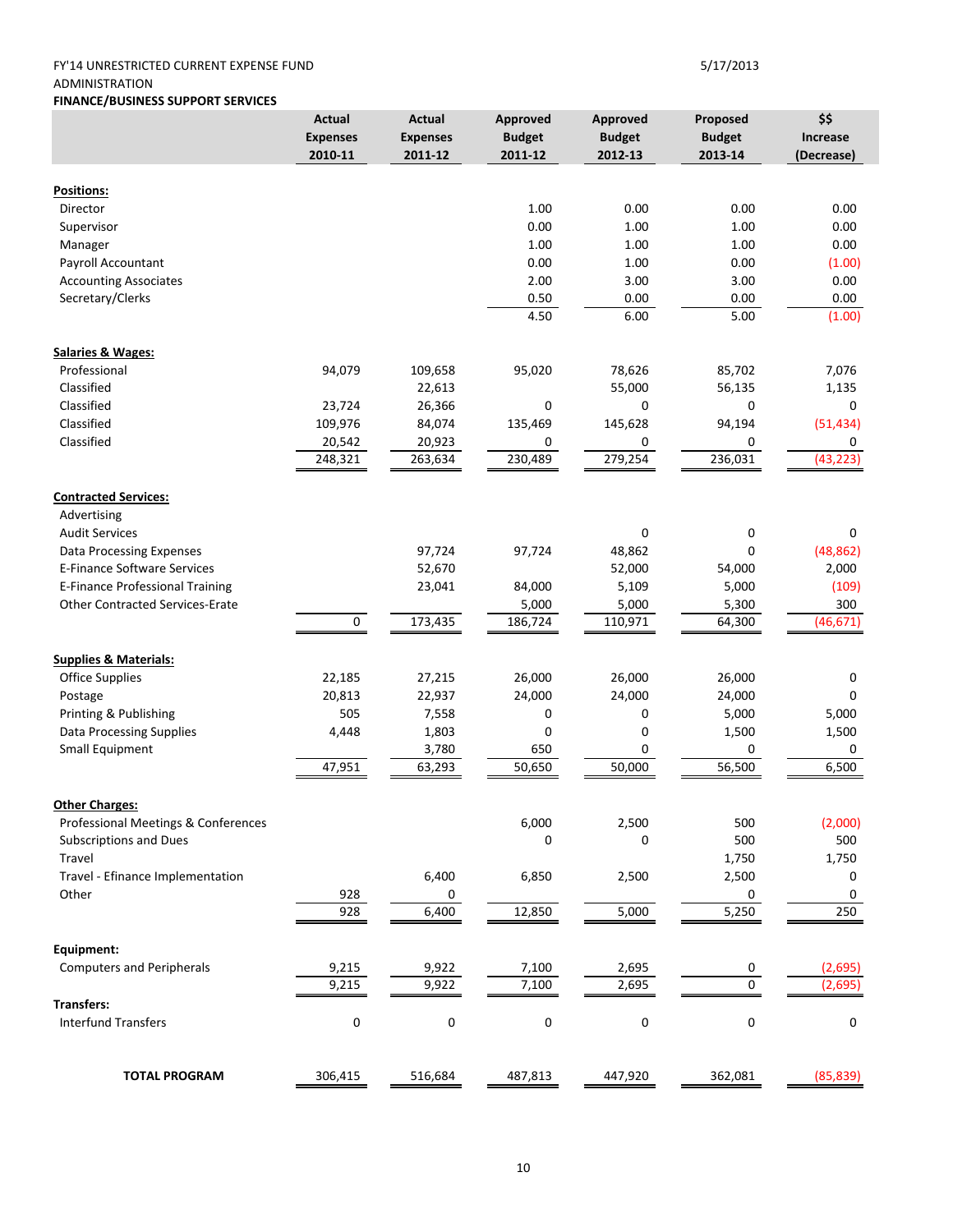### FY'14 UNRESTRICTED CURRENT EXPENSE FUND 5/17/2013 ADMINISTRATION **HUMAN RESOURCES**

|                                            | <b>Actual</b><br><b>Expenses</b><br>2010-11 | <b>Actual</b><br><b>Expenses</b><br>2011-12 | Approved<br><b>Budget</b><br>2011-12 | Approved<br><b>Budget</b><br>2012-13 | Proposed<br><b>Budget</b><br>2013-14 | \$\$<br><b>Increase</b><br>(Decrease) |
|--------------------------------------------|---------------------------------------------|---------------------------------------------|--------------------------------------|--------------------------------------|--------------------------------------|---------------------------------------|
| <b>Positions:</b>                          |                                             |                                             |                                      |                                      |                                      |                                       |
| Director                                   |                                             |                                             | 1.00                                 | 0.00                                 | 0.00                                 | 0.00                                  |
| Supervisor                                 |                                             |                                             | 0.00                                 | 1.00                                 | 2.00                                 | 1.00                                  |
| Generalist                                 |                                             |                                             | 1.00                                 | 1.00                                 | 1.00                                 | 0.00                                  |
| Data Design Specialist                     |                                             |                                             | 0.00                                 | 0.00                                 | 0.00                                 | 0.00                                  |
| <b>Public Relations</b>                    |                                             |                                             | 1.00                                 | 1.00                                 | 0.00                                 | (1.00)                                |
| Secretary                                  |                                             |                                             | 1.00                                 | 1.00                                 | 1.00                                 | 0.00                                  |
|                                            |                                             |                                             | 4.00                                 | 4.00                                 | 4.00                                 | 0.00                                  |
| <b>Salaries &amp; Wages:</b>               |                                             |                                             |                                      |                                      |                                      |                                       |
| Professional                               | 104,633                                     | 112,471                                     | 104,633                              | 78,626                               | 176,420                              | 97,794                                |
| Classified                                 | 38,249                                      | 48,228                                      | 39,899                               | 33,000                               | 35,415                               | 2,415                                 |
| Classified                                 | 0                                           | 0                                           | 0                                    | 0                                    | 0                                    | 0                                     |
| Classified                                 | 31,606                                      | 31,606                                      | 31,606                               | 31,606                               | 0                                    | (31,606)                              |
| Classified                                 | 44,977                                      | 44,426                                      | 44,980                               | 44,980                               | 31,855                               | (13, 125)                             |
|                                            | 219,465                                     | 236,731                                     | 221,118                              | 188,212                              | 243,690                              | 55,478                                |
| <b>Contracted Services:</b>                |                                             |                                             |                                      |                                      |                                      |                                       |
| <b>Background Checks</b>                   | 0                                           | 0                                           | 0                                    | 0                                    | 3,000                                | 3,000                                 |
| Consultant                                 | 0                                           | $\pmb{0}$                                   | 0                                    | 0                                    | 0                                    | 0                                     |
| <b>Other Contracted Services</b>           | 0                                           | 0                                           | 0                                    | 0                                    | 0                                    | 0                                     |
|                                            | $\mathbf 0$                                 | $\pmb{0}$                                   | $\pmb{0}$                            | $\pmb{0}$                            | 3,000                                | $\mathbf 0$                           |
| <b>Supplies &amp; Materials:</b>           |                                             |                                             |                                      |                                      |                                      | 0                                     |
| Advertising                                | 0                                           | 11,090                                      | 0                                    | 13,000                               | 7,000                                | (6,000)                               |
| <b>Computer Software and Subscriptions</b> | 0                                           | 0                                           | 0                                    | 3,780                                | 9,780                                | 6,000                                 |
| Substitutes Workshop                       | 0                                           | 0                                           | 0                                    | 1,000                                | 500                                  | (500)                                 |
| Praxis Tests/Study Guides                  | 0                                           | 0                                           | 0                                    | 1,000                                | 800                                  | (200)                                 |
| <b>Badges for Time Clock</b>               | 0                                           | 0                                           | 0                                    | 0                                    | 350                                  | 350                                   |
|                                            | $\overline{0}$                              | 11,090                                      | $\overline{0}$                       | 18,780                               | 18,430                               | (350)                                 |
| <b>Other Charges:</b>                      |                                             |                                             |                                      |                                      |                                      |                                       |
| Professional Meetings & Conferences        | 0                                           | 0                                           | 0                                    | 0                                    | 1,000                                | 1,000                                 |
| Recruiting Fees & Charges (From Admin)     | 0                                           | 5,233                                       | 0                                    | 4,000                                | 4,000                                | 0                                     |
| Subscriptions and Dues                     | 0                                           | $\pmb{0}$                                   | 0                                    | 800                                  | 800                                  | 0                                     |
| Travel                                     | 0                                           | 0                                           | 0                                    | 0                                    | 1,750                                | 1,750                                 |
| <b>Employee Recognition</b>                | 0                                           | 7,350                                       | $\overline{0}$                       | 10,000                               | 8,000                                | (2,000)                               |
|                                            | 0                                           | 12,582                                      | 0                                    | 14,800                               | 15,550                               | 750                                   |
| Equipment:                                 |                                             |                                             |                                      |                                      |                                      |                                       |
| <b>Computers and Peripherals</b>           | $\boldsymbol{0}$                            | $\pmb{0}$                                   | 0                                    | 0                                    | $\pmb{0}$                            | $\pmb{0}$                             |
| Computer Software (Time Clock)             | 0                                           | 9,129                                       | 0                                    | 350                                  | 0                                    | (350)                                 |
|                                            | 0                                           | 9,129                                       | $\pmb{0}$                            | 350                                  | $\pmb{0}$                            | (350)                                 |
| Transfers:                                 |                                             |                                             |                                      |                                      |                                      |                                       |
| <b>Interfund Transfers</b>                 | $\pmb{0}$                                   | $\pmb{0}$                                   | $\pmb{0}$                            | 0                                    | 0                                    | $\pmb{0}$                             |
| <b>TOTAL PROGRAM</b>                       | 219,465                                     | 269,531                                     | 221,118                              | 222,142                              | 280,670                              | 55,528                                |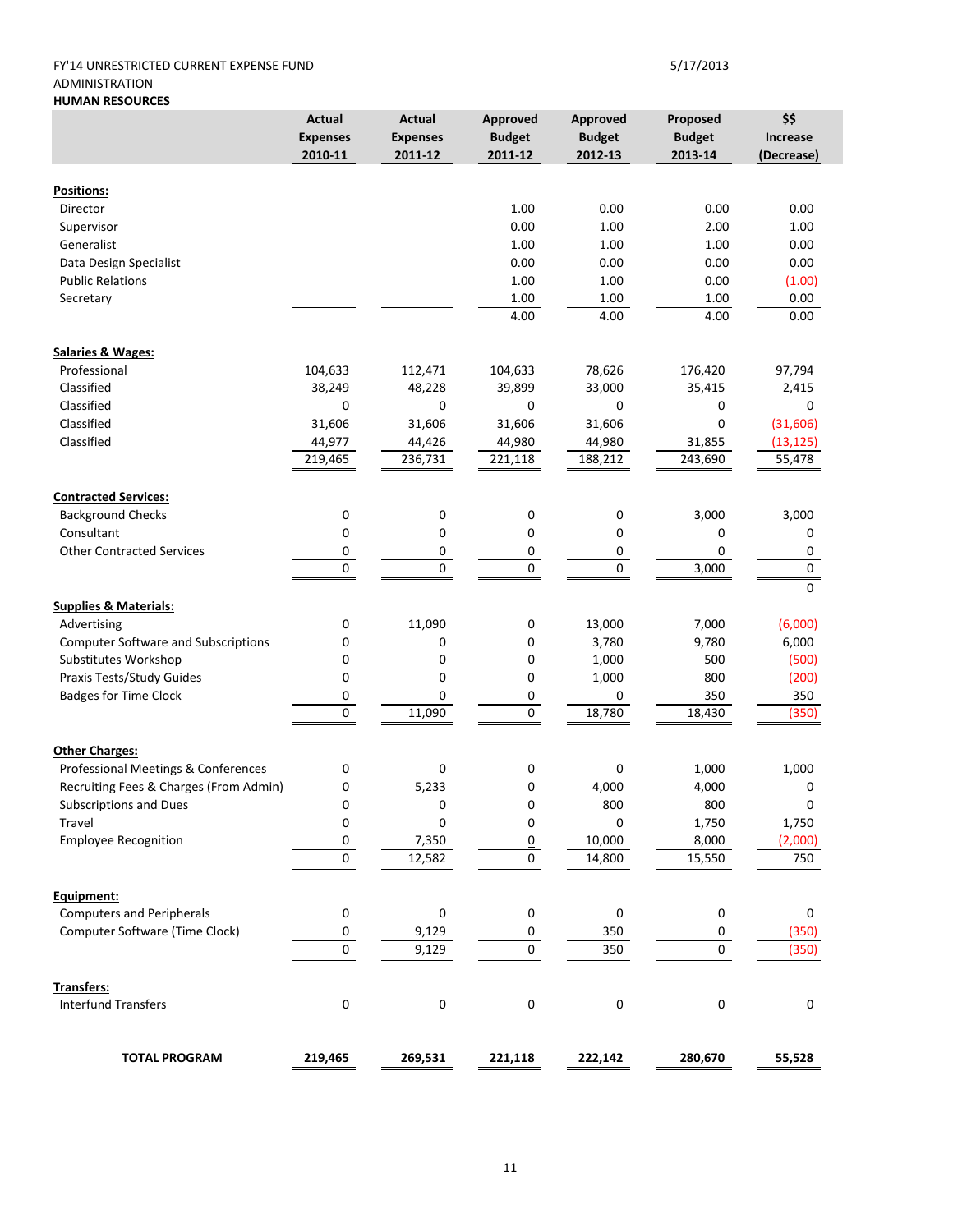# **Mid-level Administration**

**Mid‐level Administration** is the administration and supervision of district **wide and school‐level** instructional programs and activities; specifically:

1. Office of Principal, which includes activities concerned with managing the operation of a particular school or schools, including duties performed by the principal, assistant principals, school clerical staff, and others in the general supervision of individual school administrative services. Evaluation of the school staff, assignment of duties to staff, supervision and maintenance of school records, and coordination of school instructional activities with LEA instructional activities are examples of school administration.

2. Instructional Administration and Supervision, which concerns activities that enhance instruction and assist instructional staff in planning, developing, and evaluating the process of providing learning experiences for students. Professional Media Support is also included in this category.

|                                    | <b>Approved</b> | <b>Approved</b> | Proposed      | \$\$            |
|------------------------------------|-----------------|-----------------|---------------|-----------------|
|                                    | <b>Budget</b>   | <b>Budget</b>   | <b>Budget</b> | <b>Increase</b> |
|                                    | 2011-12         | 2012-13         | 2013-14       | (Decrease)      |
|                                    |                 |                 |               |                 |
| <b>TECHNOLOGY</b>                  | 205,100         | 631,186         | 1,044,531     | 426,086         |
|                                    |                 |                 |               |                 |
| <b>OFFICE OF PRINCIPAL</b>         | 1,553,896       | 1,832,844       | 1,895,859     | 63,015          |
|                                    |                 |                 |               |                 |
| <b>CIRICULUM &amp; INSTRUCTION</b> | 486,055         | 597,117         | 711,506       | 114,389         |
|                                    |                 |                 |               |                 |
| <b>CAREER &amp; TECHNOLOGY</b>     | 187,817         | 130,241         | 134,774       | 4,533           |
|                                    |                 |                 |               |                 |
| <b>TOTAL MID-LEVEL ADMIN</b>       | 2,432,868       | 3,191,388       | 3,786,670     | 608,023         |
|                                    |                 |                 |               |                 |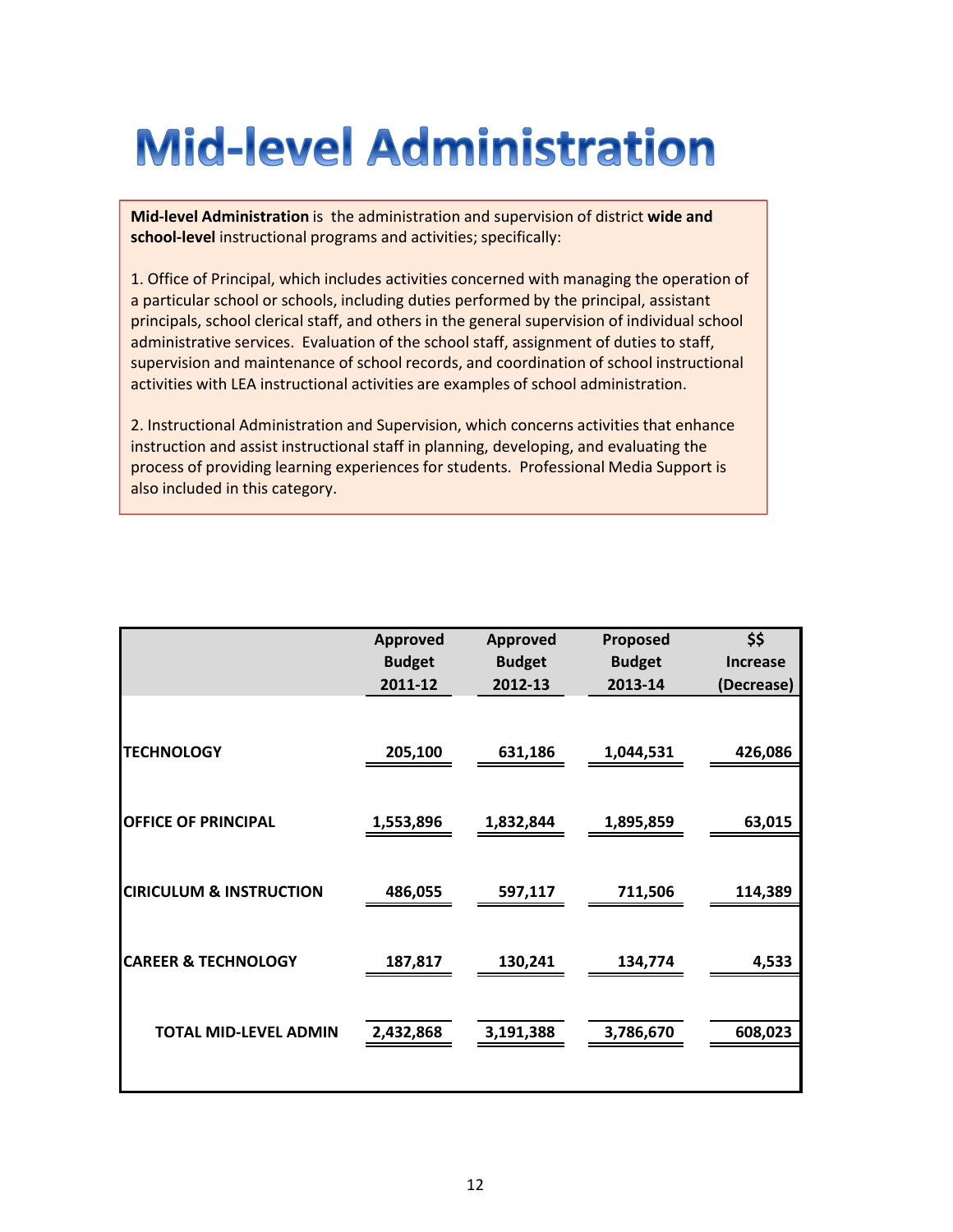### FY'14 UNRESTRICTED CURRENT EXPENSE FUND 5/17/2013 MID‐LEVEL MANAGEMENT **TECHNOLOGY**

|                                                                      | <b>Actual</b><br><b>Expenses</b><br>2010-11 | <b>Actual</b><br><b>Expenses</b><br>2011-12 | Approved<br><b>Budget</b><br>2011-12 | Approved<br><b>Budget</b><br>2012-13 | Proposed<br><b>Budget</b><br>2013-14 | \$\$<br><b>Increase</b><br>(Decrease) |
|----------------------------------------------------------------------|---------------------------------------------|---------------------------------------------|--------------------------------------|--------------------------------------|--------------------------------------|---------------------------------------|
|                                                                      |                                             |                                             |                                      |                                      |                                      |                                       |
| <b>Positions:</b><br>Director                                        |                                             |                                             | 1.00                                 | 1.00                                 | 0.00                                 | (1.00)                                |
| Supervisor                                                           |                                             |                                             | 0.00                                 | 0.00                                 | 0.00                                 | 0.00                                  |
| <b>Information Analyst</b>                                           |                                             |                                             | 1.00                                 | 1.00                                 | 1.00                                 | 0.00                                  |
| Network Administrator/Technician                                     |                                             |                                             | 0.00                                 | 0.00                                 | 2.00                                 | 2.00                                  |
| PC Technicians                                                       |                                             |                                             | 0.00                                 | 0.00                                 | 3.00                                 | 3.00                                  |
| Secretary                                                            |                                             |                                             | 1.00                                 | 1.00                                 | 1.00                                 | 0.00                                  |
|                                                                      |                                             |                                             | 3.00                                 | 3.00                                 | 7.00                                 | 4.00                                  |
| <b>Salaries &amp; Wages:</b>                                         |                                             |                                             |                                      |                                      |                                      |                                       |
| Professional                                                         | 105,272                                     | 105,272                                     | 105,272                              | 105,272                              | 0                                    | (105, 272)                            |
| Classified                                                           | 61,784                                      | 62,048                                      | 62,048                               | 61,434                               | 61,434                               | 0                                     |
| Classified                                                           |                                             |                                             | 0                                    | 0                                    | 120,736                              | 120,736                               |
| Classified                                                           |                                             |                                             | 0                                    | 0                                    | 112,647                              | 112,647                               |
| Classified                                                           | 33,380<br>200,436                           | 48,319<br>215,640                           | 33,380<br>200,700                    | 33,380<br>200,086                    | 33,380<br>328,197                    | 0<br>128,111                          |
|                                                                      |                                             |                                             |                                      |                                      |                                      |                                       |
| <b>Contracted Services:</b>                                          |                                             |                                             |                                      |                                      |                                      |                                       |
| Hardware Annual Maintenance                                          |                                             |                                             |                                      |                                      |                                      |                                       |
| Software Annual Maintenance<br>Consultant                            |                                             |                                             |                                      |                                      |                                      |                                       |
| <b>Other Contracted Services</b>                                     |                                             |                                             |                                      |                                      |                                      |                                       |
|                                                                      |                                             |                                             |                                      |                                      |                                      |                                       |
|                                                                      |                                             |                                             |                                      |                                      |                                      |                                       |
| <b>Supplies &amp; Materials:</b><br>Repair of Tech Equip             |                                             | 12,270                                      | 15,000                               | 15,000                               | 15,000                               | 0                                     |
| Data Processing & Comp.                                              |                                             |                                             | 0                                    | 3,300                                | 1,000                                | (2,300)                               |
| <b>LCD Bulbs and Batteries</b>                                       |                                             |                                             | 15,000                               | 15,000                               | 15,000                               | 0                                     |
| <b>Computer Software and Subscriptions</b>                           |                                             |                                             | 59,913                               | 89,000                               | 138,650                              | 49,650                                |
| <b>Training Materials for Techs</b>                                  |                                             |                                             | 1,500                                | 0                                    | 1,500                                | 1,500                                 |
| Server Materials                                                     |                                             |                                             | 1,000                                | 5,100                                | 1,450                                | (3,650)                               |
|                                                                      |                                             | 12,270                                      | 92,413                               | 127,400                              | 172,600                              | 45,200                                |
| <b>Other Charges:</b>                                                |                                             |                                             |                                      |                                      |                                      |                                       |
| Professional Meetings & Conferences                                  |                                             |                                             |                                      | 7,500                                | 2,500                                | (5,000)                               |
| <b>Subscriptions and Dues</b>                                        |                                             |                                             |                                      | 1,300                                | 1,100                                | (200)                                 |
| Computer Support Contracts/Agreement                                 |                                             |                                             |                                      | 55,643                               | 78,034                               | 22,391                                |
| Professional Development Stipends                                    |                                             |                                             |                                      | 0                                    | 20,000                               | 20,000                                |
| Travel - Technicians                                                 |                                             |                                             |                                      | 0                                    | 5,000                                | 5,000                                 |
| Travel                                                               |                                             |                                             |                                      | 0                                    | 1,500                                | 1,500                                 |
|                                                                      |                                             |                                             |                                      | 64,443                               | 108,134                              | 43,691                                |
| Equipment:                                                           |                                             |                                             |                                      |                                      |                                      |                                       |
| <b>Computers and Peripherals</b><br>Technology - Leases Computer Lab |                                             | 835                                         | 4,400<br>150,000                     | $\pmb{0}$<br>150,000                 | $\mathbf 0$<br>150,000               | 0<br>0                                |
| Technology - Network Hardware                                        |                                             |                                             | 47,000                               | 14,100                               | 81,500                               | 67,400                                |
| Technology - Replacement Cycle                                       |                                             |                                             | 25,000                               | 0                                    | 65,000                               | 65,000                                |
| Technology Equipment - Admin                                         |                                             |                                             | 11,500                               | 5,000                                | 5,000                                | 0                                     |
| New Instructional Equipment                                          |                                             |                                             |                                      | 1,500                                | 79,600                               | 78,100                                |
| Technology - Technical Equip                                         | 0                                           |                                             | 1,500                                | 1,500                                | 1,500                                | 0                                     |
|                                                                      | $\overline{0}$                              | 835                                         | 4,400                                | 172,100                              | 382,600                              | 210,500                               |
| <b>Communications:</b>                                               |                                             |                                             |                                      |                                      |                                      |                                       |
| Utilities - T1 Lines                                                 |                                             |                                             |                                      | 67,157                               | 10,000                               | (57, 157)                             |
| Utilities - Leased Fiber                                             |                                             |                                             |                                      | 0<br>67,157                          | 43,000<br>53,000                     | 43,000<br>(14, 157)                   |
| <b>Transfers:</b>                                                    |                                             |                                             |                                      |                                      |                                      |                                       |
| <b>Interfund Transfers</b>                                           | 0                                           | $\pmb{0}$                                   | $\pmb{0}$                            | 0                                    | $\boldsymbol{0}$                     | 0                                     |
| <b>TOTAL PROGRAM</b>                                                 | 200,436                                     | 215,640                                     | 205,100                              | 631,186                              | 1,044,531                            | 426,086                               |
|                                                                      |                                             |                                             |                                      |                                      |                                      |                                       |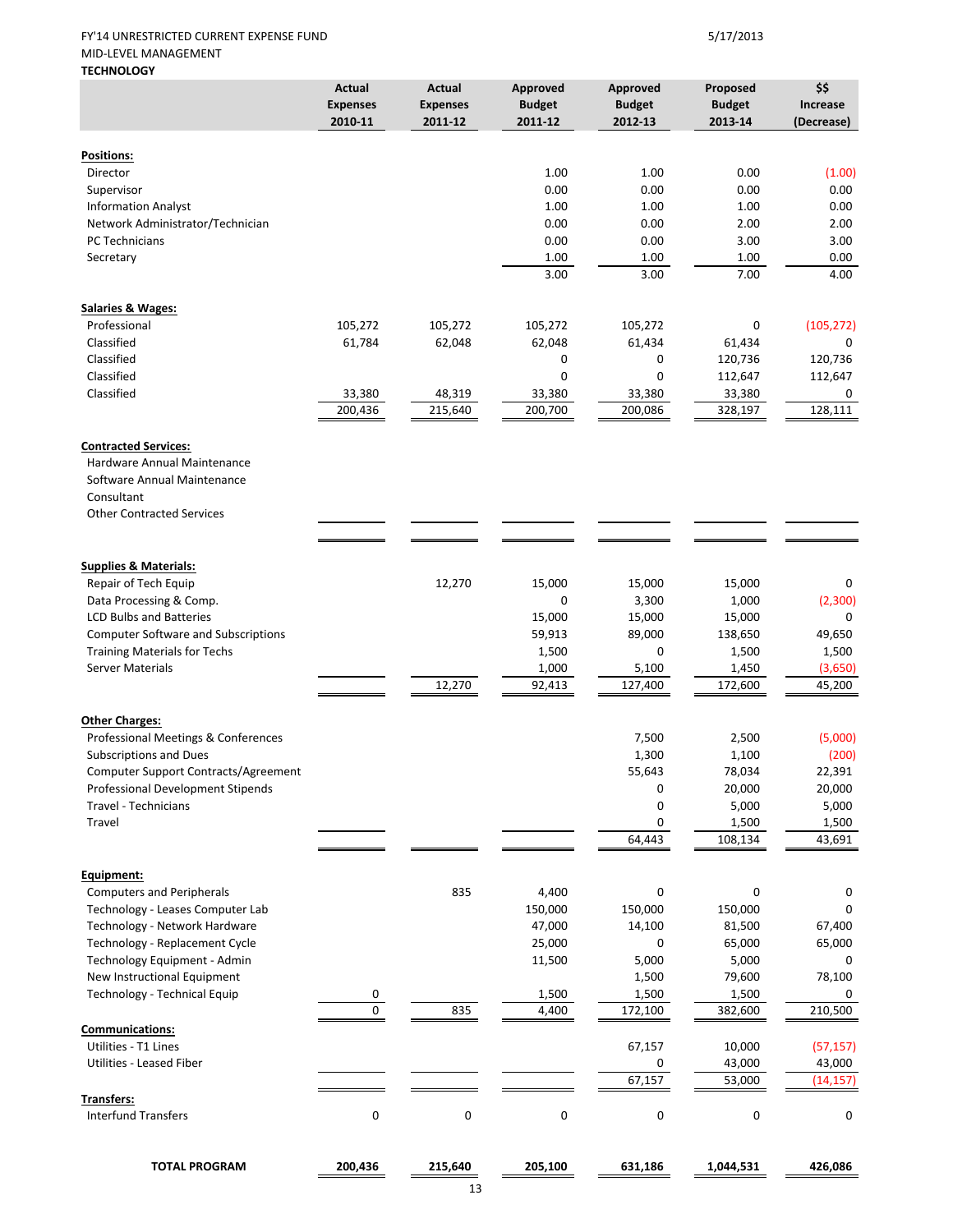### FY'14 UNRESTRICTED CURRENT EXPENSE FUND 5/17/2013 MID‐LEVEL MANAGEMENT **OFFICE OF PRINCIPAL**

|                                           | <b>Actual</b>   | <b>Actual</b>   | Approved         | Approved       | Proposed       | \$\$         |
|-------------------------------------------|-----------------|-----------------|------------------|----------------|----------------|--------------|
|                                           | <b>Expenses</b> | <b>Expenses</b> | <b>Budget</b>    | <b>Budget</b>  | <b>Budget</b>  | Increase     |
|                                           | 2010-11         | 2011-12         | 2011-12          | 2012-13        | 2013-14        | (Decrease)   |
|                                           |                 |                 |                  |                |                |              |
| Positions:                                |                 |                 |                  |                |                |              |
| Principals                                |                 |                 | 8.00             | 7.00           | 8.00           | 1.00         |
| Vice-Principals                           |                 |                 | 5.00             | 11.00          | 10.00          | (1.00)       |
| Teacher-In-Charge                         |                 |                 | 1.00             | 1.00           | 1.00           | 0.00         |
| School / Administrative Assistants        |                 |                 | 12.00<br>26.00   | 11.00<br>30.00 | 12.00<br>31.00 | 1.00<br>1.00 |
|                                           |                 |                 |                  |                |                |              |
| <b>Salaries &amp; Wages:</b>              |                 |                 |                  |                |                |              |
| Professional                              | 706,498         | 692,590         | 714,863          | 678,816        | 673,536        | (5, 280)     |
| Professional                              | 344,872         | 288,061         | 350,125          | 698,346        | 712,646        | 14,300       |
| Professional                              |                 |                 | 75,697           | 75,697         | 75,697         | 0            |
| Classified                                | 408,109         | 391,838         | 409,611          | 376,985        | 417,980        | 40,995       |
| Substitutes                               | 693             | 118             | 0                | 0              | 0              | 0            |
| Substitutes                               | 4,713           | 5,753           | 0                | 0              | 0              | 0            |
|                                           | 1,464,884       | 1,378,358       | 1,550,296        | 1,829,844      | 1,879,859      | 50,015       |
|                                           |                 |                 |                  |                |                |              |
| <b>Contracted Services:</b><br>Consultant |                 |                 |                  |                |                |              |
|                                           |                 |                 | 0                | 0              | 0              | 0            |
| <b>Other Contracted Services</b>          |                 |                 | $\underline{0}$  | 0              | 0              | 0            |
|                                           | 0               | 0               | 0                | 0              | 0              | $\mathbf 0$  |
| <b>Supplies &amp; Materials:</b>          |                 |                 |                  |                |                |              |
| Computer Supplies - School Quicken        |                 |                 | 600              | 0              | 0              | 0            |
| Materials of Instruction -Allocation      |                 |                 | 0                | 0              | 0              | 0            |
| Office Supplies - Allocation              |                 |                 | 0                | 0              | 0              | 0            |
| Postage - Allocation                      |                 |                 | 0                | 0              | 0              | 0            |
| Other - Allocation                        |                 |                 | 0                | 0              | 0              | 0            |
|                                           | $\mathbf 0$     | 0               | 600              | $\mathbf 0$    | $\overline{0}$ | $\mathbf 0$  |
|                                           |                 |                 |                  |                |                |              |
| <b>Other Charges:</b>                     |                 |                 |                  |                |                |              |
| <b>Utilities - Communications</b>         |                 |                 |                  |                |                |              |
| <b>Commencement Expenses</b>              | 4,055           | 3,682           | 3,000            | 3,000          | 3,000          | 0            |
| Professional Meetings & Conferences       |                 |                 | 0                | 0              | 0              | 0            |
| Subscriptions and Dues                    |                 |                 | 0                | 0              | 9,000          | 9,000        |
| Travel                                    |                 |                 | 0                | 0              | 4,000          | 4,000        |
| Other - Allocation                        |                 |                 | 0                | 0              | 0              | 0            |
|                                           | 4,055           | 3,682           | 3,000            | 3,000          | 16,000         | 13,000       |
| Equipment:                                |                 |                 |                  |                |                |              |
| <b>Computers and Peripherals</b>          | 5,451           | 773             | $\boldsymbol{0}$ | $\mathbf 0$    | 0              | $\mathbf 0$  |
|                                           |                 |                 |                  |                |                |              |
| Transfers:<br><b>Interfund Transfers</b>  |                 | $\pmb{0}$       |                  | 0              | 0              | 0            |
|                                           | 0               |                 | 0                |                |                |              |
|                                           |                 |                 |                  |                |                |              |
| <b>TOTAL PROGRAM</b>                      | 1,474,390       | 1,382,813       | 1,553,896        | 1,832,844      | 1,895,859      | 63,015       |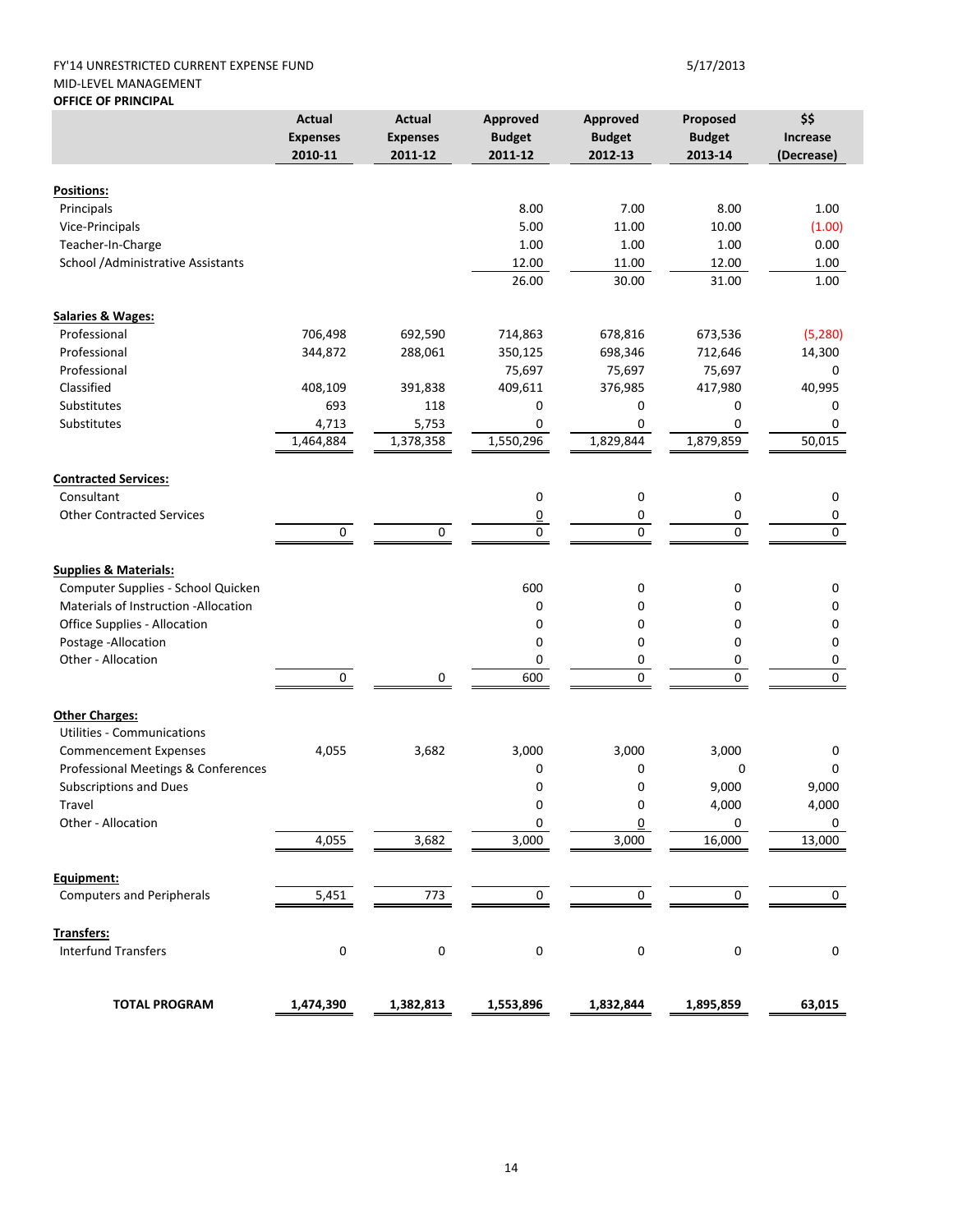### FY'14 UNRESTRICTED CURRENT EXPENSE FUND 5/17/2013 MID‐LEVEL MANAGEMENT

**INSTRUCTIONAL PROGRAM, DIRECTION AND IMPROVEMENT**

|                                     | <b>Actual</b><br><b>Expenses</b><br>2010-11 | <b>Actual</b><br><b>Expenses</b><br>2011-12 | Approved<br><b>Budget</b><br>2011-12 | Approved<br><b>Budget</b><br>2012-13 | Proposed<br><b>Budget</b><br>2013-14 | \$\$<br><b>Increase</b><br>(Decrease) |
|-------------------------------------|---------------------------------------------|---------------------------------------------|--------------------------------------|--------------------------------------|--------------------------------------|---------------------------------------|
|                                     |                                             |                                             |                                      |                                      |                                      |                                       |
| <b>Positions:</b>                   |                                             |                                             |                                      |                                      |                                      |                                       |
| Interim Assistant Superintendent    |                                             |                                             | 1.00                                 | 0.00                                 | 1.00                                 | 1.00                                  |
| Director                            |                                             |                                             | 2.00                                 | 1.00                                 | 0.00                                 | (1.00)                                |
| Supervisors                         |                                             |                                             | 3.50                                 | 4.50                                 | 4.50                                 | 0.00                                  |
| Coordinator                         |                                             |                                             | 0.00                                 | 0.00                                 | 1.00                                 | 1.00                                  |
| <b>Administrative Assistants</b>    |                                             |                                             | 0.50                                 | 0.50                                 | 0.00                                 | (0.50)                                |
| Other Professional Staff (LAC)      |                                             |                                             | 0.00                                 | 1.00                                 | 1.00                                 | 0.00                                  |
|                                     |                                             |                                             | 7.00                                 | 7.00                                 | 7.50                                 | 0.50                                  |
| <b>Salaries &amp; Wages:</b>        |                                             |                                             |                                      |                                      |                                      |                                       |
| Professional                        | 107,408                                     | 126,898                                     | 107,408                              | 97,836                               | 100,836                              | 3,000                                 |
| Professional                        | 280,248                                     | 385,186                                     | 319,714                              | 383,915                              | 451,176                              | 67,261                                |
| Professional (from Inst Sal)        | 0                                           |                                             | 0                                    | 86,594                               | 86,594                               | 0                                     |
| Classified                          | 82,156                                      | 86,421                                      | 40,933                               | 14,772                               | 0                                    | (14, 772)                             |
| Other                               | 338                                         |                                             | 0                                    | 0                                    | 0                                    | 0                                     |
| Cost of Step/COLA for Unit II       |                                             |                                             | 0                                    | 0                                    | 60,400                               | 60,400                                |
|                                     | 470,150                                     | 598,505                                     | 468,055                              | 583,117                              | 699,006                              | 115,889                               |
| <b>Contracted Services:</b>         |                                             |                                             |                                      |                                      |                                      |                                       |
| Consultant                          | 0                                           | 0                                           | 0                                    | 0                                    | 0                                    | 0                                     |
| <b>Other Contracted Services</b>    | 0                                           | 0                                           | 0                                    | 0                                    | 0                                    | 0                                     |
|                                     | 0                                           | 0                                           | 0                                    | $\mathbf 0$                          |                                      | $\mathbf{0}$                          |
| <b>Supplies &amp; Materials:</b>    |                                             |                                             |                                      |                                      |                                      |                                       |
| Computer Software                   | 0                                           | 0                                           | 0                                    | 0                                    | 0                                    | 0                                     |
| <b>Computer Supplies</b>            | 0                                           | 0                                           | 0                                    | 0                                    | $\mathbf 0$                          | 0                                     |
| Materials of Instruction            | 0                                           | 0                                           | 0                                    | 0                                    | 0                                    | 0                                     |
| Office Supplies                     | 0                                           | 0                                           | 0                                    | 0                                    | $\mathbf 0$                          | 0                                     |
| Small Equipment                     | 0                                           | $\mathbf 0$                                 | 0                                    | 0                                    | $\mathbf 0$                          | $\mathbf 0$                           |
| Other                               | 0                                           | 0                                           | 0                                    | 0                                    | 0                                    | 0                                     |
|                                     | 0                                           | 0                                           | 0                                    | $\mathbf 0$                          | $\mathbf 0$                          | $\pmb{0}$                             |
|                                     |                                             |                                             |                                      |                                      |                                      |                                       |
| <b>Other Charges:</b>               |                                             |                                             |                                      |                                      |                                      |                                       |
| Professional Meetings & Conferences | 3,520                                       | 1,762                                       | 8,000                                | 6,000                                | 3,000                                | (3,000)                               |
| Subscriptions and Dues              | U                                           | U                                           | U                                    | U                                    | 3,000                                | 3,000                                 |
| Travel                              | 4,783                                       | 7,769                                       | 10,000                               | 8,000                                | 6,500                                | (1,500)                               |
| Other                               | 0<br>8,303                                  | 0                                           | $\overline{0}$<br>18,000             | $\overline{0}$<br>14,000             | 0<br>12,500                          | 0<br>(1,500)                          |
|                                     |                                             | 9,530                                       |                                      |                                      |                                      |                                       |
| Equipment:                          |                                             |                                             |                                      |                                      |                                      |                                       |
| <b>Computers and Peripherals</b>    | 0                                           | 0                                           | 0                                    | $\mathbf 0$                          | 0                                    | 0                                     |
| Transfers:                          |                                             |                                             |                                      |                                      |                                      |                                       |
| <b>Interfund Transfers</b>          | 0                                           | $\pmb{0}$                                   | 0                                    | $\pmb{0}$                            | 0                                    | 0                                     |
|                                     |                                             |                                             |                                      |                                      |                                      |                                       |
| <b>TOTAL PROGRAM</b>                | 478,453                                     | 608,036                                     | 486,055                              | 597,117                              | 711,506                              | 114,389                               |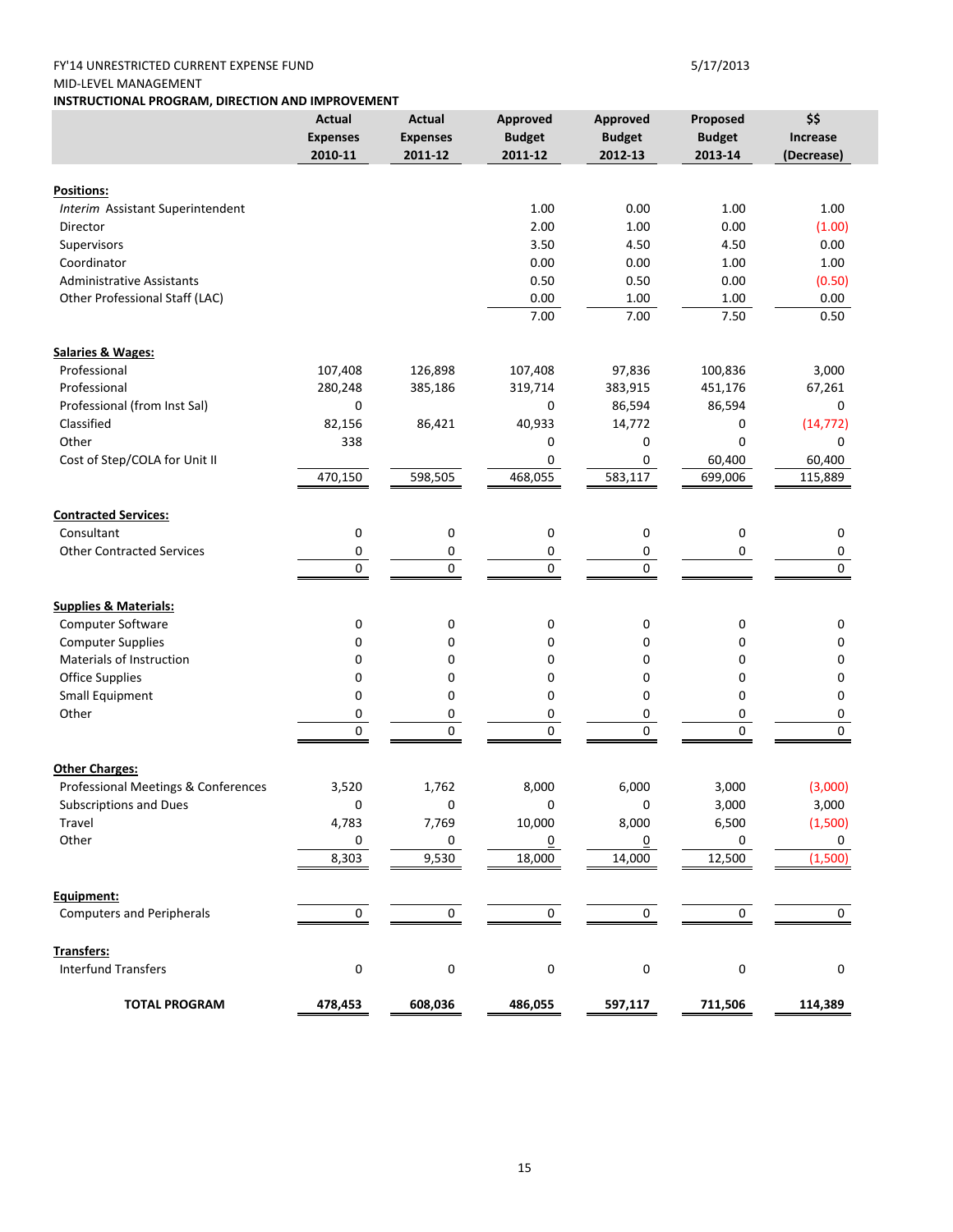### FY'14 UNRESTRICTED CURRENT EXPENSE FUND 5/17/2013 MID‐LEVEL MANAGEMENT

**OFFICE OF PRINCIPAL ‐ CAREER & TECHNOLOGY PROGRAMS**

|                                      | Actual<br><b>Expenses</b><br>2010-11 | <b>Actual</b><br><b>Expenses</b><br>2011-12 | Approved<br><b>Budget</b><br>2011-12 | Approved<br><b>Budget</b><br>2012-13 | Proposed<br><b>Budget</b><br>2013-14 | \$\$<br><b>Increase</b><br>(Decrease) |
|--------------------------------------|--------------------------------------|---------------------------------------------|--------------------------------------|--------------------------------------|--------------------------------------|---------------------------------------|
|                                      |                                      |                                             |                                      |                                      |                                      |                                       |
| Positions:                           |                                      |                                             |                                      |                                      |                                      |                                       |
| Adm In Charge                        |                                      |                                             | 1.00                                 | 1.00                                 | 0.00                                 | (1.00)                                |
| Supervisor                           |                                      |                                             | 0.25                                 | 0.00                                 | 0.00                                 | 0.00                                  |
| Principal                            |                                      |                                             | 0.00                                 | 0.00                                 | 1.00                                 | 1.00                                  |
| <b>Administrative Assistants</b>     |                                      |                                             | 1.00                                 | 1.00                                 | 1.00                                 | 0.00                                  |
|                                      |                                      |                                             | 2.25                                 | 2.00                                 | 2.00                                 | 0.00                                  |
| <b>Salaries &amp; Wages:</b>         |                                      |                                             |                                      |                                      |                                      |                                       |
| Professional                         | 97,794                               | 115,620                                     | 97,794                               | 72,548                               | 72,548                               | 0                                     |
| Professional                         | 23,330                               | 23,330                                      | 23,330                               | 0                                    | 0                                    | 0                                     |
| Classified                           | 37,931                               | 30,871                                      | 30,693                               | 30,693                               | 31,631                               | 938                                   |
| Substitutes                          | 13,176                               | 1,930                                       | 0                                    | 0                                    | 0                                    | 0                                     |
|                                      | 172,231                              | 171,751                                     | 151,817                              | 103,241                              | 104,179                              | 938                                   |
|                                      |                                      |                                             |                                      |                                      |                                      |                                       |
| <b>Contracted Services:</b>          |                                      |                                             |                                      |                                      |                                      |                                       |
| Consultant                           |                                      |                                             | 0                                    | 0                                    | 0                                    | 0                                     |
| <b>Other Contracted Services</b>     |                                      |                                             | $\underline{0}$<br>$\pmb{0}$         | 0<br>0                               | 0<br>0                               | 0<br>0                                |
|                                      | $\mathbf 0$                          | 0                                           |                                      |                                      |                                      |                                       |
| <b>Supplies &amp; Materials:</b>     |                                      |                                             |                                      |                                      |                                      |                                       |
| <b>Computer Supplies -Allocation</b> |                                      |                                             |                                      |                                      |                                      |                                       |
| Materials of Instruction             | 24,292                               | 30,627                                      | 36,000                               | 25,000                               | 15,400                               | (9,600)                               |
| Office Supplies - Allocation         | 2,000                                | 2,000                                       | 0                                    | 2,000                                | 2,000                                | 0                                     |
| <b>Office Supplies</b>               | 179                                  |                                             | 0                                    | 0                                    | 0                                    | 0                                     |
| Postage - Allocation                 |                                      |                                             | 0                                    | 0                                    | 0                                    | 0                                     |
| Other - Allocation                   |                                      |                                             | 0                                    | 0                                    | 0                                    | 0                                     |
|                                      | 26,470                               | 32,627                                      | 36,000                               | 27,000                               | 17,400                               | (9,600)                               |
| <b>Other Charges:</b>                |                                      |                                             |                                      |                                      |                                      |                                       |
| Utilities - Communications           |                                      |                                             | 0                                    | 0                                    | 0                                    | 0                                     |
| Professional Meetings & Conferences  |                                      |                                             | 0                                    | 0                                    | $\Omega$                             | 0                                     |
| Subscriptions and Dues               |                                      |                                             | 0                                    | 0                                    | 500                                  | 500                                   |
| Travel                               |                                      |                                             | 0                                    | 0                                    | 1,000                                | 1,000                                 |
| Other - Allocation                   |                                      |                                             | $\overline{0}$                       | <u>0</u>                             | 0                                    | 0                                     |
|                                      | $\mathbf 0$                          |                                             | 0                                    | 0                                    | 1,500                                | 1,500                                 |
|                                      |                                      |                                             |                                      |                                      |                                      |                                       |
| Equipment:                           |                                      |                                             |                                      |                                      |                                      |                                       |
| Computers & Peripherals              | $\pmb{0}$                            | 0                                           | 0                                    | 0                                    | $\mathbf 0$                          | 0                                     |
| <b>Instructional Equipment</b>       | 2,077                                | 0                                           | 0                                    | 0                                    | 11,695                               | 11,695                                |
| Transfers:                           | 2,077                                | 0                                           | $\mathsf{O}\xspace$                  | 0                                    | 11,695                               | 11,695                                |
| <b>Interfund Transfers</b>           | $\pmb{0}$                            | $\pmb{0}$                                   | 0                                    | $\pmb{0}$                            | $\pmb{0}$                            | 0                                     |
|                                      |                                      |                                             |                                      |                                      |                                      |                                       |
| <b>TOTAL PROGRAM</b>                 | 200,778                              | 204,378                                     | 187,817                              | 130,241                              | 134,774                              | 4,533                                 |
|                                      |                                      |                                             |                                      |                                      |                                      |                                       |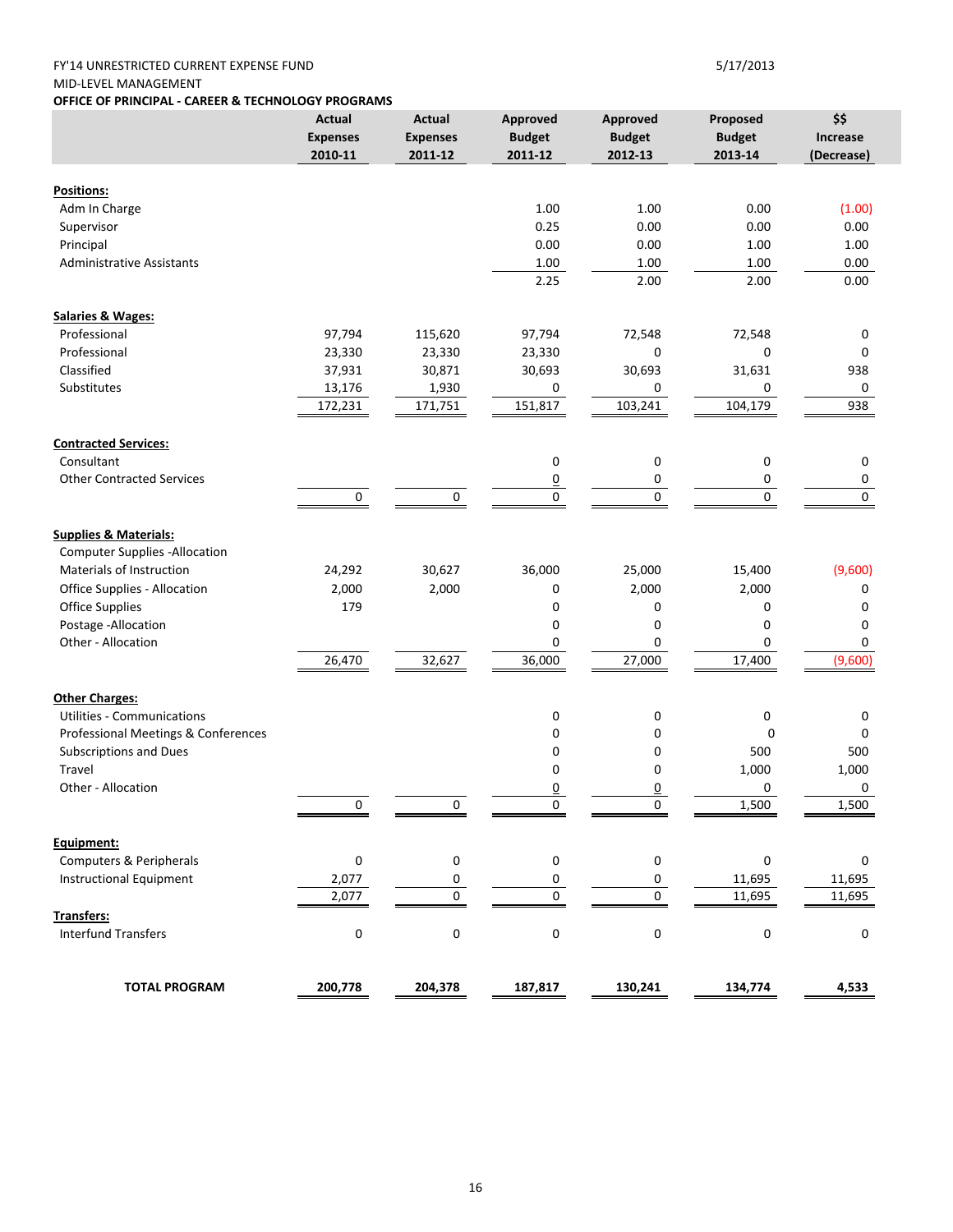# **INSTRUCTION**

**Instruction includes activities which directly or adjunctly deal with teaching** students in non‐special education settings. Teaching may be provided in a school classroom via direct delivery, instructional television, computer-assisted instruction, on-line services, or through correspondence; in another location such as a home/hospital; or in other settings where students are instructed, presented with learning experiences, or participate in extra‐or‐co‐curricular activities. Instruction also includes most activities which occur on a regular basis at the school level or for the benefit of the instructional program such as school media services, guidance and psychological services for all students, instructional staff development, and salaries of school department chairpersons who also teach.

Instruction is divided into three categories:

- 1. Instructional salaries and wages;
- 2. textbooks and supplies;
- 3. Other instructional costs.

|                                       | <b>Approved</b> | <b>Approved</b> | Proposed      | \$\$            |
|---------------------------------------|-----------------|-----------------|---------------|-----------------|
|                                       | <b>Budget</b>   | <b>Budget</b>   | <b>Budget</b> | <b>Increase</b> |
|                                       | 2011-12         | 2012-13         | 2013-14       | (Decrease)      |
|                                       |                 |                 |               |                 |
| <b>INSTRUCTIONAL SALARIES</b>         | 13,093,536      | 12,628,651      | 12,300,627    | (328, 024)      |
| <b>TEXTBOOKS &amp; OTHER SUPPLIES</b> | 429,648         | 361,522         | 590,461       | 228,939         |
| <b>OTHER INSTRUCTIONAL COSTS</b>      | 629,981         | 297,473         | 154,833       | (142, 640)      |
| TOTAL INSTRUCTION 14,153,165          |                 | 13,287,646      | 13,045,921    | (241, 725)      |
|                                       |                 |                 |               |                 |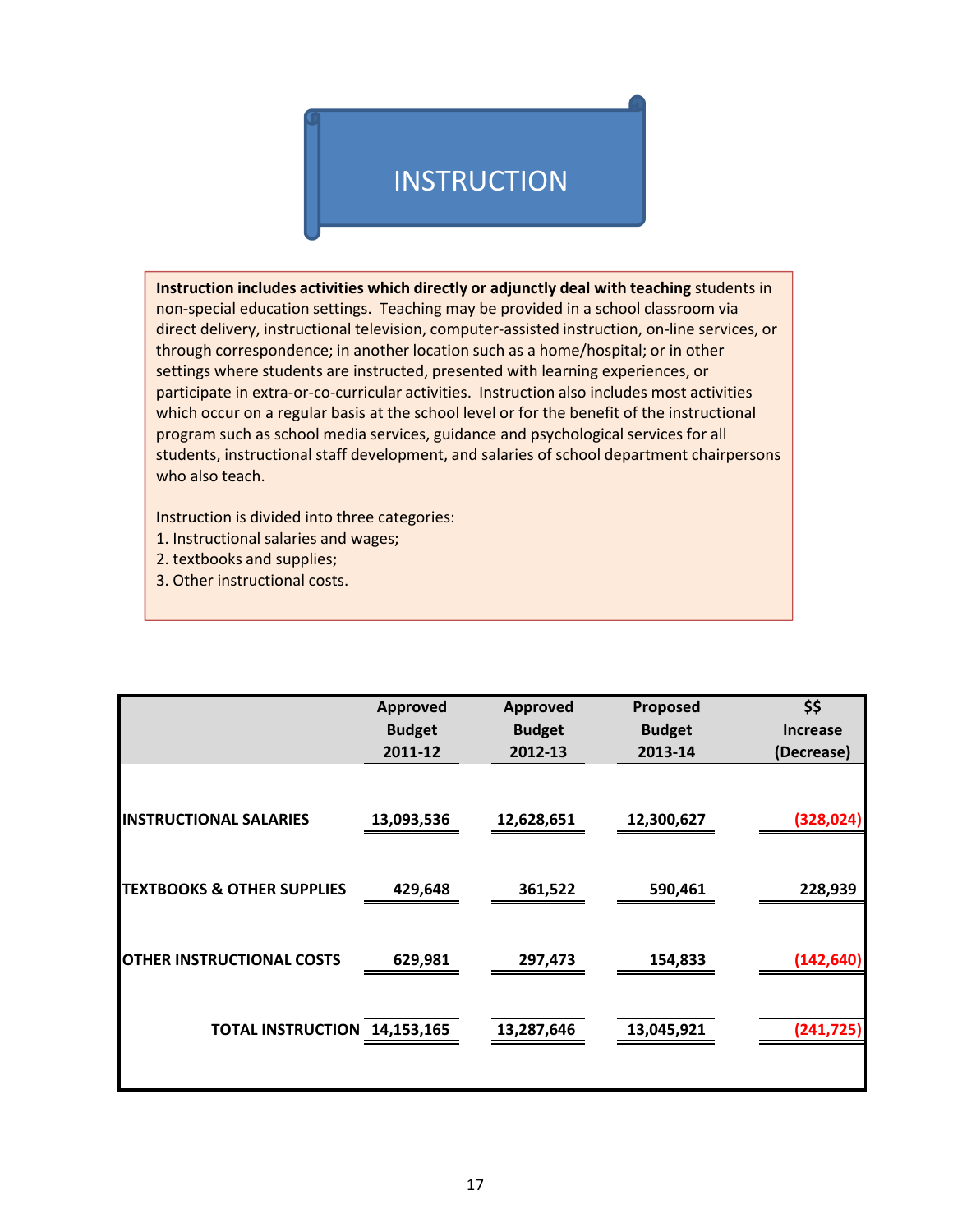### FY'14 UNRESTRICTED CURRENT EXPENSE FUND 5/17/2013 INSTRUCTION **INSTRUCTIONAL SALARIES**

|                           | Actual<br><b>Expenses</b><br>2010-11 | Actual<br><b>Expenses</b><br>2011-12 | Approved<br><b>Budget</b><br>2011-12 | Approved<br><b>Budget</b><br>2012-13 | Proposed<br><b>Budget</b><br>2013-14 | \$\$<br><b>Increase</b><br>(Decrease) |
|---------------------------|--------------------------------------|--------------------------------------|--------------------------------------|--------------------------------------|--------------------------------------|---------------------------------------|
|                           |                                      |                                      |                                      |                                      |                                      |                                       |
| <b>Positions:</b>         |                                      |                                      |                                      |                                      |                                      |                                       |
| Psychologists             |                                      |                                      | 1.00                                 | 1.00                                 | 0.00                                 | (1.00)                                |
| <b>School Counselors</b>  |                                      |                                      | 8.00                                 | 8.00                                 | 0.00                                 | (8.00)                                |
| Instructional Facilitator |                                      |                                      | 8.00                                 | 6.75                                 | 4.00                                 | (2.75)                                |
| <b>Teachers</b>           |                                      |                                      | 197.80                               | 191.00                               | 188.00                               | (3.00)                                |
| Dean of Students          |                                      |                                      | 5.00                                 | 0.00                                 | 0.00                                 | 0.00                                  |
| Media Specialists         |                                      |                                      | 6.00                                 | 6.00                                 | 6.00                                 | 0.00                                  |
| Secretary/Clerk           |                                      |                                      | 0.00                                 | 0.00                                 | 0.00                                 | 0.00                                  |
| Assistants                |                                      |                                      | 22.50                                | 28.00                                | 24.00                                | (4.00)                                |
|                           |                                      |                                      | 248.30                               | 240.75                               | 222.00                               | (18.75)                               |

### **INSTRUCTIONAL SALARIES AND WAGES:**

| Professional                  | 11,521,105 | 12,332,786 | 12,187,291 | 11,392,755 | 10,745,280 | (647, 475)        |
|-------------------------------|------------|------------|------------|------------|------------|-------------------|
| Classified                    | 301,449    | 217,106    | 356,225    | 481,396    | 545,107    | 63,711            |
| <b>Teacher Mentoring</b>      | 22,634     | 25,784     | 0          | 25,000     | 25,000     | O                 |
| Teacher - Extra Duty          | 151,265    | 153,238    | 147,000    | 147,000    | 155,000    | 8,000             |
| Teacher - Homebound/Inc.      |            | 51,378     | 25,000     | 25,000     | 25,000     | O                 |
| <b>Adult Education</b>        | 253        |            |            |            |            | $\mathbf{\Omega}$ |
| After School Program          | 45,242     | 58,631     |            |            |            |                   |
| Professional Development      |            | 780        | 61,620     | 46,500     | 117,540    | 71,040            |
| <b>Bridge Scoring/Program</b> |            | 14,846     | 0          | 5,000      | 5,000      | 0                 |
| <b>SAT Prep</b>               |            |            |            | 0          | 12,800     | 12,800            |
| Summer School -Secondary      |            | 17,461     | 38,000     | 38,000     | 26,820     | (11, 180)         |
| Summer School - Elementary    |            |            |            | O          | 39,114     | 39,114            |
| Summer School - Interv        |            | 2,040      | 5,900      |            |            | O                 |
| <b>High School Assessment</b> |            |            | 10,000     | 10,000     | 0          | (10,000)          |
| Workshops                     | 18,751     | 29,903     | 0          | O          |            |                   |
| Substitutes - Teachers        | 213,579    | 255,905    | 260,000    | 213,000    | 275,000    | 62,000            |
| Substitutes - Assistants      | 19,183     | 11,977     | 2,500      | 1,000      |            | (1,000)           |
| Other - ALC                   | 8,200      | 545        | 0          |            |            |                   |
| New Teacher Orientation       |            |            |            | 11,000     | 8,500      | (2,500)           |
| Steps & COLA for Unit I       | 0          |            | $\Omega$   | 233,000    | 255,231    | 22,231            |
| Steps & COLA for Unit III     |            |            |            | O          | 65,235     | 65,235            |
| <b>TOTAL CATEGORY:</b>        | 12,301,660 | 13,172,380 | 13,093,536 | 12,628,651 | 12,300,627 | (328, 024)        |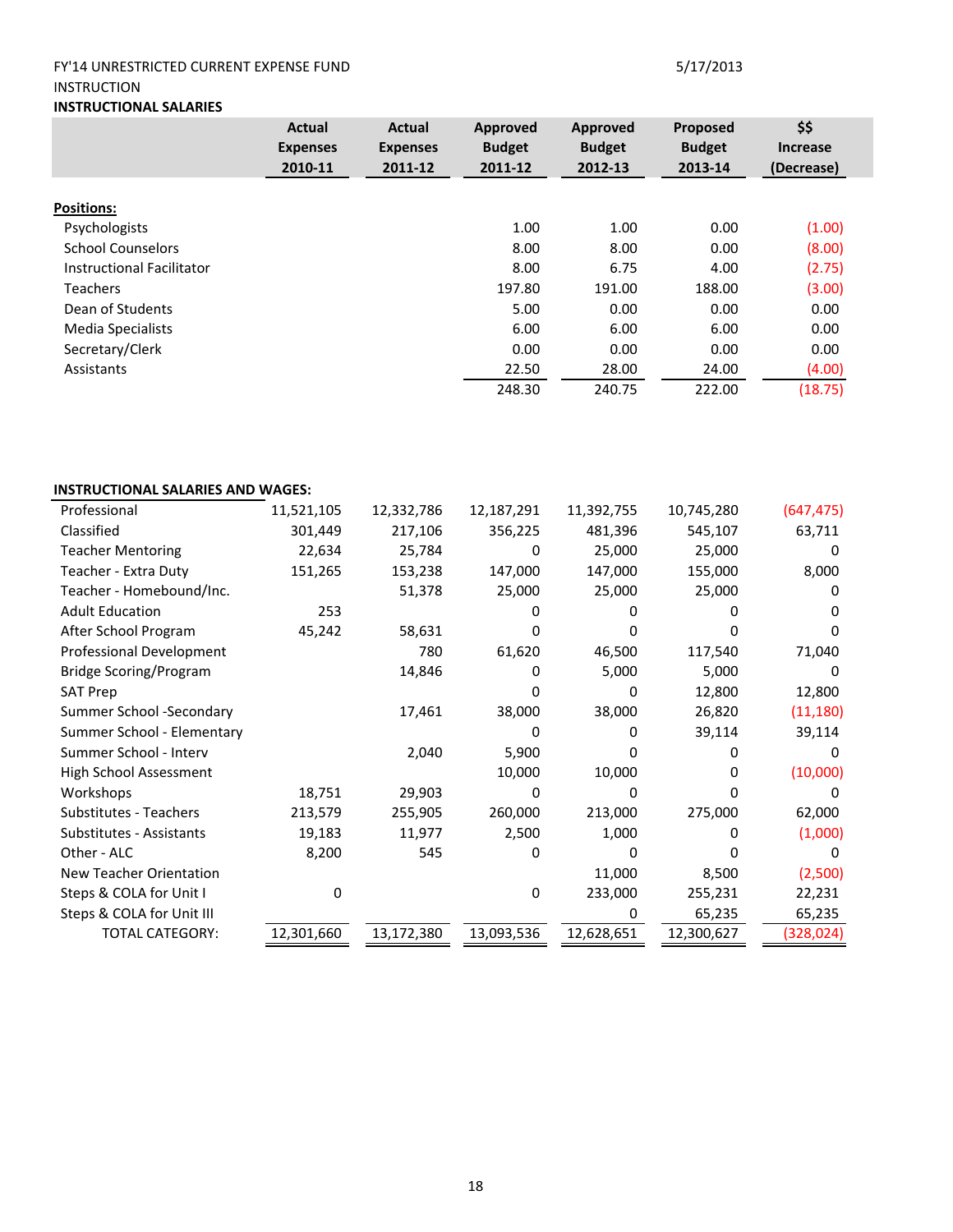### UNRESTRICTED CURRENT EXPENSE FUND 5/17/2013 INSTRUCTION **TEXTBOOKS AND SUPPLIES**

|                                              | <b>Actual</b><br><b>Expenses</b> | <b>Actual</b><br><b>Expenses</b> | Approved<br><b>Budget</b> | <b>Approved</b><br><b>Budget</b> | Proposed<br><b>Budget</b> | \$\$<br><b>Increase</b> |
|----------------------------------------------|----------------------------------|----------------------------------|---------------------------|----------------------------------|---------------------------|-------------------------|
|                                              | 2010-11                          | 2011-12                          | 2011-12                   | 2012-13                          | 2013-14                   | (Decrease)              |
|                                              |                                  |                                  |                           |                                  |                           |                         |
|                                              |                                  |                                  |                           |                                  |                           |                         |
|                                              |                                  |                                  |                           |                                  |                           |                         |
|                                              |                                  |                                  |                           |                                  |                           |                         |
|                                              |                                  |                                  |                           |                                  |                           |                         |
| <b>TEXTBOOKS AND INSTRUCTIONAL SUPPLIES:</b> |                                  |                                  |                           |                                  |                           |                         |
| <b>Art Supplies</b>                          | 12,417                           | 13,509                           | 15,741                    | 12,000                           | 12,104                    | 104                     |
| <b>Athletic Supplies</b>                     |                                  |                                  | 5,000                     | 5,000                            | 5,000                     | 0                       |
| <b>Athletic Uniforms</b>                     |                                  |                                  | 0                         | 0                                | 0                         | 0                       |
| <b>Band Equip Repair - Allocation</b>        | 6,000                            | 6,000                            | 6,000                     | 6,000                            | 5,504                     | (496)                   |
| <b>Band Music</b>                            |                                  |                                  | $\Omega$                  | 0                                | 6,880                     | 6,880                   |
| Chorus/Music Supplies - Allocation           | 27,530                           | 27,600                           | 10,530                    | 10,648                           | 4,497                     | (6, 151)                |
| Computer Software                            | 51,000                           | 49,853                           | 62,513                    | 89,000                           | 0                         | (89,000)                |
| <b>Guidance Materials</b>                    | 366                              | 2,098                            | 2,500                     | 1,500                            | 2,000                     | 500                     |
| <b>Gifted/Talented Materials</b>             |                                  | 1,376                            |                           | 2,900                            | 3,000                     | 100                     |
| Materials of Instruction                     | 40,863                           | 52,142                           | 94,955                    | 48,621                           | 87,428                    | 38,807                  |
| Materials of Instruction - CTE               |                                  | 18,401                           | $\mathbf 0$               | 0                                | 0                         | $\mathbf 0$             |
| PE Materials                                 | 4,179                            | 6,740                            | 5,532                     | 5,500                            | 9,078                     | 3,578                   |
| Math & Reading Supplemental Materials        |                                  |                                  | 1,000                     | 3,548                            | 0                         | (3, 548)                |
| Media Books, Magazines & Periodicals         | 48,621                           | 49,280                           | 48,704                    | 15,000                           | 33,012                    | 18,012                  |
| Misc Supplies & Materials (High) Drama       | 2,000                            |                                  |                           | 2,000                            | 1,000                     | (1,000)                 |
| <b>Office Supplies - Allocation</b>          | 64,875                           | 63,225                           | 68,875                    | 37,200                           | 60,598                    | 23,398                  |
| Postage                                      |                                  |                                  |                           |                                  | 0                         | 0                       |
| <b>SAT Prep Materials</b>                    |                                  |                                  | 0                         | $\pmb{0}$                        | 3,200                     | 3,200                   |
| <b>Small Equipment</b>                       | 1,922                            |                                  |                           |                                  | 0                         | 0                       |
| Summer School Materials - Secondary          |                                  |                                  | $\pmb{0}$                 | 0                                | 4,200                     | 4,200                   |
| Summer School Materials - Elementary         |                                  |                                  | 0                         | 0                                | 9,338                     | 9,338                   |
| <b>Technology Enhanced Learning</b>          |                                  |                                  |                           | 36,000                           | 25,000                    | (11,000)                |
| <b>Technology Education Materials</b>        |                                  |                                  |                           |                                  | 7,500                     | 7,500                   |
| Textbooks                                    | 90,323                           | 55,017                           | 94,298                    | 86,605                           | 212,148                   | 125,543                 |
| Consumables                                  |                                  |                                  |                           | 0                                | 98,974                    | 98,974                  |
| <b>Inservice Materials</b>                   | 1,861                            | 1,514                            | 500                       | 0                                | 0                         | $\pmb{0}$               |
| Other - Staff Appreciation (to Inst Sal)     | 120                              | 13,083                           | 13,500                    | 0                                | 0                         | 0                       |
| <b>TOTAL CATEGORY:</b>                       | 352,076                          | 359,838                          | 429,648                   | 361,522                          | 590,461                   | 228,939                 |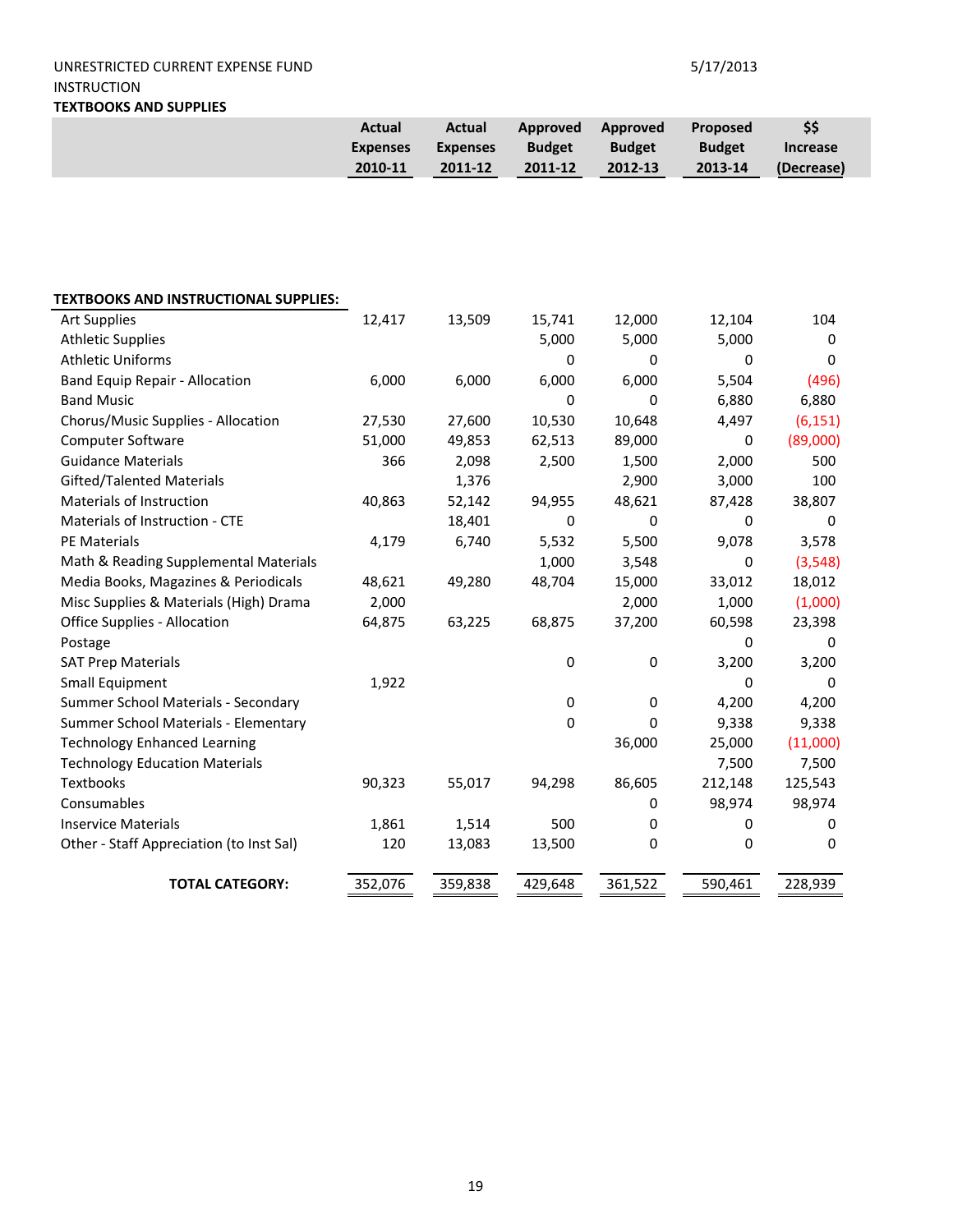### UNRESTRICTED CURRENT EXPENSE FUND 5/17/2013 INSTRUCTION **OTHER INSTRUCTIONAL COSTS**

|                                            | <b>Actual</b><br><b>Expenses</b><br>2010-11 | Actual<br><b>Expenses</b><br>2011-12 | Approved<br><b>Budget</b><br>2011-12 | Approved<br><b>Budget</b><br>2012-13 | Proposed<br><b>Budget</b><br>2013-14 | \$\$<br><b>Increase</b><br>(Decrease) |
|--------------------------------------------|---------------------------------------------|--------------------------------------|--------------------------------------|--------------------------------------|--------------------------------------|---------------------------------------|
| OTHER INSTRUCTIONAL COSTS:                 |                                             |                                      |                                      |                                      |                                      |                                       |
| <b>Contracted Services:</b>                |                                             |                                      |                                      |                                      |                                      |                                       |
| Consultant                                 | 29,741                                      | 27,869                               | 0                                    | $\Omega$                             | 0                                    | $\Omega$                              |
| Referees/Officials                         | 20,000                                      | 20,000                               | 15,000                               | 15,000                               | 15,000                               | $\Omega$                              |
| Other-Anytime Learning, Student Insurance  | 9,540                                       | 8,374                                | 49,100                               | 15,000                               | 0                                    | (15,000)                              |
|                                            | 59,281                                      | 56,243                               | 64,100                               | 30,000                               | 15,000                               | (15,000)                              |
| <b>Other Charges:</b>                      |                                             |                                      |                                      |                                      |                                      |                                       |
| Guidance/HSA Testing                       | 12,194                                      | 5,910                                | 0                                    | 12,000                               | 19,843                               | 7,843                                 |
| Home/Hospital Teaching Travel              | 12,119                                      | 12,342                               | 14,000                               | 14,000                               | 14,000                               | 0                                     |
| Home/Hospital Treatment Center             | 5,116                                       | 652                                  | 8,000                                | 8,000                                | $\mathbf 0$                          | (8,000)                               |
| Professional Development/Consultant        |                                             |                                      | 7,000                                | 7,000                                | 12,930                               | 5,930                                 |
| Professional Meetings & Conferences        | 95                                          |                                      | 12,000                               | 6,000                                | 1,000                                | (5,000)                               |
| <b>Public Relations (Newspaper)</b>        | 760                                         | 786                                  | 3,000                                | 2,000                                | 2,000                                | 0                                     |
| <b>Publications (High)</b>                 | 1,400                                       | 1,400                                | 1,400                                | 1,400                                | 1,400                                | $\Omega$                              |
| Selected Student meeting & Symposiums      |                                             | 7,104                                | 7,000                                | 3,500                                | 2,500                                | (1,000)                               |
| Subscriptions & Dues (Bayside Conference)  | 300                                         | 300                                  | 300                                  | 300                                  | 300                                  | $\Omega$                              |
| <b>Travel - Teachers</b>                   | 13,608                                      | 10,379                               | 13,000                               | 13,000                               | 6,500                                | (6,500)                               |
| <b>Other Charges</b>                       | 5,923                                       | 4,073                                | 12,000                               | 8,000                                | $\mathbf 0$                          | (8,000)                               |
| Out of County Placement                    | 32,120                                      | 100,660                              | 88,000                               | 88,000                               | 30,000                               | (58,000)                              |
|                                            | 83,637                                      | 143,605                              | 165,700                              | 163,200                              | 90,473                               | (72, 727)                             |
| Land, Building & Equipment:                |                                             |                                      |                                      |                                      |                                      |                                       |
| <b>Instructional Equipment</b>             | 4,256                                       | 1,542                                | 37,560                               | 15,000                               | 20,360                               | 5,360                                 |
| <b>Computer Support Contracts</b>          | 52,888                                      | 45,041                               |                                      | 55,473                               | 0                                    | (55, 473)                             |
| <b>Band Instruments</b>                    | 11,786                                      | 13,420                               | 22,128                               | 9,000                                | 9,000                                | 0                                     |
| <b>Football Equipment</b>                  | 3,726                                       | 1,012                                | 5,300                                | 5,300                                | 5,000                                | (300)                                 |
| <b>Computers &amp; Peripherals</b>         | 0                                           |                                      | 0                                    | 0                                    | 0                                    | 0                                     |
| Technology - Leases Computer Lab (to Tech) | 124,016                                     | 156,036                              | 228,093                              | $\Omega$                             | 0                                    | $\Omega$                              |
| <b>Technology Equipment</b>                | 61,102                                      | 24,329                               | 25,000                               | 1,500                                | 0                                    | (1,500)                               |
| Replacement Furniture for schools          | 26,025                                      | 7,238                                | 18,000                               | 18,000                               | 15,000                               | (3,000)                               |
|                                            | 283,799                                     | 248,617                              | 336,081                              | 104,273                              | 49,360                               | (54, 913)                             |

### **Transfers:**

 Interfund Transfers Educ. Services ‐ Out of County Living Educ. Services ‐ Out of State LEAs

| <b>TOTAL CATEGORY</b> | 485.998<br>485 | 504.707 | 629.981 | 207<br>.473 | 154.833 |  |
|-----------------------|----------------|---------|---------|-------------|---------|--|
|                       |                |         |         |             |         |  |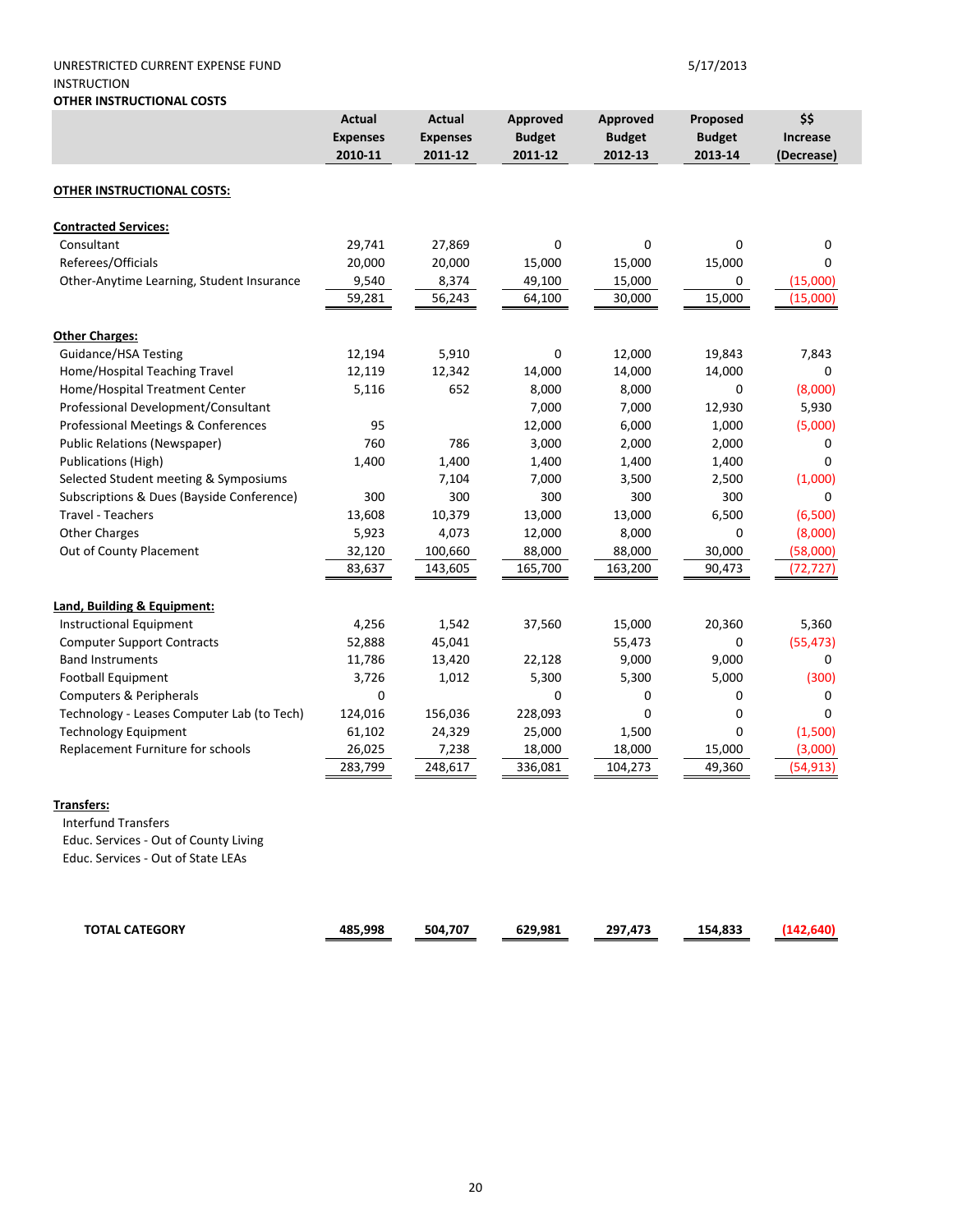# SPECIAL EDUCATION

**Special Education** includes activities designed for students who, through appropriate assessment, have been determined to have temporary or long-term special education needs arising from cognitive, emotional, and/or physical factors, as defined in the State Board of Education's Special Education ByLaw. This category includes the following:

- ‐ Public School Instruction
- ‐ Education Programs in State Institutions
- ‐ Nonpublic School Programs
- ‐ Instructional Staff Development
- ‐ Instructional Administrative and Supervision

|                                 | Approved                 | Approved                 | Proposed                 | \$\$                          |
|---------------------------------|--------------------------|--------------------------|--------------------------|-------------------------------|
|                                 | <b>Budget</b><br>2011-12 | <b>Budget</b><br>2012-13 | <b>Budget</b><br>2013-14 | <b>Increase</b><br>(Decrease) |
|                                 |                          |                          |                          |                               |
| <b>INSTRUCTIONAL STAFF</b>      | 2,243,941                | 2,222,432                | 2,624,914                | 402,482                       |
|                                 |                          |                          |                          |                               |
| <b>ADMIN. &amp; SUPERVISION</b> | 136,765                  | 358,998                  | 362,984                  | 3,986                         |
|                                 |                          |                          |                          |                               |
| <b>TOTAL SPECIAL EDUCATION</b>  | 2,380,706                | 2,581,430                | 2,987,898                | 406,468                       |
|                                 |                          |                          |                          |                               |
|                                 |                          |                          |                          |                               |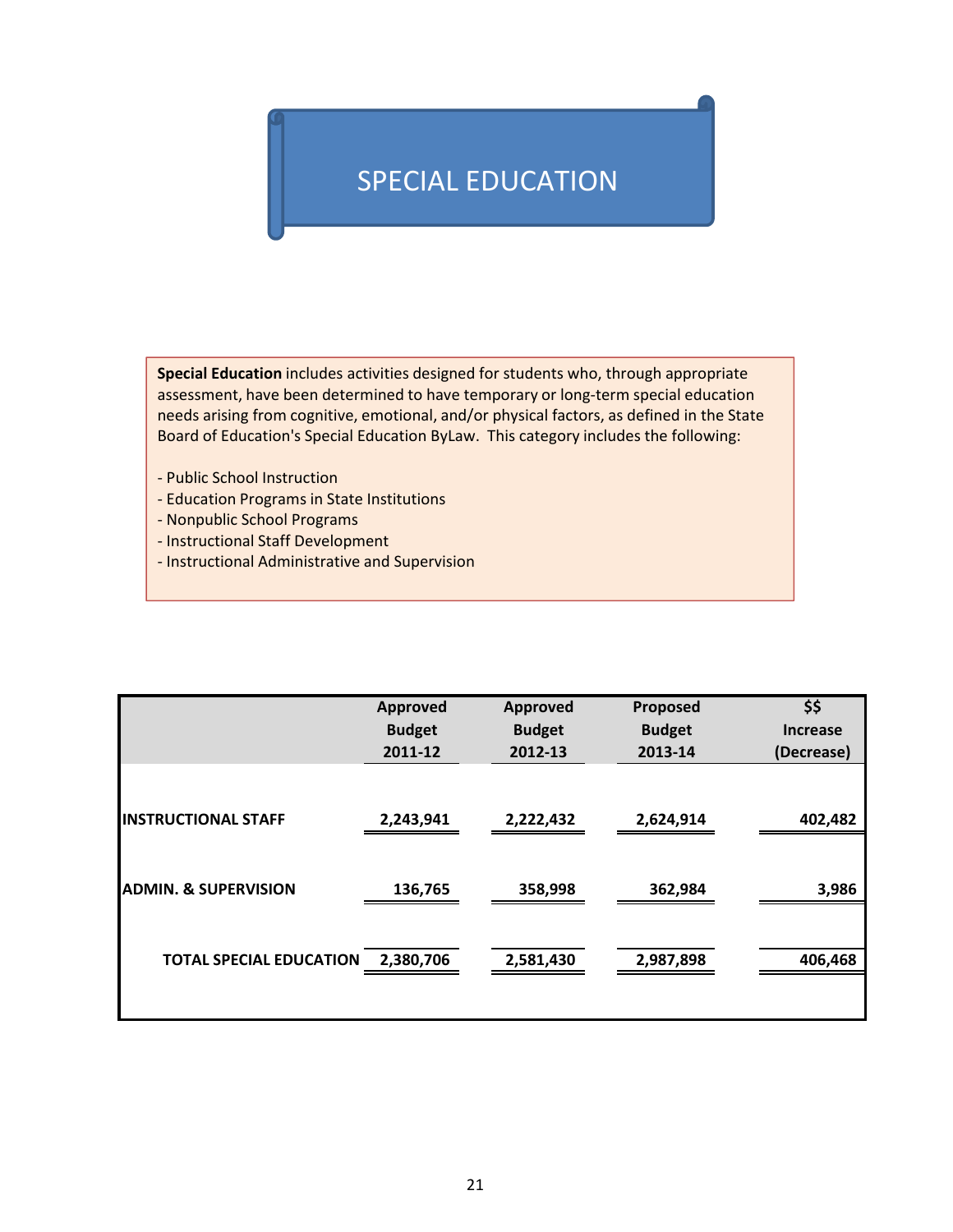### FY'14 UNRESTRICTED CURRENT EXPENSE FUND 5/17/2013 **SPECIAL EDUCATION INSTRUCTIONAL STAFF**

|                                      | Actual<br><b>Expenses</b><br>2010-11 | <b>Actual</b><br><b>Expenses</b><br>2011-12 | <b>Approved</b><br><b>Budget</b><br>2011-12 | Approved<br><b>Budget</b><br>2012-13 | Proposed<br><b>Budget</b><br>2013-14 | \$\$<br><b>Increase</b><br>(Decrease) |
|--------------------------------------|--------------------------------------|---------------------------------------------|---------------------------------------------|--------------------------------------|--------------------------------------|---------------------------------------|
| Positions:                           |                                      |                                             |                                             |                                      |                                      |                                       |
| <b>Teachers</b>                      |                                      |                                             | 23.75                                       | 23.75                                | 25.25                                | 1.50                                  |
| Psychologists                        |                                      |                                             | 1.00                                        | 1.00                                 | 1.00                                 | 0.00                                  |
| Therapists - Speech                  |                                      |                                             | 3.00                                        | 3.00                                 | 4.00                                 | 1.00                                  |
| Assistants                           |                                      |                                             | 15.00                                       | 8.50                                 | 19.00                                | 10.50                                 |
| <b>IEP Assistant</b>                 |                                      |                                             | 5.00                                        | 6.00                                 | 5.50                                 | (0.50)                                |
|                                      |                                      |                                             | 47.75                                       | 42.25                                | 54.75                                | 12.50                                 |
| <b>Salaries &amp; Wages:</b>         |                                      |                                             |                                             |                                      |                                      |                                       |
| Professional                         | 1,374,666                            | 1,349,821                                   | 1,422,818                                   | 1,444,272                            | 1,518,840                            | 74,568                                |
| Professional                         | 195,852                              | 199,722                                     | 221,076                                     | 200,953                              | 308,830                              | 107,877                               |
| Classified                           | 300,352                              | 302,222                                     | 347,351                                     | 278,483                              | 368,646                              | 90,163                                |
| Substitutes - Teacher                | 59,914                               | 53,600                                      | 40,000                                      | 45,000                               | 65,000                               | 20,000                                |
| Substitutes - Assistant              | 19,483                               | 15,151                                      |                                             |                                      |                                      | 0                                     |
| <b>IEP Clerical Assistant</b>        | 75,156                               | 114,104                                     | 77,646                                      | 118,674                              | 105,848                              | (12, 826)                             |
| <b>IEP Assistant</b>                 | 24,801                               |                                             | 0                                           | 0                                    | 0                                    | 0                                     |
| Sign Language Interpreters           |                                      | 7,759                                       | 3,800                                       | 3,800                                | 10,000                               | 6,200                                 |
|                                      | 2,050,224                            | 2,042,379                                   | 2,112,691                                   | 2,091,182                            | 2,377,164                            | 285,982                               |
|                                      |                                      |                                             |                                             |                                      |                                      |                                       |
| <b>Contractual Services:</b>         |                                      |                                             |                                             |                                      |                                      |                                       |
| Consultants - OT/PT                  | 114,889                              | 106,061                                     | 75,000                                      | 75,000                               | 100,000                              | 25,000                                |
| Consultants - Other                  |                                      |                                             |                                             |                                      | 25,000                               | 25,000                                |
| <b>Contract Educational Services</b> | 850                                  | 1,385                                       | 1,350                                       | 1,350                                | 1,350                                | 0                                     |
| Legal Fees                           | 0                                    | 0                                           | 0                                           | 0                                    | 0                                    | 0                                     |
|                                      | 115,739                              | 107,446                                     | 76,350                                      | 76,350                               | 126,350                              | 50,000                                |
| <b>Supplies &amp; Materials:</b>     |                                      |                                             |                                             |                                      |                                      |                                       |
| <b>Office Supplies</b>               | 0                                    | 0                                           | 0                                           | 0                                    | 0                                    | 0                                     |
| Materials of Instruction             | 16,324                               | 8,818                                       | 10,500                                      | 10,500                               | 8,500                                | (2,000)                               |
| Printing & Publishing                |                                      |                                             | 1,500                                       | 1,500                                | 1,500                                | 0                                     |
|                                      | 16,324                               | 8,818                                       | 12,000                                      | 12,000                               | 10,000                               | (2,000)                               |
| <b>Other Charges:</b>                |                                      |                                             |                                             |                                      |                                      |                                       |
| Professional Meetings & Conferences  |                                      |                                             |                                             |                                      |                                      |                                       |
| <b>Subscriptions &amp; Dues</b>      |                                      |                                             | 1,500                                       | 1,500                                | 1,000                                | (500)                                 |
| Travel                               | 9,507                                | 7,916                                       | 10,000                                      | 10,000                               | 9,000                                | (1,000)                               |
| Other                                |                                      |                                             | 0                                           | 0                                    | 0                                    | 0                                     |
|                                      | 9,507                                | 7,916                                       | 11,500                                      | 11,500                               | 10,000                               | (1,500)                               |
| Equipment:                           |                                      |                                             |                                             |                                      |                                      |                                       |
| Computers & Peripherals              | 0                                    | 0                                           | 1,400                                       | 1,400                                | 1,400                                | 0                                     |
|                                      | $\overline{0}$                       | $\overline{0}$                              | 1,400                                       | 1,400                                | 1,400                                | 0                                     |
| Transfers:                           |                                      |                                             |                                             |                                      |                                      |                                       |
| Interfund Transfer                   | 0                                    | 0                                           | $\pmb{0}$                                   | 0                                    | 0                                    | 0                                     |
| <b>Transfer to Maryland LEAs</b>     | 0                                    | 0                                           | 0                                           | 0                                    | 0                                    | 0                                     |
| Non-Public School Programs           | 0                                    | 13,500                                      | 30,000                                      | 30,000                               | 100,000                              | 70,000                                |
|                                      | 0                                    | 13,500                                      | 30,000                                      | 30,000                               | 100,000                              | 70,000                                |
|                                      |                                      |                                             |                                             |                                      |                                      |                                       |
| <b>TOTAL PROGRAM</b>                 | 2,191,793                            | 2,180,059                                   | 2,243,941                                   | 2,222,432                            | 2,624,914                            | 402,482                               |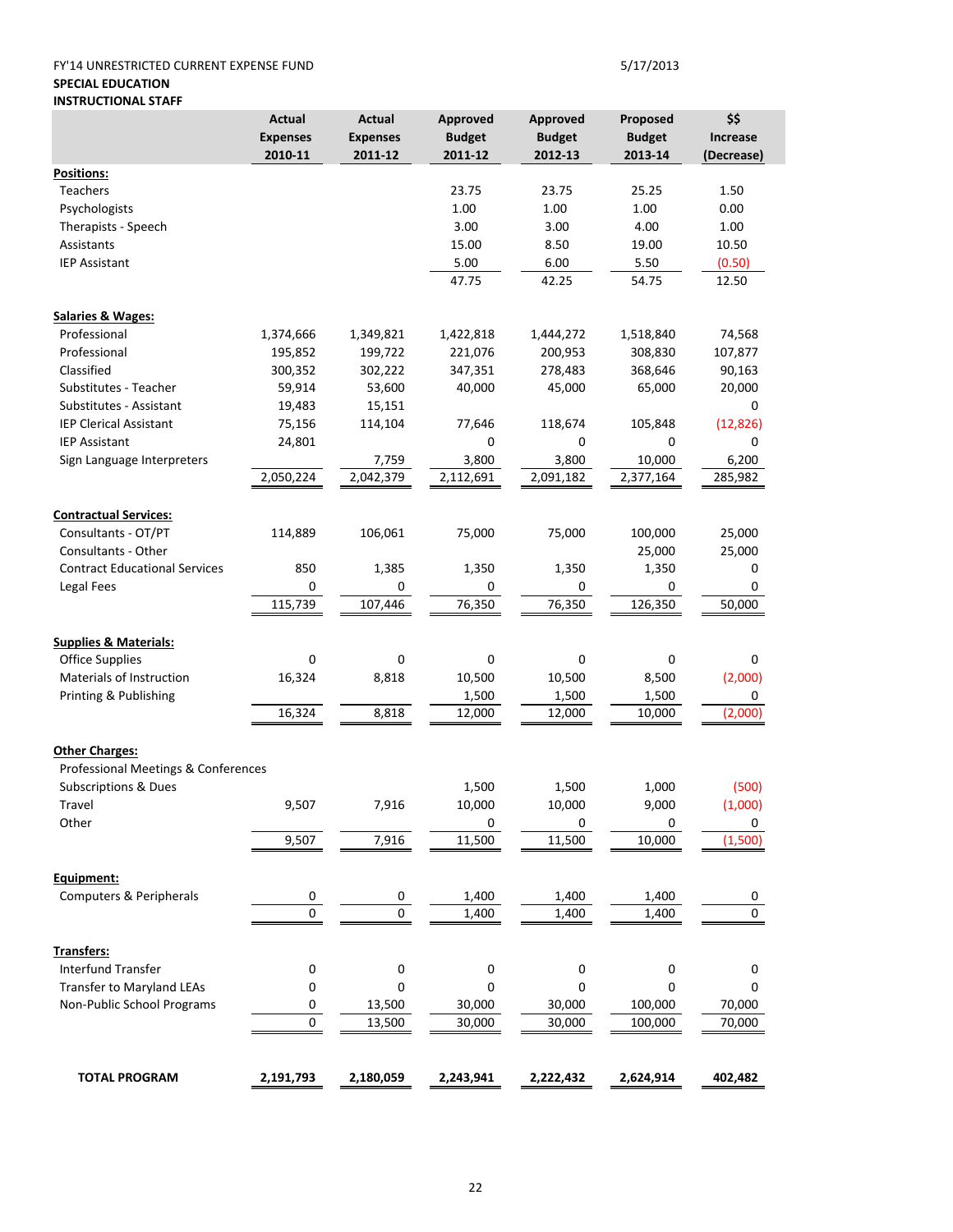### FY'14 UNRESTRICTED CURRENT EXPENSE FUND 5/17/2013

### **SPECIAL EDUCATION**

**INSTRUCTIONAL ADMINISTRATION & SUPERVISION**

|                                   | <b>Actual</b><br><b>Expenses</b><br>2010-11 | <b>Actual</b><br><b>Expenses</b><br>2011-12 | <b>Approved</b><br><b>Budget</b><br>2011-12 | Approved<br><b>Budget</b><br>2012-13 | Proposed<br><b>Budget</b><br>2013-14 | \$\$<br><b>Increase</b><br>(Decrease) |
|-----------------------------------|---------------------------------------------|---------------------------------------------|---------------------------------------------|--------------------------------------|--------------------------------------|---------------------------------------|
| Positions:                        |                                             |                                             |                                             |                                      |                                      |                                       |
| Supervisor                        |                                             |                                             | 1.00                                        | 2.00                                 | 1.00                                 | (1.00)                                |
| Coordinator                       |                                             |                                             | 0.00                                        | 0.00                                 | 1.00                                 | 1.00                                  |
| Admin. Secretary                  |                                             |                                             | 0.50                                        | 0.50                                 | 0.50                                 | 0.00                                  |
| <b>Accounting Associate</b>       |                                             |                                             | 0.25                                        | 0.25                                 | 0.25                                 | 0.00                                  |
|                                   |                                             |                                             | 1.75                                        | 2.75                                 | 2.75                                 | 0.00                                  |
| <b>Salaries &amp; Wages:</b>      |                                             |                                             |                                             |                                      |                                      |                                       |
| Professional                      | 95,321                                      | 86,124                                      | 95,321                                      | 147,554                              | 151,622                              | 4,068                                 |
| Classified                        | 14,288                                      | 14,727                                      | 14,670                                      | 14,670                               | 15,588                               | 918                                   |
| Classified                        | 11,862                                      | 12,688                                      | 11,774                                      | 11,774                               | 11,774                               | 0                                     |
|                                   | 121,471                                     | 113,539                                     | 121,765                                     | 173,998                              | 178,984                              | 4,986                                 |
| <b>Contracted Services:</b>       |                                             |                                             |                                             |                                      |                                      |                                       |
| Consultants                       |                                             | 3,336                                       | 0                                           | 0                                    | 0                                    | 0                                     |
| <b>High Road Academy</b>          |                                             |                                             |                                             | 170,000                              | 170,000                              | 0                                     |
| <b>Legal Services</b>             | 10,311                                      | 23,778                                      | 15,000                                      | 15,000                               | 10,000                               | (5,000)                               |
|                                   | 10,311                                      | 27,113                                      | 15,000                                      | 185,000                              | 180,000                              | (5,000)                               |
|                                   |                                             |                                             |                                             |                                      |                                      |                                       |
| <b>Supplies &amp; Materials:</b>  |                                             |                                             |                                             |                                      |                                      |                                       |
| <b>Office Supplies</b>            | 2,532                                       | 0                                           | 0                                           | 0                                    | 0                                    | 0                                     |
|                                   | 2,532                                       | $\pmb{0}$                                   | 0                                           | $\mathsf{O}\xspace$                  | $\pmb{0}$                            | $\pmb{0}$                             |
| <b>Other Charges:</b>             |                                             |                                             |                                             |                                      |                                      |                                       |
| Professional Meetings & Conferenc | $\mathbf 0$                                 |                                             | 0                                           | 0                                    | 1,000                                | 1,000                                 |
| <b>Subscriptions &amp; Dues</b>   | 1,242                                       | 1,838                                       | 0                                           | 0                                    | 1,000                                | 1,000                                 |
| <b>Travel</b>                     | 1,807                                       | 5,071                                       | 0                                           | 0                                    | 2,000                                | 2,000                                 |
|                                   | 3,049                                       | 6,909                                       | 0                                           | 0                                    | 4,000                                | 4,000                                 |
| Equipment:                        |                                             |                                             |                                             |                                      |                                      |                                       |
| Computers & Peripherals           | $\pmb{0}$                                   | 0                                           | 0                                           | 0                                    | 0                                    |                                       |
|                                   | $\Omega$                                    | 0                                           | 0                                           | $\Omega$                             | $\Omega$                             | 0                                     |
| <b>Transfers:</b>                 |                                             |                                             |                                             |                                      |                                      |                                       |
| <b>Interfund Transfer</b>         | $\mathbf 0$                                 | 0                                           | 0                                           | $\mathbf 0$                          | $\mathbf 0$                          | 0                                     |
| <b>TOTAL PROGRAM</b>              | 137,363                                     | 147,562                                     | 136,765                                     | 358,998                              | 362,984                              | 3,986                                 |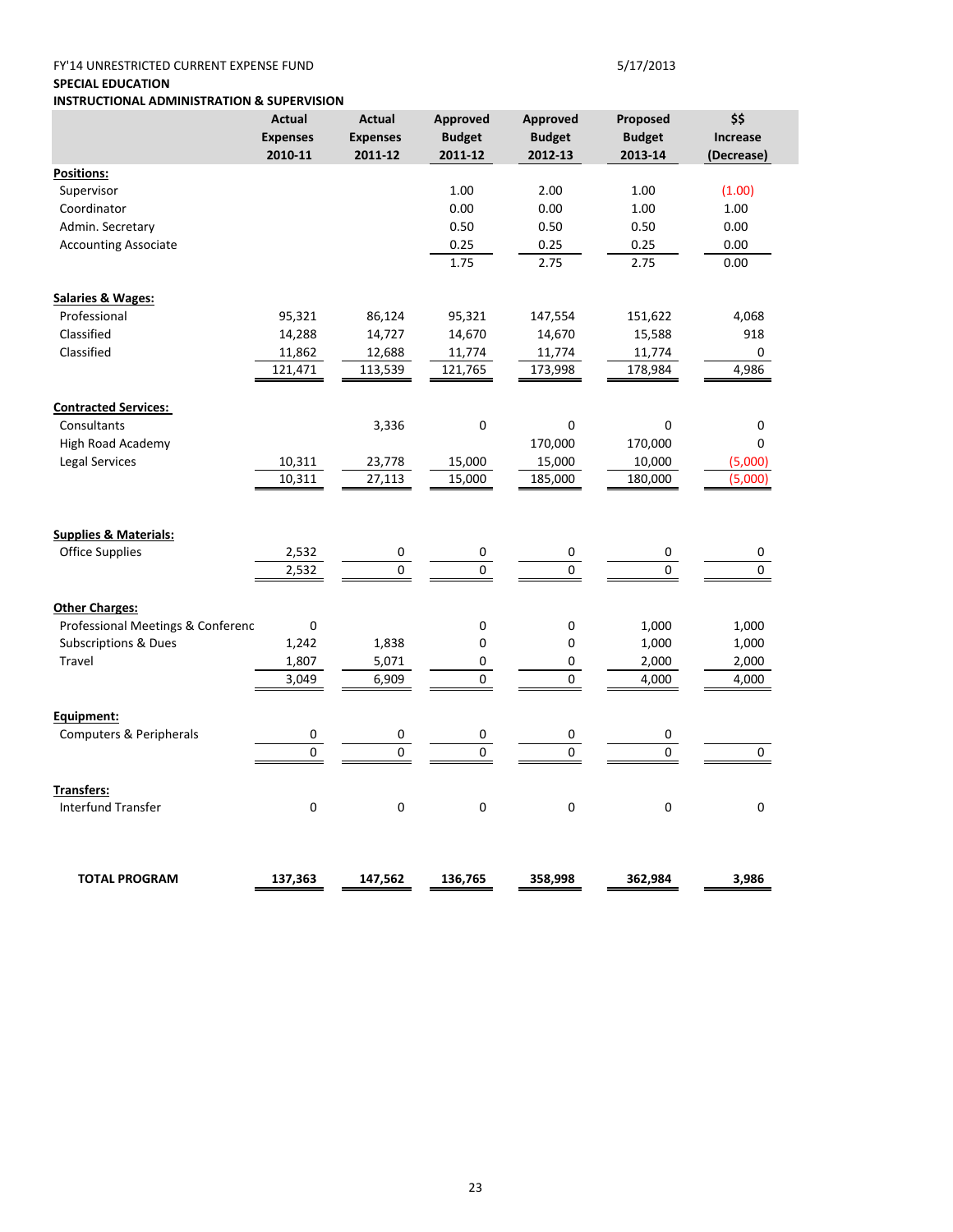# Student Personnel **Services**

**Student Personnel Services** include activities designed to improve student attendance at school and prevent or solve student problems in the home, the school, and the community. Pupil personnel workers and school social workers belong to this category.

**Student Health Services** include physical and mental health activities which are not instructional and which provide students with appropriate medical, dental, and nursing services.

|                             | <b>Approved</b> | <b>Approved</b> | Proposed      | \$\$            |
|-----------------------------|-----------------|-----------------|---------------|-----------------|
|                             | <b>Budget</b>   | <b>Budget</b>   | <b>Budget</b> | <b>Increase</b> |
|                             | 2011-12         | 2012-13         | 2013-14       | (Decrease)      |
| <b>STUDENT PERSONNEL</b>    | 520,418         | 630,054         | 1,173,288     | 543,234         |
| <b>STUDENT HEALTH</b>       | 313,404         | 301,958         | 309,470       | 7,512           |
| <b>TOTAL STUD. SERVICES</b> | 833,822         | 932,012         | 1,482,758     | 550,746         |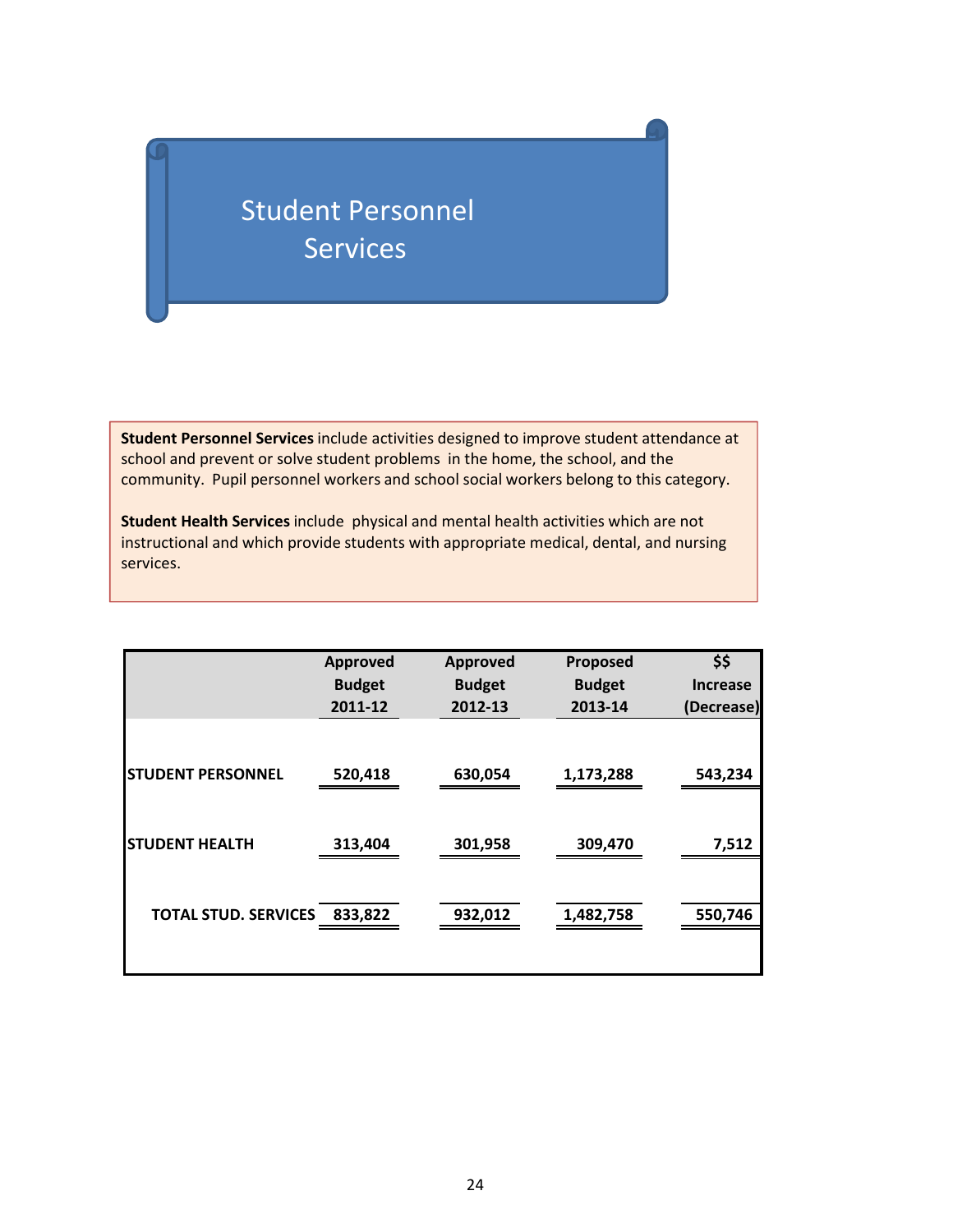### FY'14 UNRESTRICTED CURRENT EXPENSE FUND 5/17/2013 **STUDENT PERSONNEL SERVICES**

|                                      | <b>Actual</b>   | <b>Actual</b>   | <b>Approved</b> | <b>Approved</b> | Proposed       | \$\$            |
|--------------------------------------|-----------------|-----------------|-----------------|-----------------|----------------|-----------------|
|                                      | <b>Expenses</b> | <b>Expenses</b> | <b>Budget</b>   | <b>Budget</b>   | <b>Budget</b>  | <b>Increase</b> |
|                                      | 2010-11         | 2011-12         | 2011-12         | 2012-13         | 2013-14        | (Decrease)      |
| Positions:                           |                 |                 |                 |                 |                |                 |
| Supervisor                           |                 |                 | 2.00            | 2.50            | 2.50           | 0.00            |
| <b>School Counselors</b>             |                 |                 | 0.00            | 0.00            | 8.00           | 8.00            |
| Learning & Support Specialists       |                 |                 | 5.00            | 6.00            | 6.00           | 0.00            |
| Admin. Secretary                     |                 |                 | 1.00            | 1.00            | 1.00           | 0.00            |
| Alt. Suspension Assistant            |                 |                 | 1.00            | 0.00            | 0.00           | 0.00            |
| <b>Attendance Clerk</b>              |                 |                 | 1.00            | 0.50            | 0.50           | 0.00            |
|                                      |                 |                 | 10.00           | 10.00           | 18.00          | 8.00            |
| <b>Salaries &amp; Wages:</b>         |                 |                 |                 |                 |                |                 |
| Professional                         | 176,321         | 178,237         | 178,202         | 223,098         | 239,895        | 16,797          |
| Professional                         |                 |                 | 0               | 0               | 519,274        | 519,274         |
| Professional                         | 305,718         | 243,697         | 265,054         | 363,994         | 351,498        | (12, 496)       |
| Classified                           | 25,546          | 26,472          | 26,312          | 27,350          | 43,986         | 16,636          |
| Classified                           | 46,145          | 21,050          | 18,628          | 0               | 0              | 0               |
| Classified                           |                 | 26,312          | 26,472          | 9,612           | 9,135          | (477)           |
| Substitutes                          | 0               |                 | 0               | 0               | 0              | 0               |
|                                      | 553,729         | 495,768         | 514,668         | 624,054         | 1,163,788      | 539,734         |
|                                      |                 |                 |                 |                 |                |                 |
|                                      |                 |                 |                 |                 |                |                 |
| <b>Contractual Services:</b>         |                 |                 |                 |                 |                |                 |
| Consultants                          | 0               | 0               | 0               | 0               | 0              | 0               |
| <b>Contract Educational Services</b> | 0               | 0               | 0               | 0               | 0              | 0               |
|                                      | $\overline{0}$  | $\overline{0}$  | $\overline{0}$  | $\overline{0}$  | $\overline{0}$ | $\mathbf 0$     |
|                                      |                 |                 |                 |                 |                |                 |
| <b>Supplies &amp; Materials:</b>     |                 |                 |                 |                 |                |                 |
| Office Supplies                      | $\pmb{0}$       | 0               | 0               | 0               | 0              | 0               |
| Materials of Instruction             | 0               | 10              | 0               | 0               | 0              | 0               |
| Software                             | 7,025           | 6,964           | 0               | 0               | 0              | 0               |
| Postage                              | 0               |                 | $\mathbf 0$     | $\mathbf 0$     | 0              | 0               |
| Other/Incentives                     | 1,528           | 1,661           | 2,500           | 2,000           | 2,000          | 0               |
|                                      | 8,553           | 8,635           | 2,500           | 2,000           | 2,000          | 0               |
|                                      |                 |                 |                 |                 |                |                 |
| <b>Other Charges:</b>                |                 |                 |                 |                 |                |                 |
| Professional Meetings & Conferences  | 610             | 1,991           | 500             | 1,000           | 1,000          | 0               |
| <b>Subscriptions &amp; Dues</b>      | $\pmb{0}$       |                 | 0               | 0               | 1,000          | 1,000           |
| Travel                               | 2,357           | 1.959           | 2,750           | 3,000           | 5,500          | 2,500           |
|                                      |                 |                 |                 |                 |                |                 |
| Other                                | 0               | 0               | 0               | 0               | 0              | 0               |
|                                      | 2,967           | 3,950           | 3,250           | 4,000           | 7,500          | 3,500           |
|                                      |                 |                 |                 |                 |                |                 |
| Equipment:                           |                 |                 |                 |                 |                |                 |
| Computers & Peripherals              | 0               | 0               | $\mathbf 0$     | 0               | 0              | 0               |
|                                      |                 |                 |                 |                 |                |                 |
|                                      |                 |                 |                 |                 |                |                 |
| Transfers:                           |                 |                 |                 |                 |                |                 |
| <b>Interfund Transfer</b>            | $\pmb{0}$       | $\pmb{0}$       | $\pmb{0}$       | $\pmb{0}$       | 0              | 0               |
|                                      |                 |                 |                 |                 |                |                 |
|                                      |                 |                 |                 |                 |                |                 |
|                                      |                 |                 |                 |                 |                |                 |
| <b>TOTAL PROGRAM</b>                 | 565,250         | 508,352         | 520,418         | 630,054         | 1,173,288      | 543,234         |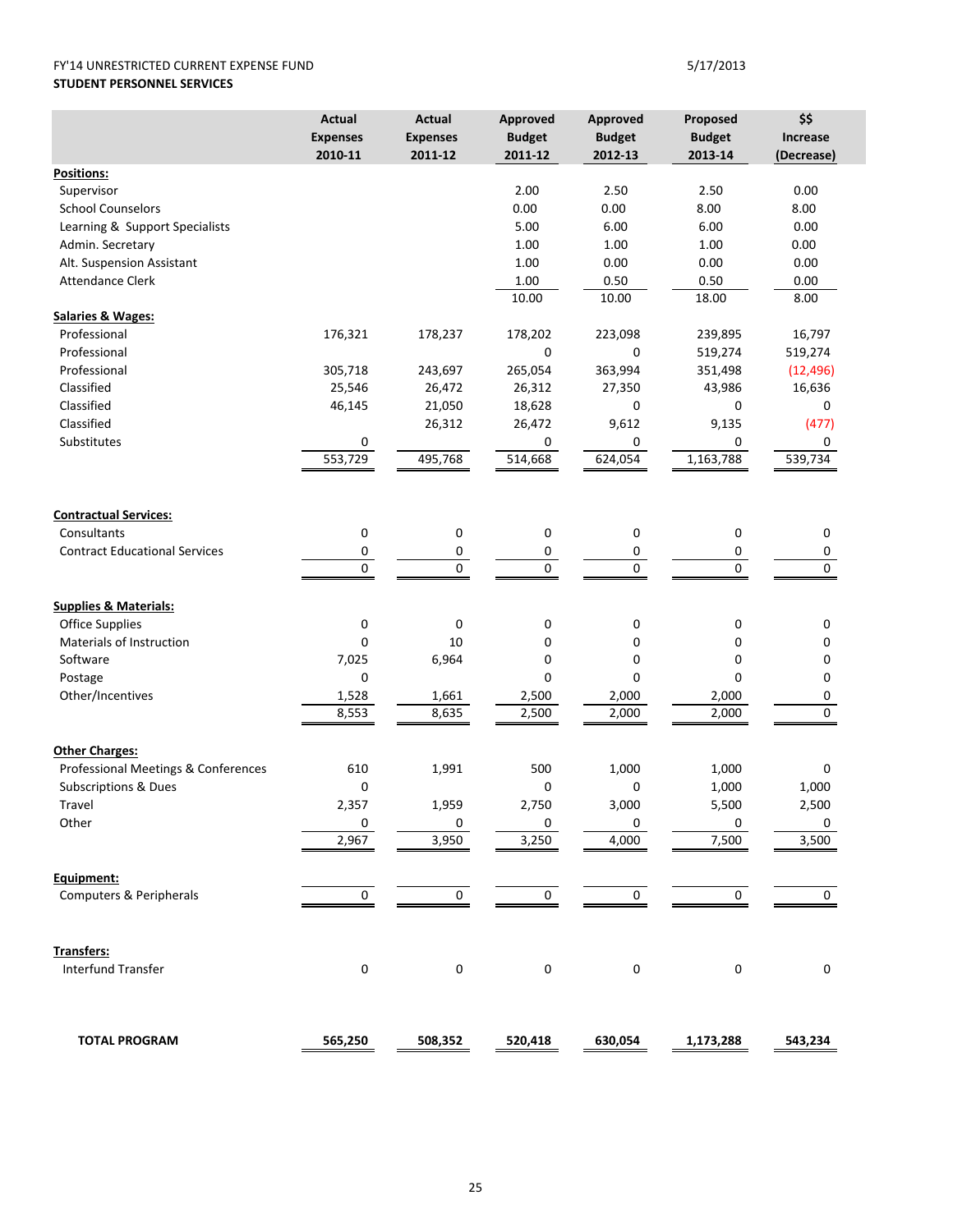### FY'14 UNRESTRICTED CURRENT EXPENSE FUND **5/17/2013 STUDENT HEALTH SERVICES**

|                                  | <b>Actual</b>   | <b>Actual</b>    | Approved         | <b>Approved</b>             | Proposed      | \$\$                   |
|----------------------------------|-----------------|------------------|------------------|-----------------------------|---------------|------------------------|
|                                  | <b>Expenses</b> | <b>Expenses</b>  | <b>Budget</b>    | <b>Budget</b>               | <b>Budget</b> | Increase               |
|                                  | 2010-11         | 2011-12          | 2011-12          | 2012-13                     | 2013-14       | (Decrease)             |
| Positions:                       |                 |                  |                  |                             |               |                        |
| Nurse Manager                    |                 |                  | 1.00             | 1.00                        | 1.00          | 0.00                   |
| <b>Nurses</b>                    |                 |                  | 7.00             | 7.00                        | 7.00          | 0.00                   |
| <b>Certified Nurse Assistant</b> |                 |                  | 0.00             | 0.00                        | 0.75          | 0.75                   |
|                                  |                 |                  | 8.00             | 8.00                        | 8.75          | 0.75                   |
|                                  |                 |                  |                  |                             |               |                        |
| <b>Salaries &amp; Wages:</b>     |                 |                  |                  |                             |               |                        |
| Classified                       | 292,043         | 287,714          | 298,614          | 286,858                     | 290,560       | 3,702                  |
| Substitutes                      | 10,990          | 8,426            | 7,000            | 7,000                       | 7,000         | 0                      |
|                                  | 303,033         | 296,140          | 305,614          | 293,858                     | 297,560       | 3,702                  |
| <b>Contractual Services:</b>     |                 |                  |                  |                             |               |                        |
| Consultants                      | 0               | $\mathbf 0$      | 0                |                             | 0             |                        |
| Other - Training                 |                 |                  |                  | 0                           |               | 0                      |
|                                  | 0               | 0<br>$\mathbf 0$ | 0<br>$\mathbf 0$ | $\pmb{0}$<br>$\overline{0}$ | 0<br>0        | $\pmb{0}$<br>$\pmb{0}$ |
|                                  | 0               |                  |                  |                             |               |                        |
| <b>Supplies &amp; Materials:</b> |                 |                  |                  |                             |               |                        |
| <b>Office Supplies</b>           | 0               | $\pmb{0}$        | 0                | 0                           | 0             | 0                      |
| <b>Health Supplies</b>           | 3,466           | 4,504            | 4,500            | 4,500                       | 4,500         | $\pmb{0}$              |
| Small Equipment                  | 0               | 0                | 0                | 0                           | 0             | 0                      |
|                                  | 3,466           | 4,504            | 4,500            | 4,500                       | 4,500         | $\overline{0}$         |
| <b>Other Charges:</b>            |                 |                  |                  |                             |               |                        |
| Professional Development         | 0               | 0                | 0                | $\pmb{0}$                   | 780           | 780                    |
| <b>Subscriptions &amp; Dues</b>  | 0               | $\pmb{0}$        | 0                | $\mathbf 0$                 | $\mathbf 0$   | $\pmb{0}$              |
| Travel                           | 1,456           | 1,800            | 1,800            | 2,000                       | 2,250         | 250                    |
| Other                            | 0               | 0                | 0                | 0                           | 80            | 80                     |
|                                  | 1,456           | 1,800            | 1,800            | 2,000                       | 3,110         | 1,110                  |
| Equipment:                       |                 |                  |                  |                             |               |                        |
| Health Equipment                 | 1,158           | 238              | 1,490            | 1,600                       | 4,300         | 2,700                  |
|                                  | 1,158           | 238              | 1,490            | 1,600                       | 4,300         | 2,700                  |
|                                  |                 |                  |                  |                             |               |                        |
| <b>Transfers:</b>                |                 |                  |                  |                             |               |                        |
| <b>Interfund Transfer</b>        | 0               | $\mathbf 0$      | $\mathbf 0$      | $\mathbf 0$                 | $\mathbf 0$   | 0                      |
|                                  |                 |                  |                  |                             |               |                        |
| <b>TOTAL PROGRAM</b>             | 309,113         | 302,682          | 313,404          | 301,958                     | 309,470       | 7,512                  |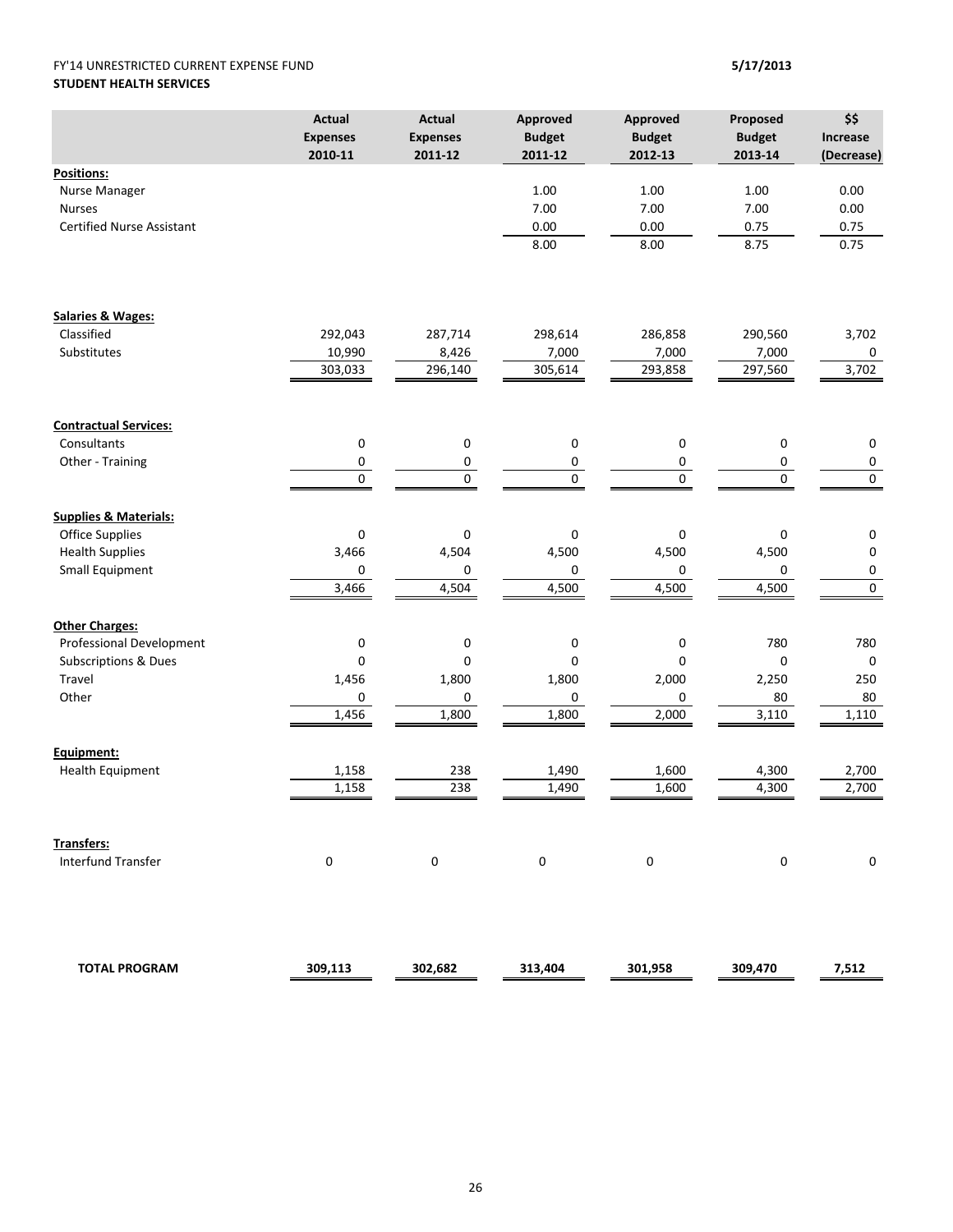## STUDENT TRANSPORTATION SERVICES

**Student Transportation Services** are concerned with the conveyance of students between home, school, and school activities. Included are vehicle operation service, monitoring services, vehicle servicing and maintenance services, and other pupil transportation services.

|                             | <b>Approved</b> | <b>Approved</b> | Proposed      | \$\$            |
|-----------------------------|-----------------|-----------------|---------------|-----------------|
|                             | <b>Budget</b>   | <b>Budget</b>   | <b>Budget</b> | <b>Increase</b> |
|                             | 2011-12         | 2012-13         | 2013-14       | (Decrease)      |
| <b>REGULAR PROGRAM</b>      | 2,444,676       | 2,446,973       | 2,410,656     | (36, 317)       |
| <b>SPECIAL PROGRAMS</b>     | 341,539         | 336,539         | 414,559       | 78,020          |
| <b>SCHOOL ACTIVITIES</b>    | 81,751          | 77,613          | 74,640        | (2, 973)        |
| <b>TOTAL TRANSPORTATION</b> | 2,867,966       | 2,861,125       | 2,899,855     | 38,730          |
|                             |                 |                 |               |                 |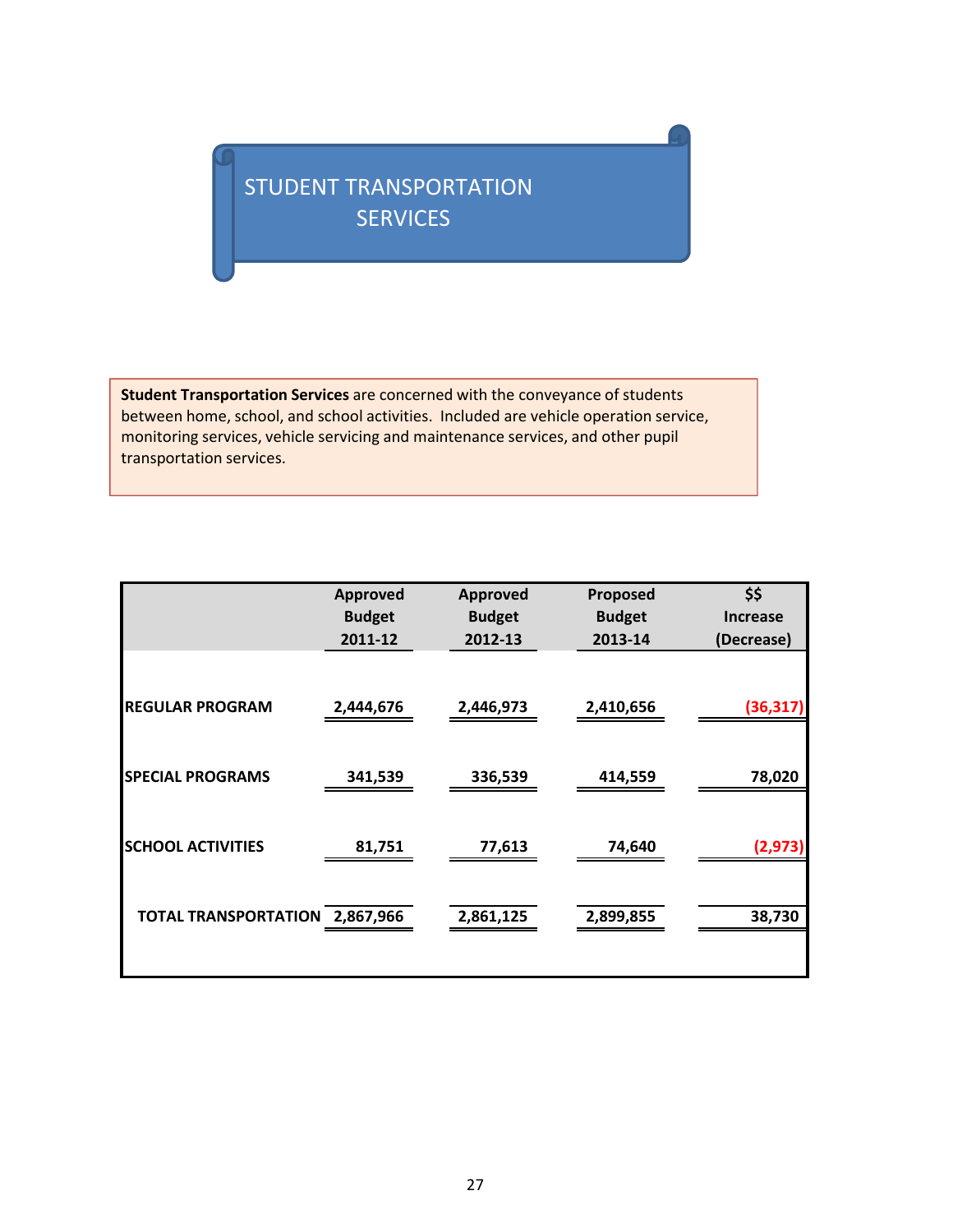### FY'14 UNRESTRICTED CURRENT EXPENSE FUND 5/17/2013

### STUDENT TRANSPORTATION **REGULAR PROGRAM**

|                                              | <b>Actual</b><br><b>Expenses</b><br>2010-11 | <b>Actual</b><br><b>Expenses</b><br>2011-12 | Approved<br><b>Budget</b><br>2011-12 | Approved<br><b>Budget</b><br>2012-13 | Proposed<br><b>Budget</b><br>2013-14 | \$\$<br>Increase<br>(Decrease) |
|----------------------------------------------|---------------------------------------------|---------------------------------------------|--------------------------------------|--------------------------------------|--------------------------------------|--------------------------------|
| <b>Positions:</b>                            |                                             |                                             |                                      |                                      |                                      |                                |
| Director                                     |                                             |                                             | 1.00                                 | 0.00                                 | 0.00                                 | 0.00                           |
| Supervisor                                   |                                             |                                             | 0.00                                 | 1.00                                 | 1.00                                 | 0.00                           |
| Admin. Secretary                             |                                             |                                             | 0.50                                 | 0.00                                 | 1.00                                 | 1.00                           |
| <b>Bus Driver/Trainer</b>                    |                                             |                                             | 1.00                                 | 0.00                                 | 0.50                                 | 0.50                           |
|                                              |                                             |                                             | 2.50                                 | 1.00                                 | 2.50                                 | 1.50                           |
| <b>Salaries &amp; Wages:</b><br>Professional | 105,272                                     | 124,797                                     | 106,325                              | 79,995                               | 79,995                               | $\mathbf 0$                    |
| Classified                                   | 23,595                                      | 23,480                                      | 23,477                               | 0                                    | 36,261                               | 36,261                         |
| Classified                                   |                                             |                                             |                                      | $\mathbf 0$                          | 0                                    | 0                              |
| Other                                        | 16,959<br>300                               | 17,323                                      | 17,324<br>0                          | 22,000                               |                                      | 0                              |
|                                              | 146,126                                     | 165,600                                     | 147,126                              | 101,995                              | 22,000<br>138,256                    | 36,261                         |
| <b>Contractual Services:</b>                 |                                             |                                             |                                      |                                      |                                      |                                |
| <b>Bus Contracts</b>                         | 1,902,283                                   | 1,905,755                                   | 2,183,400                            | 2,184,428                            | 2,000,000                            | (184, 428)                     |
| Smith Island Transportation                  | 142,940                                     | 150,395                                     | 0                                    | 0                                    | 133,000                              | 133,000                        |
| <b>Bus Contracts - Admin Fee</b>             | 0                                           |                                             | 27,500                               | 28,000                               | 28,800                               | 800                            |
| <b>Bus Inspections</b>                       | 1,798                                       | 1,757                                       | 1,500                                | 1,500                                | 1,500                                | 0                              |
| Consultant                                   | 0                                           |                                             | 0                                    | 0                                    | 0                                    | $\mathbf 0$                    |
| <b>Drug Testing</b>                          | 3,204                                       | 3,185                                       | 3,000                                | 3,000                                | 3,600                                | 600                            |
| <b>Field Trips</b>                           | 0                                           |                                             | 9,500                                | 7,500                                | 0                                    | (7,500)                        |
| <b>Background Checks</b>                     | $\mathbf 0$                                 |                                             | 0                                    | $\mathbf 0$                          | 1,000                                | 1,000                          |
| Annual Maintenance & Rent                    | 1,958                                       |                                             | 0                                    | 0                                    | 0                                    | 0                              |
| <b>Medical fees</b>                          | 3,360                                       | 3,420                                       | 4,200                                | 4,200                                | 4,000                                | (200)                          |
| Printing & Publishing                        | 661                                         | 195                                         | 1,350                                | 1,350                                | 750                                  | (600)                          |
| Repair - Communication System                | 0                                           |                                             | 0                                    | 0                                    | $\mathbf 0$                          | 0                              |
| Repair - Vehicles                            | 0                                           |                                             | 0                                    | $\mathbf 0$                          | 0                                    | 0                              |
| <b>Safety Meetings</b>                       | 0                                           | 9,150                                       | 8,500                                | 8,500                                | 9,000                                | 500 incr                       |
| <b>Other Contract Services</b>               | 0                                           |                                             | 0                                    | 0                                    | 0                                    | 0                              |
|                                              | 2,056,205                                   | 2,073,858                                   | 2,238,950                            | 2,238,478                            | 2,181,650                            | (56, 828)                      |
| <b>Supplies &amp; Materials:</b>             |                                             |                                             |                                      |                                      |                                      |                                |
| <b>Computer Software</b>                     | 0                                           |                                             | 0                                    | 24,000                               | 4,650                                | (19, 350)                      |
| <b>Safety Devices</b>                        | $\mathbf 0$                                 |                                             | $\Omega$                             | 0                                    | 0                                    | 0                              |
| Office Supplies                              | 285                                         | 329                                         | 1,000                                | 1,000                                | 0                                    | (1,000)                        |
| Advertising                                  | $\mathbf 0$                                 | $\mathbf 0$                                 | 0                                    | 0                                    | 1,000                                | 1,000                          |
| Vehicle Fuel & Supplies                      | 0                                           |                                             | 0                                    | $\mathbf 0$                          | 0                                    | 0                              |
|                                              | 285                                         | 329                                         | 1,000                                | 25,000                               | 5,650                                | (19, 350)                      |
|                                              |                                             |                                             |                                      |                                      |                                      |                                |
| <b>Other Charges:</b><br>Communications      | 11,452                                      | 14,267                                      | 10,000                               | 10,000                               | 10,000                               | 0                              |
| In-Service Workshop & Supplies               | 8,028                                       |                                             | 2,100                                | 2,100                                | 2,100                                | $\mathbf 0$                    |
| Insurance - Buses, Cars, Boat                | 30,434                                      | 60,920                                      | 28,000                               | 28,000                               | 50,000                               | 22,000                         |
| Other                                        | 397                                         | 2,027                                       | 0                                    | 0                                    | 0                                    | 0                              |
| Professional Meetings & Conferences          | 1,130                                       | 1,204                                       | 1,800                                | 1,800                                | 500                                  | (1, 300)                       |
| Subscriptions & Dues                         | 412                                         | 121                                         | 500                                  | 500                                  | 500                                  | 0                              |
| <b>Turnaround Lane Repair</b>                |                                             |                                             | 1,000                                | 1,000                                | 1,000                                | 0                              |
| Travel - Driver Trainer                      |                                             | 1,150                                       | 900                                  | 0                                    | 0                                    | 0                              |
| Travel                                       | 3,852                                       | 4,268                                       | 3,300                                | 3,300                                | 1,500                                | (1,800)                        |
|                                              | 55,705                                      | 83,957                                      | 47,600                               | 46,700                               | 65,600                               | 18,900                         |
|                                              |                                             |                                             |                                      |                                      |                                      |                                |
| Equipment:                                   |                                             |                                             |                                      |                                      |                                      |                                |
| <b>Transportation Equipment</b>              | 2,186<br>2,186                              | 11,621<br>11,621                            | 10,000<br>10,000                     | 34,800<br>34,800                     | 19,500<br>19,500                     | (15,300)<br>(15,300)           |
| Transfers:                                   |                                             |                                             |                                      |                                      |                                      |                                |
| Interfund Transfer                           | $\pmb{0}$                                   | $\pmb{0}$                                   | $\pmb{0}$                            | 0                                    | 0                                    | 0                              |
| <b>TOTAL PROGRAM</b>                         | 2,260,506                                   | 2,335,364                                   | 2,444,676                            | 2,446,973                            | 2,410,656                            | (36, 317)                      |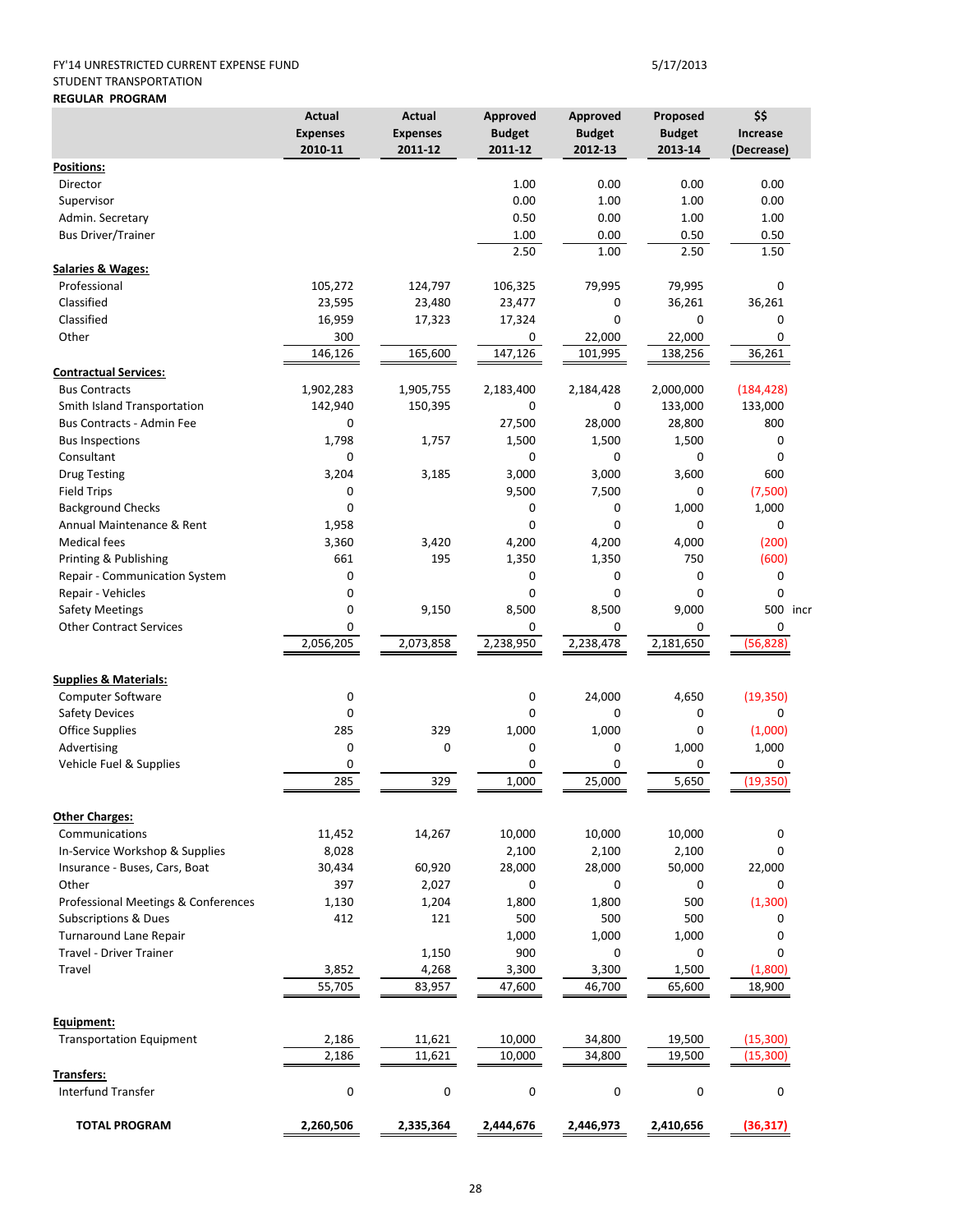### FY'14 UNRESTRICTED CURRENT EXPENSE FUND 5/17/2013 STUDENT TRANSPORTATION **SPECIAL PROGRAM**

|                                   | <b>Actual</b><br><b>Expenses</b><br>2010-11 | <b>Actual</b><br><b>Expenses</b><br>2011-12 | Approved<br><b>Budget</b><br>2011-12 | Approved<br><b>Budget</b><br>2012-13 | Proposed<br><b>Budget</b><br>2013-14 | \$\$<br><b>Increase</b><br>(Decrease) |
|-----------------------------------|---------------------------------------------|---------------------------------------------|--------------------------------------|--------------------------------------|--------------------------------------|---------------------------------------|
| Positions:                        |                                             |                                             |                                      |                                      |                                      |                                       |
| <b>Bus Assistants</b>             |                                             |                                             | $\frac{3}{3}$                        | $\frac{3}{3}$                        | $\overline{\mathbf{A}}$              | $\mathbf{1}$                          |
| <b>Salaries &amp; Wages:</b>      |                                             |                                             |                                      |                                      |                                      |                                       |
| Classified                        | 59,335                                      | 60,515                                      | 61,539                               | 61,539                               | 76,059                               | 14,520                                |
|                                   | 59,335                                      | 60,515                                      | 61,539                               | 61,539                               | 76,059                               | 14,520                                |
| <b>Contractual Services:</b>      |                                             |                                             |                                      |                                      |                                      |                                       |
| <b>Bus Contracts</b>              | 273,831                                     | 287,647                                     | 280,000                              | 275,000                              | 331,000                              | 56,000                                |
| <b>Other Contract Services</b>    | $\pmb{0}$<br>273,831                        | 287,647                                     | 280,000                              | 275,000                              | 331,000                              | 56,000                                |
| <b>Supplies &amp; Materials:</b>  |                                             |                                             |                                      |                                      |                                      |                                       |
| <b>Safety Devices</b>             | $\pmb{0}$                                   | 0                                           | 0                                    | $\pmb{0}$                            | 7,500                                | 0                                     |
| <b>Office Supplies</b>            | $\pmb{0}$                                   | $\pmb{0}$                                   | $\boldsymbol{0}$                     | 0                                    | 0                                    | 0                                     |
| <b>Small Equipment</b>            | 0<br>0                                      | $\pmb{0}$<br>0                              | 0<br>0                               | $\pmb{0}$<br>0                       | $\mathbf 0$<br>7,500                 | 0<br>$\pmb{0}$                        |
| <b>Other Charges:</b>             |                                             |                                             |                                      |                                      |                                      |                                       |
| Insurance - Bus Liability         | 0                                           | 0                                           | $\pmb{0}$                            | 0                                    | $\pmb{0}$                            | 0                                     |
| Professional Meetings & Confere   | 0                                           | 0                                           | 0                                    | 0                                    | 0                                    | 0                                     |
| Subscriptions & Dues              | 0                                           | 0                                           | 0                                    | 0                                    | 0                                    | 0                                     |
| Travel - Special Education Allowa | 0                                           | 0                                           | $\pmb{0}$                            | 0                                    | 0                                    | $\pmb{0}$                             |
|                                   | $\Omega$                                    | $\Omega$                                    | 0                                    | $\Omega$                             | $\Omega$                             | $\overline{0}$                        |
| Equipment:                        |                                             |                                             |                                      |                                      |                                      |                                       |
| Computers & Peripherals           | 0                                           | 0                                           | 0                                    | 0                                    | 0                                    | 0                                     |
| Transfers:                        |                                             |                                             |                                      |                                      |                                      |                                       |
| <b>Interfund Transfer</b>         | $\pmb{0}$                                   | $\pmb{0}$                                   | $\pmb{0}$                            | $\pmb{0}$                            | $\pmb{0}$                            | $\pmb{0}$                             |
|                                   |                                             |                                             |                                      |                                      |                                      |                                       |
| <b>TOTAL PROGRAM</b>              | 333,167                                     | 348,162                                     | 341,539                              | 336,539                              | 414,559                              | 78,020                                |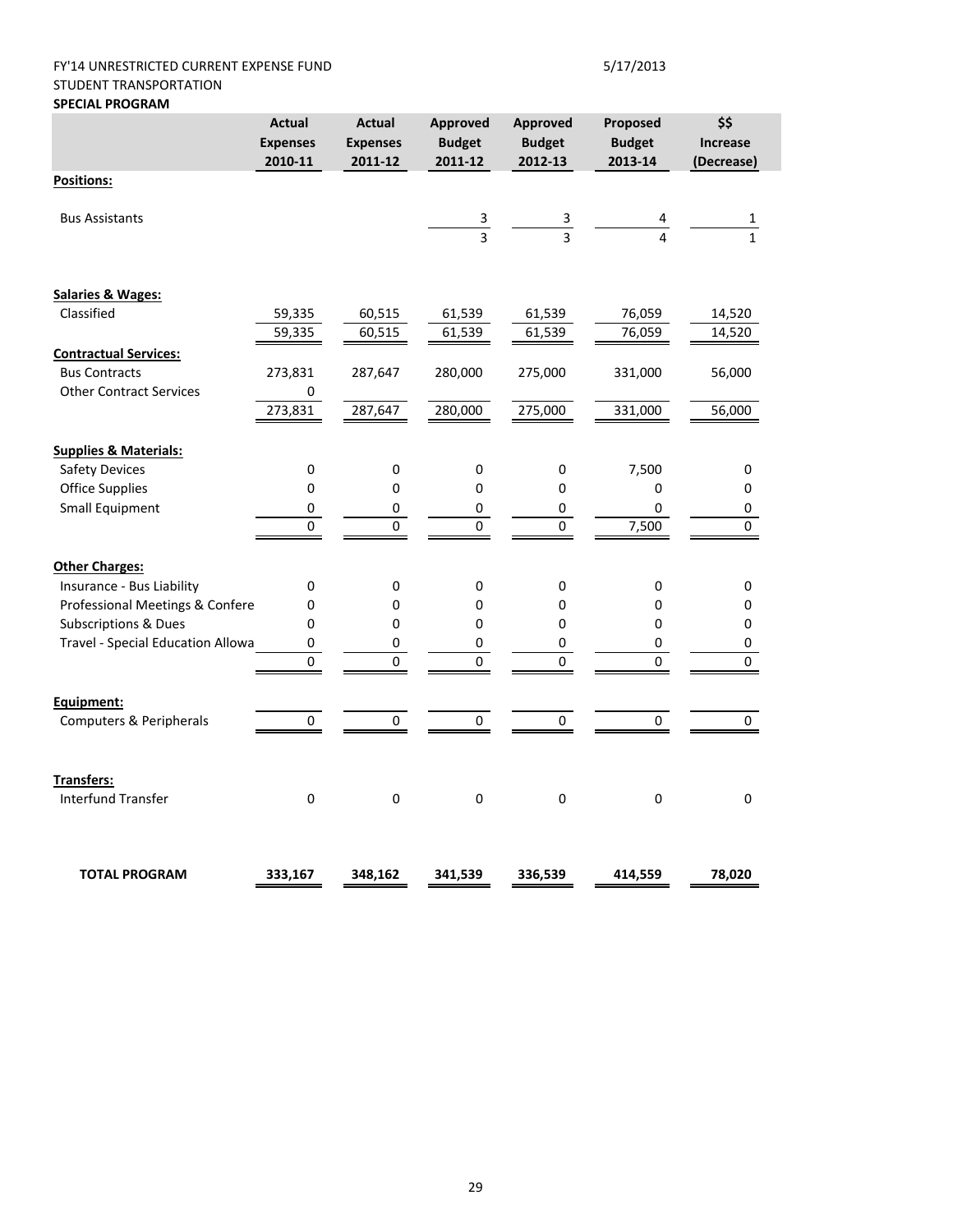### FY'14 UNRESTRICTED CURRENT EXPENSE FUND 5/17/2013 STUDENT TRANSPORTATION **SCHOOL ACTIVITIES**

|                                       | <b>Actual</b>   | Actual          | Approved      | Approved      | Proposed      | \$\$            |
|---------------------------------------|-----------------|-----------------|---------------|---------------|---------------|-----------------|
|                                       | <b>Expenses</b> | <b>Expenses</b> | <b>Budget</b> | <b>Budget</b> | <b>Budget</b> | <b>Increase</b> |
|                                       | 2010-11         | 2011-12         | 2011-12       | 2012-13       | 2013-14       | (Decrease)      |
|                                       |                 |                 |               |               |               |                 |
| <b>Contracted Services:</b>           |                 |                 |               |               |               |                 |
| Other                                 | 12,387          | 7,730           | $\Omega$      | $\Omega$      | 0             | 0               |
| <b>School Orientation</b>             |                 |                 | 2,566         | 3,336         | 0             | (3, 336)        |
| <b>Transportation - Athletics</b>     | 52,192          | 57,269          | 51,625        | 51,625        | 50,000        | (1,625)         |
| <b>Transportation - Summer School</b> |                 |                 | 14,840        | 14,652        | 14,640        | (12)            |
| Transportation - Band                 | 4,712           | 4,348           | 12,720        | 8,000         | 6,000         | (2,000)         |
| Transportation - Tawes Students       | 0               |                 | $\Omega$      | <sup>0</sup>  | 4,000         | 4,000           |
|                                       | 69,291          | 69,346          | 81,751        | 77,613        | 74,640        | (6, 973)        |
|                                       |                 |                 |               |               |               |                 |
| <b>TOTAL PROGRAM</b>                  | 69,291          | 69,346          | 81,751        | 77,613        | 74,640        | (2,973)         |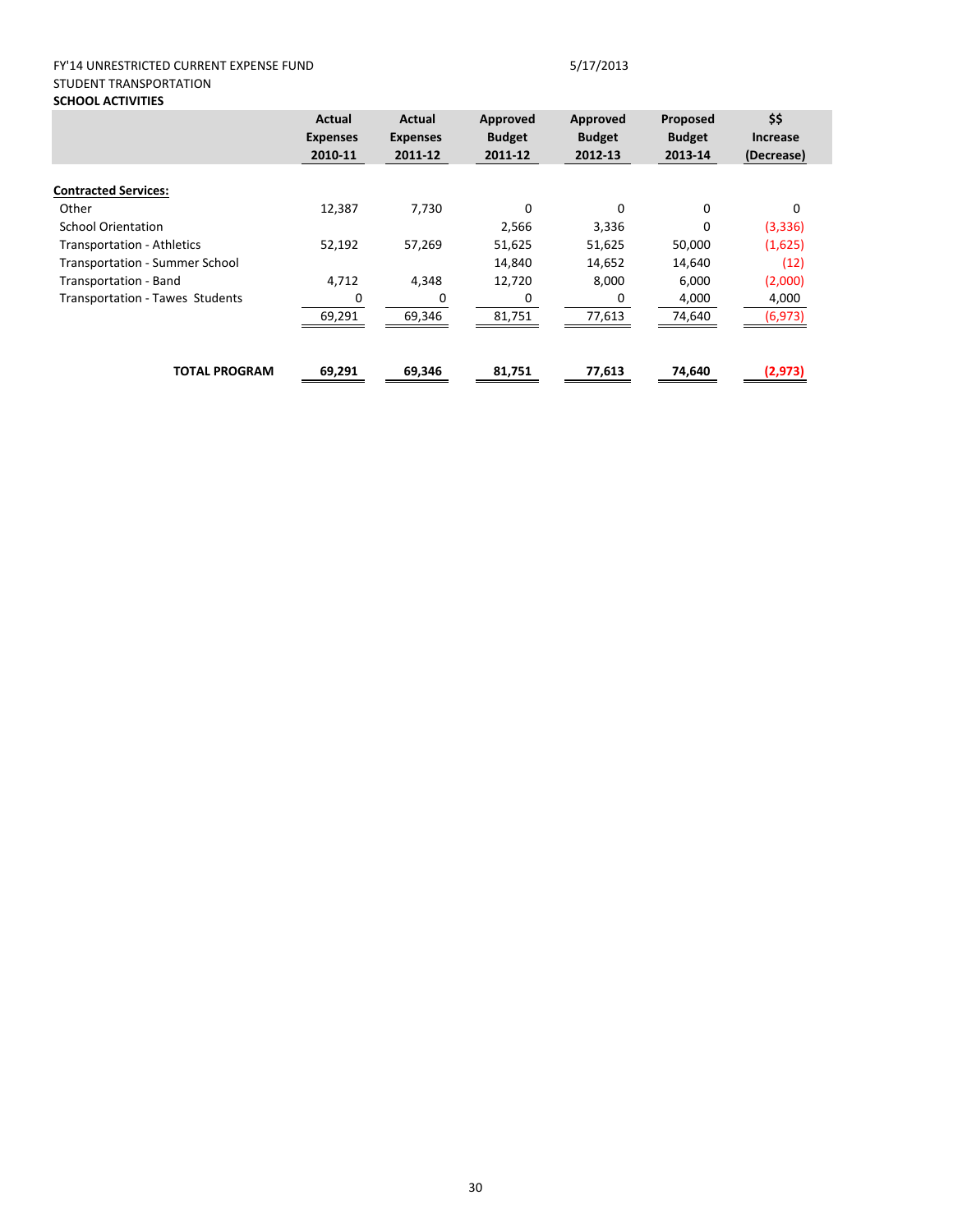# OPERATIONS & MAINTENANCE OF PLANT

**Operation of Plant** includes activities concerned with keeping the physical plant open, comfortable, and safe for use.

**Maintenance of Plant** includes activities concerned with keeping the grounds, building and fixed equipment in their original condition of completeness or efficiency through repair, scheduled and preventive maintenance, or replacement of property..

|                                 | <b>Approved</b><br><b>Budget</b><br>2011-12 | <b>Approved</b><br><b>Budget</b><br>2012-13 | Proposed<br><b>Budget</b><br>2013-14 | \$\$<br><b>Increase</b><br>(Decrease) |
|---------------------------------|---------------------------------------------|---------------------------------------------|--------------------------------------|---------------------------------------|
| <b>OPERATIONS</b>               | 2,351,110                                   | 2,182,468                                   | 2,198,586                            | 16,118                                |
| <b>MAINTENANCE</b>              | 956,567                                     | 926,457                                     | 711,172                              | (215, 285)                            |
| TOTAL OP & MAIN PLANT 3,307,677 |                                             | 3,108,925                                   | 2,909,758                            | (199, 167)                            |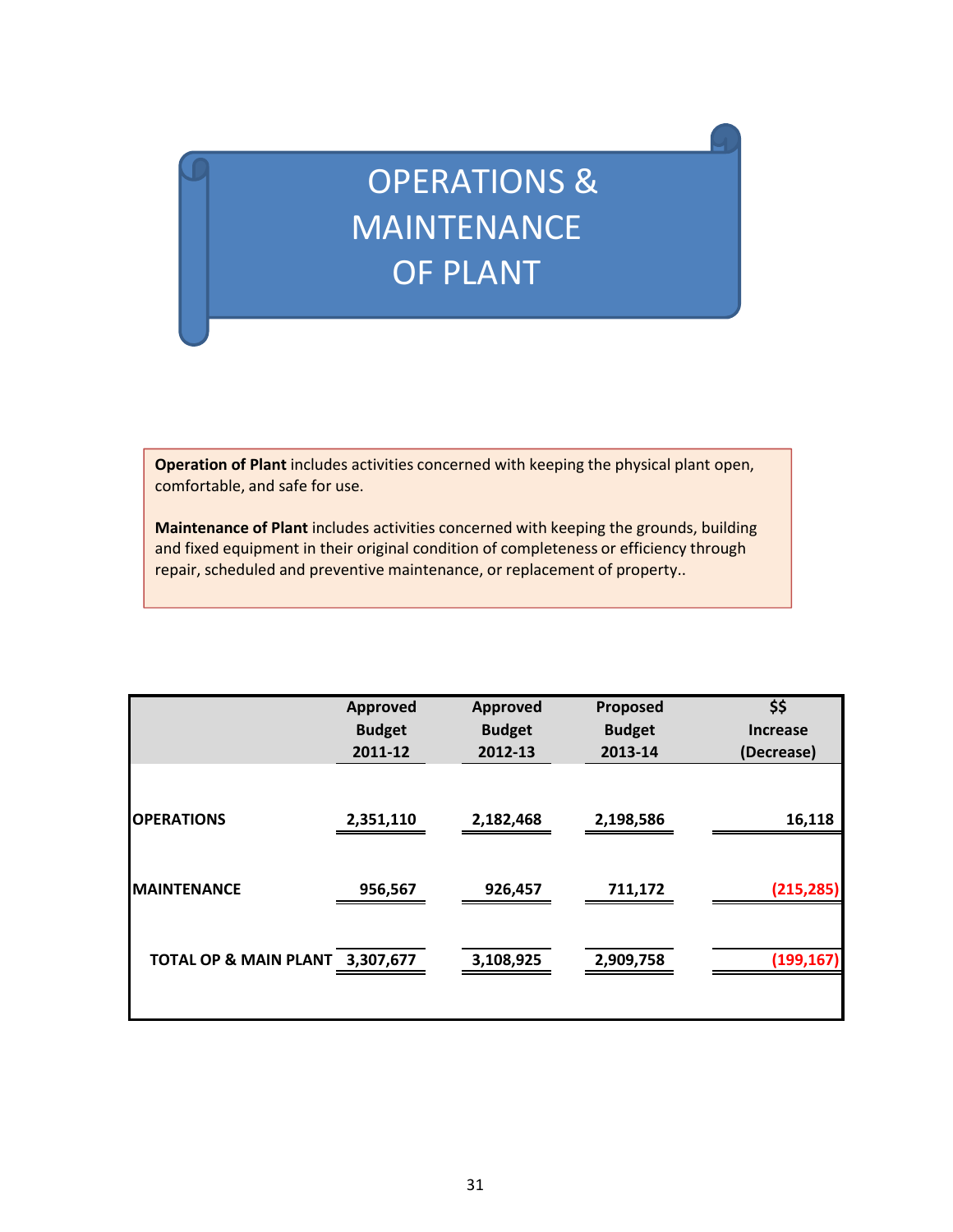### FY'14 UNRESTRICTED CURRENT EXPENSE FUND 5/17/2013 **OPERATION OF PLANT**

|                                                                       | <b>Actual</b><br><b>Expenses</b><br>2010-11 | <b>Actual</b><br><b>Expenses</b><br>2011-12 | Approved<br><b>Budget</b><br>2011-12 | <b>Approved</b><br><b>Budget</b><br>2012-13 | Proposed<br><b>Budget</b><br>2013-14 | \$\$<br>Increase<br>(Decrease) |
|-----------------------------------------------------------------------|---------------------------------------------|---------------------------------------------|--------------------------------------|---------------------------------------------|--------------------------------------|--------------------------------|
| Positions:                                                            |                                             |                                             |                                      |                                             |                                      |                                |
| Custodians                                                            |                                             |                                             | 30.25                                | 26.00                                       | 27.00                                | 1.00                           |
| <b>Accounting Associate</b>                                           |                                             |                                             | 0.00                                 | 0.00                                        | 0.25                                 | 0.25                           |
|                                                                       |                                             |                                             | 30.25                                | 26.00                                       | 27.25                                | 1.00                           |
| <b>Salaries &amp; Wages:</b>                                          |                                             |                                             |                                      |                                             |                                      |                                |
| Classified                                                            | 204,387                                     | 714,556                                     | 736,799                              | 624,554                                     | 670,512                              | 45,958                         |
| Classified                                                            |                                             |                                             |                                      |                                             | 11,774                               | 11,774                         |
| Contractual                                                           | 0                                           | 18,070                                      | 0                                    | 0                                           | 0                                    | 0                              |
| Substitutes - Custodians                                              | 37,764                                      | 37,892                                      | 25,120                               | 25,120                                      | 35,000                               | 9,880                          |
| Other                                                                 | 26,674                                      | 6,620                                       | 0<br>761,919                         | 0<br>649,674                                | 0<br>717,286                         | 0<br>67,612                    |
|                                                                       | 268,825                                     | 777,138                                     |                                      |                                             |                                      |                                |
| <b>Contractual Services:</b><br><b>Custodial Maintenance Services</b> | 19,710                                      | 21,259                                      | 18,000                               | 18,000                                      | 10,000                               | (8,000)                        |
| Maintenance Contracts - Copiers                                       | 105,127                                     | 96,969                                      | 98,500                               | 99,000                                      | 99,000                               | 0                              |
| Repair - Instructional Equipment                                      | 1,299                                       | 1,461                                       | 500                                  | 500                                         | 1,200                                | 700                            |
| Repair - Non-instructional Equipment                                  | 9,251                                       | 6,920                                       | 5,000                                | 5,000                                       | 6,500                                | 1,500                          |
| Security Activities                                                   | 11,000                                      | 11,000                                      | 11,000                               | 11,000                                      | 11,000                               | 0                              |
| Snow Removal                                                          |                                             |                                             |                                      |                                             | 5,000                                | 5,000                          |
| <b>Trash Removal</b>                                                  | 77,638                                      | 80,266                                      | 80,234                               | 83,537                                      | 70,000                               | (13, 537)                      |
| Upkeep of Grounds                                                     |                                             |                                             |                                      |                                             |                                      | 0                              |
| Alarm Systems                                                         | 11,765                                      | 6,604                                       | 12,400                               | 12,400                                      | 15,000                               | 2,600                          |
|                                                                       | 235,790                                     | 224,479                                     | 225,634                              | 229,437                                     | 217,700                              | (11, 737)                      |
| <b>Supplies &amp; Materials:</b>                                      |                                             |                                             |                                      |                                             |                                      |                                |
| Supplies for Repair - Operations                                      | 7,973                                       | 11,392                                      | 11,900                               | 8,000                                       | 8,600                                | 600                            |
| Network Hardware Equipment -Tech                                      | 48,621                                      |                                             | 47,000                               | 14,100                                      | 0                                    | (14, 100)                      |
| <b>Cleaning Supplies - Floor Products</b>                             | 114,319                                     | 125,504                                     | 75,000                               | 75,000                                      | 100,000                              | 25,000                         |
|                                                                       | 170,912                                     | 136,896                                     | 133,900                              | 97,100                                      | 108,600                              | 11,500                         |
|                                                                       |                                             |                                             |                                      |                                             |                                      |                                |
| <b>Other Charges:</b><br>Insurance - Property                         | 61,162                                      | 16,766                                      | 44,500                               | 44,500                                      | 62,000                               | 17,500                         |
| Professional Meetings & Conferences                                   | 0                                           |                                             | 0                                    | 0                                           | 500                                  | 500                            |
| <b>Subscriptions &amp; Dues</b>                                       | 0                                           |                                             | 0                                    | 0                                           | 500                                  | 500                            |
| Travel                                                                | 0                                           |                                             | 0                                    | 0                                           | 0                                    | 0                              |
| Other                                                                 | 0                                           |                                             | 0                                    | 0                                           | 0                                    | 0                              |
|                                                                       | 61,162                                      | 16,766                                      | 44,500                               | 44,500                                      | 63,000                               | 18,500                         |
|                                                                       |                                             |                                             |                                      |                                             |                                      |                                |
| Utilities:                                                            |                                             |                                             |                                      |                                             |                                      |                                |
| Communications                                                        | 86,378                                      | 77,821                                      | 72,000                               | 72,000                                      | 72,000                               | 0                              |
| Communications - T1 lines                                             | (50, 914)                                   | 9,462                                       | 66,157                               | 66,157                                      | 0                                    | (66, 157)                      |
| Electricity<br>Gas - Heat CTE                                         | 602,674                                     | 547,829                                     | 800,000                              | 775,000                                     | 700,000<br>150,000                   | (75,000)                       |
| Water & Sewer                                                         | 211,386<br>112,263                          | 234,933<br>113,176                          | 150,000<br>80,000                    | 150,000<br>80,000                           | 110,000                              | 0<br>30,000                    |
|                                                                       | 961,786                                     | 983,220                                     | 1,168,157                            | 1,143,157                                   | 1,032,000                            | (111, 157)                     |
|                                                                       |                                             |                                             |                                      |                                             |                                      |                                |
| Equipment:                                                            |                                             |                                             |                                      |                                             |                                      |                                |
| Non-Instruction Equipment                                             | 1,374                                       | 76,591                                      | 17,000                               | 3,600                                       | 60,000                               | 56,400                         |
| Non-Instruction Equipment - Tech                                      | 0<br>1,374                                  | 34,925                                      | 0                                    | 15,000                                      | 0                                    | (15,000)                       |
|                                                                       |                                             | 111,515                                     | 17,000                               | 18,600                                      | 60,000                               | 41,400                         |
| Transfers:<br><b>Interfund Transfer</b>                               | 0                                           | 0                                           | 0                                    | 0                                           | 0                                    | 0                              |
| <b>TOTAL PROGRAM</b>                                                  | 1,699,849                                   | 2,250,015                                   | 2,351,110                            | 2,182,468                                   | 2,198,586                            | 16,118                         |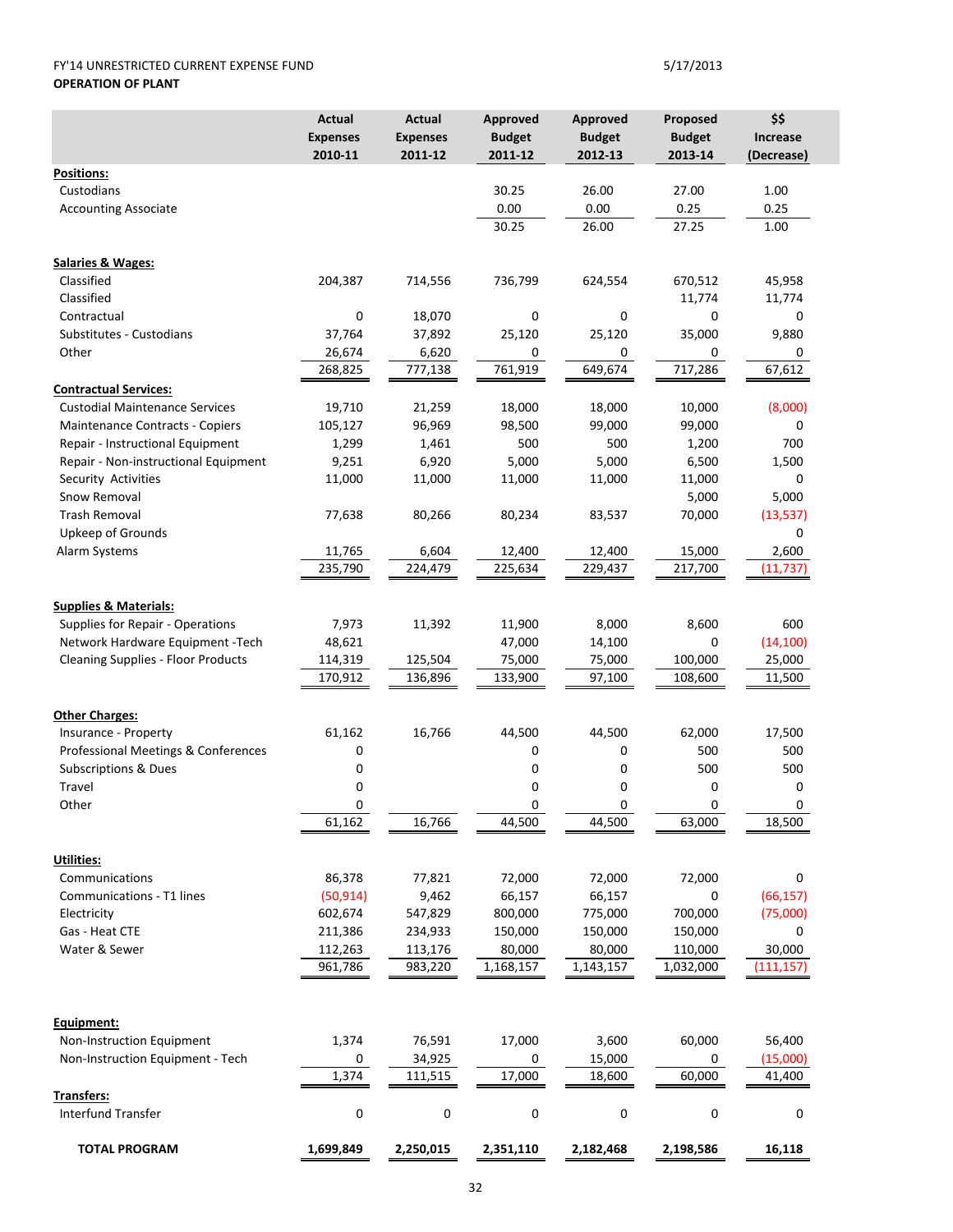### FY'14 UNRESTRICTED CURRENT EXPENSE FUND 5/17/2013 **MAINTENANCE OF PLANT**

|                                       | <b>Actual</b><br><b>Expenses</b> | Actual<br><b>Expenses</b> | Approved<br><b>Budget</b> | Approved<br><b>Budget</b> | Proposed<br><b>Budget</b> | \$\$<br><b>Increase</b> |
|---------------------------------------|----------------------------------|---------------------------|---------------------------|---------------------------|---------------------------|-------------------------|
|                                       | 2010-11                          | 2011-12                   | 2011-12                   | 2012-13                   | 2013-14                   | (Decrease)              |
| <b>Positions:</b>                     |                                  |                           |                           |                           |                           |                         |
| <b>Facilities Manager</b>             |                                  |                           | 0.00                      | 1.00                      | 1.00                      | 0.00                    |
| <b>Maintenance Technicians</b>        |                                  |                           | 4.00                      | 4.00                      | 4.00                      | 0.00                    |
| Main. Courier & Trainer               |                                  |                           | 0.00                      | 1.00                      | 1.00                      | 0.00                    |
| PC/Network Technicians                |                                  |                           | 4.00                      | 4.00                      | 0.00                      | (4.00)                  |
| <b>Accounting Associate</b>           |                                  |                           | 0.00                      | 0.00                      | 0.25                      | 0.25                    |
| Energy Manager (P/T)                  |                                  |                           | 0.50                      | 0.50                      | 0.50                      | 0.00                    |
|                                       |                                  |                           | 8.50                      | 10.50                     | 6.75                      | (3.75)                  |
| <b>Salaries &amp; Wages:</b>          |                                  |                           |                           |                           |                           |                         |
| Classified                            | 0                                | 0                         | 0                         | 55,276                    | 55,301                    | 25                      |
| Classified                            | 263,849                          | 210,113                   | 221,192                   | 198,702                   | 168,616                   | (30,086)                |
| Classified                            |                                  |                           |                           |                           | 40,846                    | 40,846                  |
| Classified                            | 185,096                          | 185,233                   | 191,275                   | 192,379                   | 0                         | (192, 379)              |
| Classified                            |                                  |                           |                           |                           | 11,774                    | 11,774                  |
| Other                                 |                                  |                           |                           | 20,000                    | 14,640                    | (5,360)                 |
| Summer Painters/Hourly                | 14,558                           | 16,000                    |                           |                           | 18,000                    | 18,000                  |
| Grounds Crew/Hourly                   | 81,337                           | 72,681                    | 65,000                    | 59,000                    | 22,000                    | (37,000)                |
|                                       | 544,841                          | 484,027                   | 477,467                   | 525,357                   | 331,177                   | (194,180)               |
| <b>Contractual Services:</b>          |                                  |                           |                           |                           |                           |                         |
| <b>Building Repairs - Contractors</b> | 154,867                          | 168,499                   | 150,000                   | 150,000                   | 145,000                   | (5,000)                 |
| <b>Elevator Services</b>              |                                  |                           |                           |                           |                           | 0                       |
| <b>Environmental Compliance</b>       | 2,794                            | 6,297                     | 11,000                    | 6,000                     | 6,000                     | 0                       |
| <b>Exterminating Services</b>         | 9,390                            | 8,702                     | 7,000                     | 8,000                     | 10,000                    | 2,000                   |
| Repair - Vehicles                     | 10,932                           | 13,960                    | 0                         | 10,000                    | 10,000                    | 0                       |
| Repair - Security/PA/Fire Systems     | 0                                |                           | 0                         | 0                         |                           | 0                       |
| Service Maintenance Contracts         | 45,595                           | 51,678                    | 45,000                    | 45,000                    | 65,400                    | 20,400                  |
| Temperature Controls & Mgmt           | 0                                |                           | 0                         | 0                         |                           | 0                       |
| Upkeep of Grounds                     | 23,079                           | 13,709                    | 6,600                     | 6,600                     | 0                         | (6,600)                 |
| <b>Other Contracted Services</b>      | 0                                | 1,450                     | 0                         | 0                         | 0                         | 0                       |
|                                       | 246,657                          | 264,295                   | 219,600                   | 225,600                   | 236,400                   | 10,800                  |
| <b>Supplies &amp; Materials:</b>      |                                  |                           |                           |                           |                           |                         |
| <b>Computer Software</b>              | 291                              |                           | 0                         | 0                         | 1,495                     | 1,495                   |
| Playgrounds/Bleachers/Athletics       | 0                                |                           | 0                         | 0                         | 0                         | 0                       |
| <b>Office Supplies</b>                | 0                                |                           | 0                         | 0                         | 0                         | 0                       |
| Small Equipment                       | 0                                |                           | 0                         | 0                         | 0                         | 0                       |
| Maintenance of Grounds Equipment      | 0                                | 0                         | 0                         | 0                         | 6,600                     | 6,600                   |
| Vehicle Fuel & Supplies               | 31,837                           | 33,041                    | 65,000                    | 35,000                    | 25,000                    | (10,000)                |
| Supplies - Carpet                     | 24,749                           | 23,963                    | 25,000                    | 25,000                    | 25,000                    | 0                       |
| Supplies - Building Repairs           | 95,242                           | 98,998                    | 135,000                   | 100,000                   | 75,000                    | (25,000)                |
| Supplies - Repair of Tech Equipment   | 6,583                            |                           | 15,000                    | 0                         | 0                         | 0                       |
| <b>Supplies - Technical Training</b>  | 1,591                            |                           | 2,500                     | 0                         | 0                         | 0                       |
| Other                                 |                                  |                           |                           |                           |                           | 0                       |
|                                       | 160,294                          | 156,002                   | 242,500                   | 160,000                   | 133,095                   | (26, 905)               |
| <b>Other Charges:</b>                 |                                  |                           |                           |                           |                           |                         |
| Professional Meetings & Conferences   | 0                                |                           | 0                         | 0                         | 0                         | 0                       |
| <b>Subscriptions &amp; Dues</b>       | 0                                |                           | 0                         | 0                         | 0                         | 0                       |
| Other                                 | 0                                | (541)                     | 0                         | 0                         | 0                         | 0                       |
| Travel                                | 0                                |                           | 0                         | 0                         | 500                       | 500                     |
| <b>Total Other Charges</b>            | 0                                | (541)                     | 0                         | $\mathbf 0$               | 500                       | 500                     |
|                                       |                                  |                           |                           |                           |                           |                         |
| Equipment:                            |                                  |                           |                           |                           |                           |                         |
| Computers & Other Equipment           | 16,595                           | 28,002                    | 15,500                    | 15,500                    | 10,000                    | (5,500)                 |
| <b>Technical Equipment</b>            |                                  |                           | 1,500                     | 0                         | 0                         | 0                       |
|                                       | 16,595                           | 28,002                    | 17,000                    | 15,500                    | 10,000                    | (5,500)                 |
| Transfers:                            |                                  |                           |                           |                           |                           |                         |
| Interfund Transfer                    | 0                                | 0                         | 0                         | $\pmb{0}$                 | 0                         | 0                       |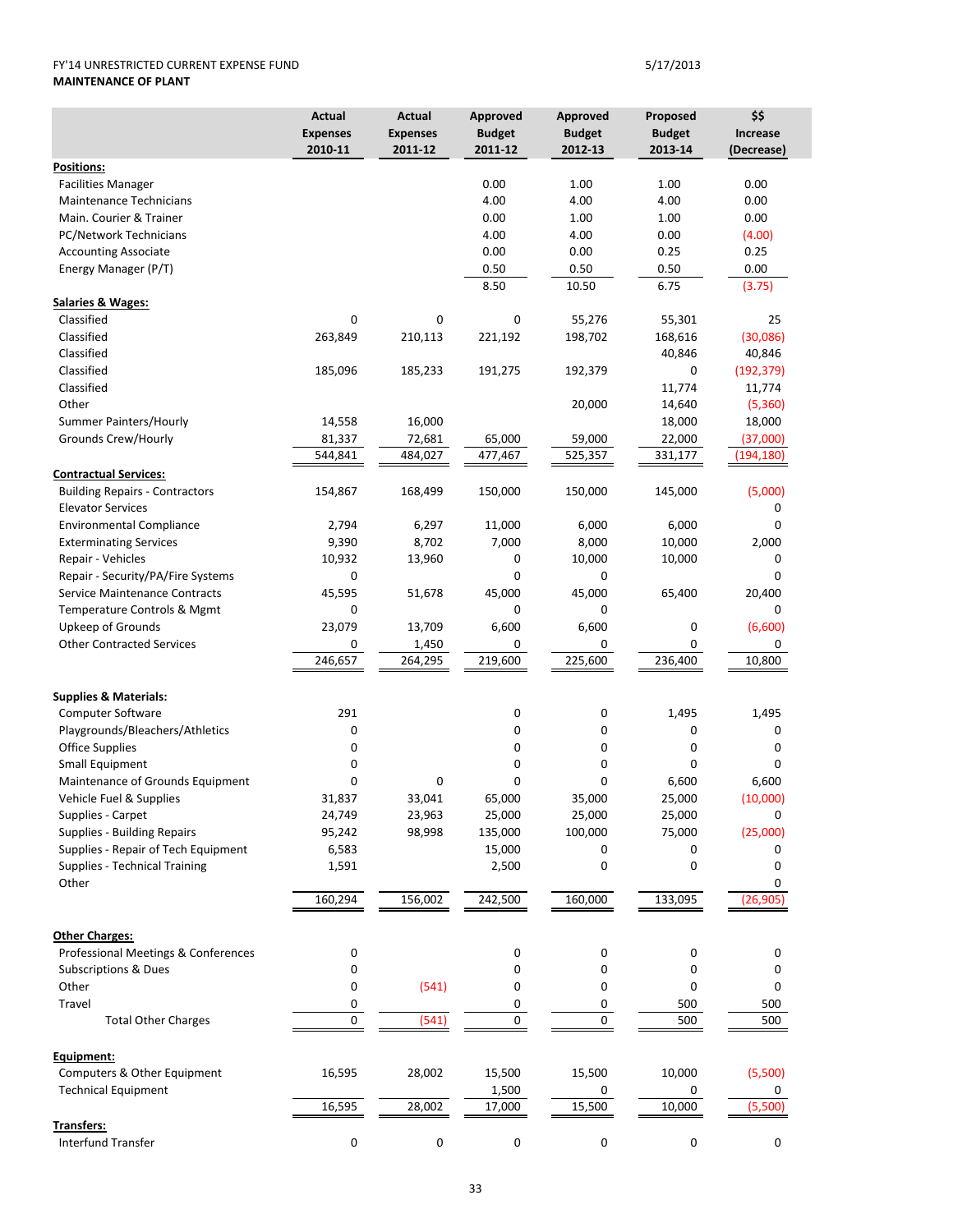### FY'14 UNRESTRICTED CURRENT EXPENSE FUND 5/17/2013 **FIXED CHARGES**

|                                         | <b>Actual</b><br><b>Expenses</b><br>2010-11 | <b>Actual</b><br><b>Expenses</b><br>2011-12 | Approved<br><b>Budget</b><br>2011-12 | Approved<br><b>Budget</b><br>2012-13 | Proposed<br><b>Budget</b><br>2013-14 | \$\$<br>Increase<br>(Decrease) |
|-----------------------------------------|---------------------------------------------|---------------------------------------------|--------------------------------------|--------------------------------------|--------------------------------------|--------------------------------|
| <b>Other Charges:</b>                   |                                             |                                             |                                      |                                      |                                      |                                |
| <b>Insurance</b>                        |                                             |                                             |                                      |                                      |                                      |                                |
| <b>Fiduciary Liability</b>              |                                             |                                             | 0                                    | 0                                    | $\mathbf 0$                          | $\mathbf 0$                    |
| Football/Band/Cheerleaders              |                                             |                                             | $\Omega$                             | 0                                    | $\Omega$                             | $\Omega$                       |
| <b>General Liability</b>                | 14,889                                      | 35,114                                      | 24,000                               | 24,000                               | 20,000                               | (4,000)                        |
| <b>Workers Compensation</b>             | 87,231                                      | 69,669                                      | 130,000                              | 130,000                              | 155,000                              | 25,000                         |
| <b>Employee's Fringe Benefits</b>       |                                             |                                             |                                      |                                      |                                      |                                |
| <b>Accumulated Compensated Absences</b> | 0                                           |                                             | 0                                    | 0                                    | 200,000                              | 200,000                        |
| Attendance Incentive Stipend            | 0                                           |                                             | 0                                    | $\Omega$                             | 0                                    | 0                              |
| <b>Blood Bank Program</b>               | 426                                         | 364                                         | 500                                  | 500                                  | 500                                  | $\mathbf 0$                    |
| Employee Assistance Program             | 0                                           |                                             | 0                                    | 5,030                                | $\Omega$                             | (5,030)                        |
| Health Insurance Opt Out                |                                             |                                             |                                      | 0                                    | 30,000                               | 30,000                         |
| Insurance - Health (Employees) EPO      | 3,415,862                                   | 3,496,855                                   | 2,661,580                            | 2,661,580                            | 2,770,277                            | 108,697                        |
| Insurance - Health (Employees) PPO      |                                             |                                             |                                      |                                      | 445,415                              | 445,415                        |
| Insurance - Health (Retirees)           | 304,744                                     | 258,192                                     | 614,000                              | 614,000                              | 500,000                              | (114,000)                      |
| Insurance - Life (Employees)            | 49,753                                      | 49,038                                      | 50,000                               | 50,000                               | 50,000                               | 0                              |
| Insurance - ESMEC                       |                                             |                                             |                                      |                                      | 1,100,000                            | 1,100,000                      |
| Pension Contribution - Employer         | 123,116                                     | 179,301                                     | 228,000                              | 239,500                              | 239,500                              | 0                              |
| Pension - County Shift                  |                                             |                                             |                                      | 480,000                              | 608,570                              | 128,570                        |
| <b>Taxes - Social Security</b>          | 1,473,767                                   | 1,532,008                                   | 1,572,181                            | 1,575,471                            | 1,603,805                            | 28,334                         |
| Taxes - Unemployment Compensation       | 42,269                                      | 51,040                                      | 35,000                               | 50,000                               | 50,000                               | $\Omega$                       |
| Taxes - Unemployment Tax Service        |                                             |                                             | 0                                    | 0                                    | 1,100                                | 1,100                          |
| <b>Tuition Reimbursement</b>            | 175,112                                     | 223,679                                     | 175,000                              | 185,000                              | 190,000                              | 5,000                          |
| Other/403B Fee                          | 440                                         | 517                                         | 0                                    | 0                                    | 600                                  | 600                            |
|                                         | 5,687,608                                   | 5,895,777                                   | 5.490.261                            | 6,015,081                            | 7,964,767                            | 1,949,686                      |